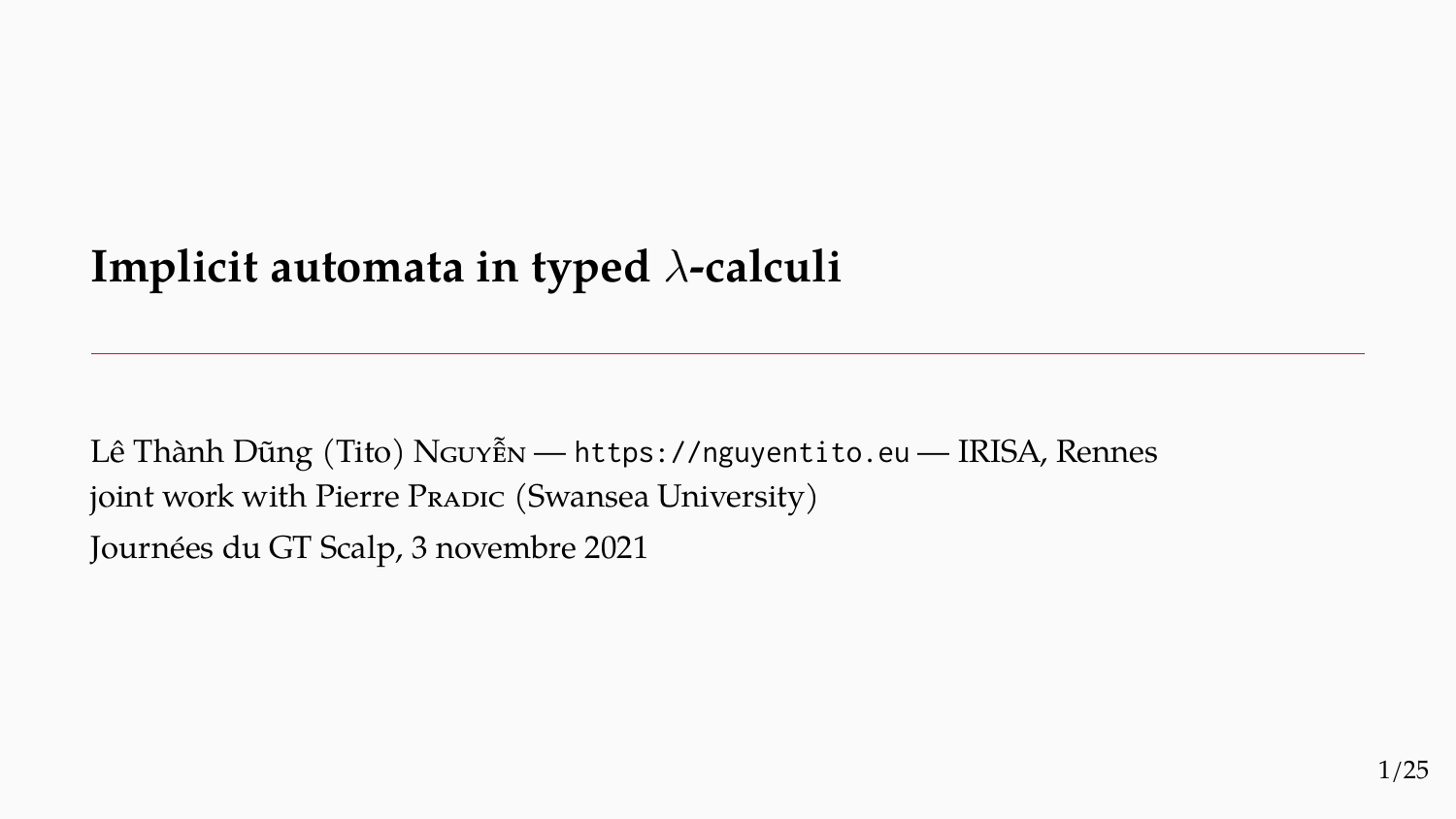*There is a remarkable divide in the field of logic in Computer Science, between two distinct strands: one focusing on semantics and compositionality ("Structure"), the other on expressiveness and complexity ("Power"). It is remarkable because these two fundamental aspects of our field are studied using almost disjoint technical languages and methods, by almost disjoint research communities.*

> — From the blurb of this summer's *Structure meets Power* workshop (also found in Abramsky & Shah CSL'18)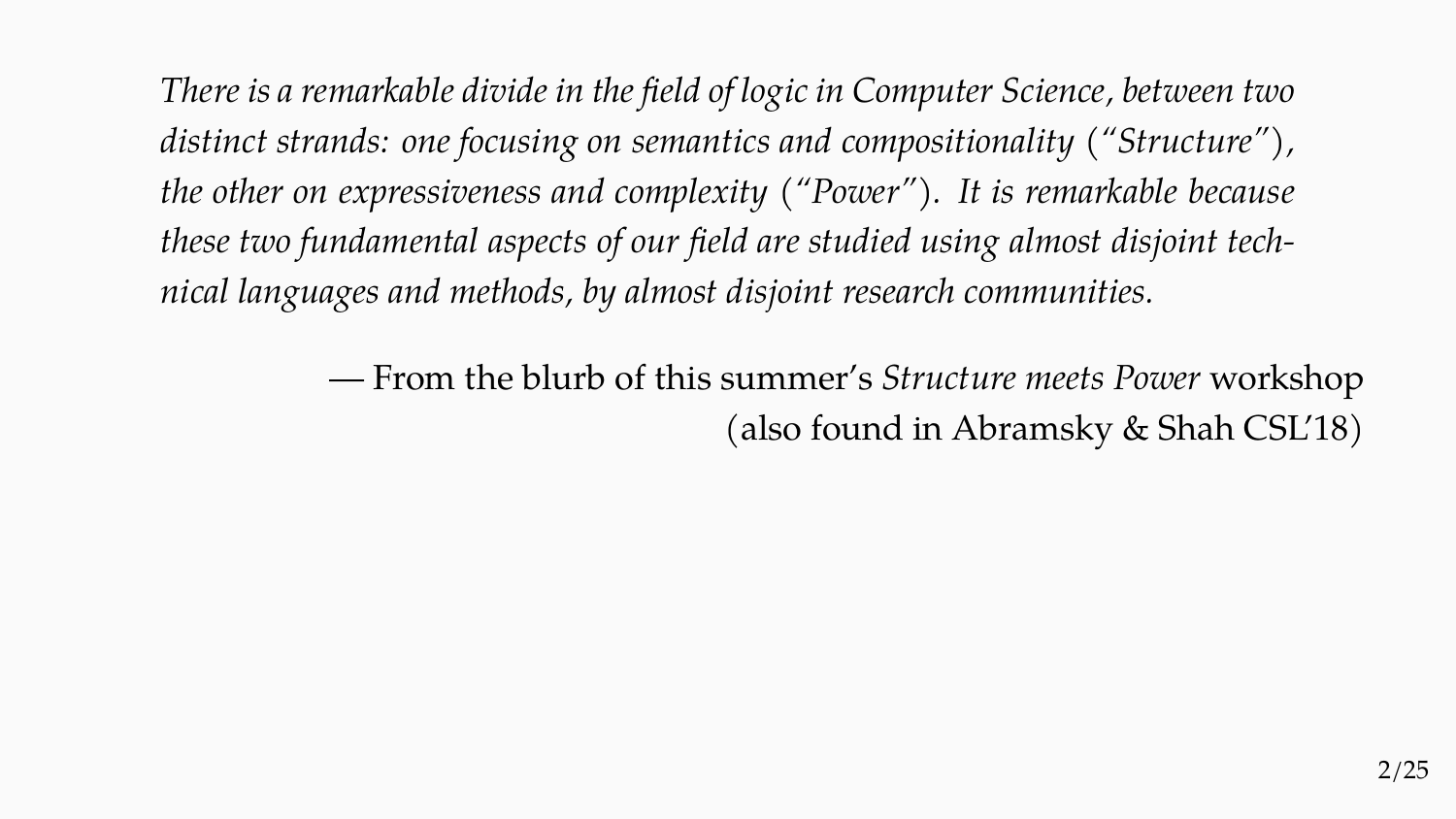*There is a remarkable divide in the field of logic in Computer Science, between two distinct strands: one focusing on semantics and compositionality ("Structure"), the other on expressiveness and complexity ("Power"). It is remarkable because these two fundamental aspects of our field are studied using almost disjoint technical languages and methods, by almost disjoint research communities.*

> — From the blurb of this summer's *Structure meets Power* workshop (also found in Abramsky & Shah CSL'18)

- The Scalp community cares about "structure"
- This talk: connections with automata, from the "power" side
	- Are they really though? I'll come back to that at the end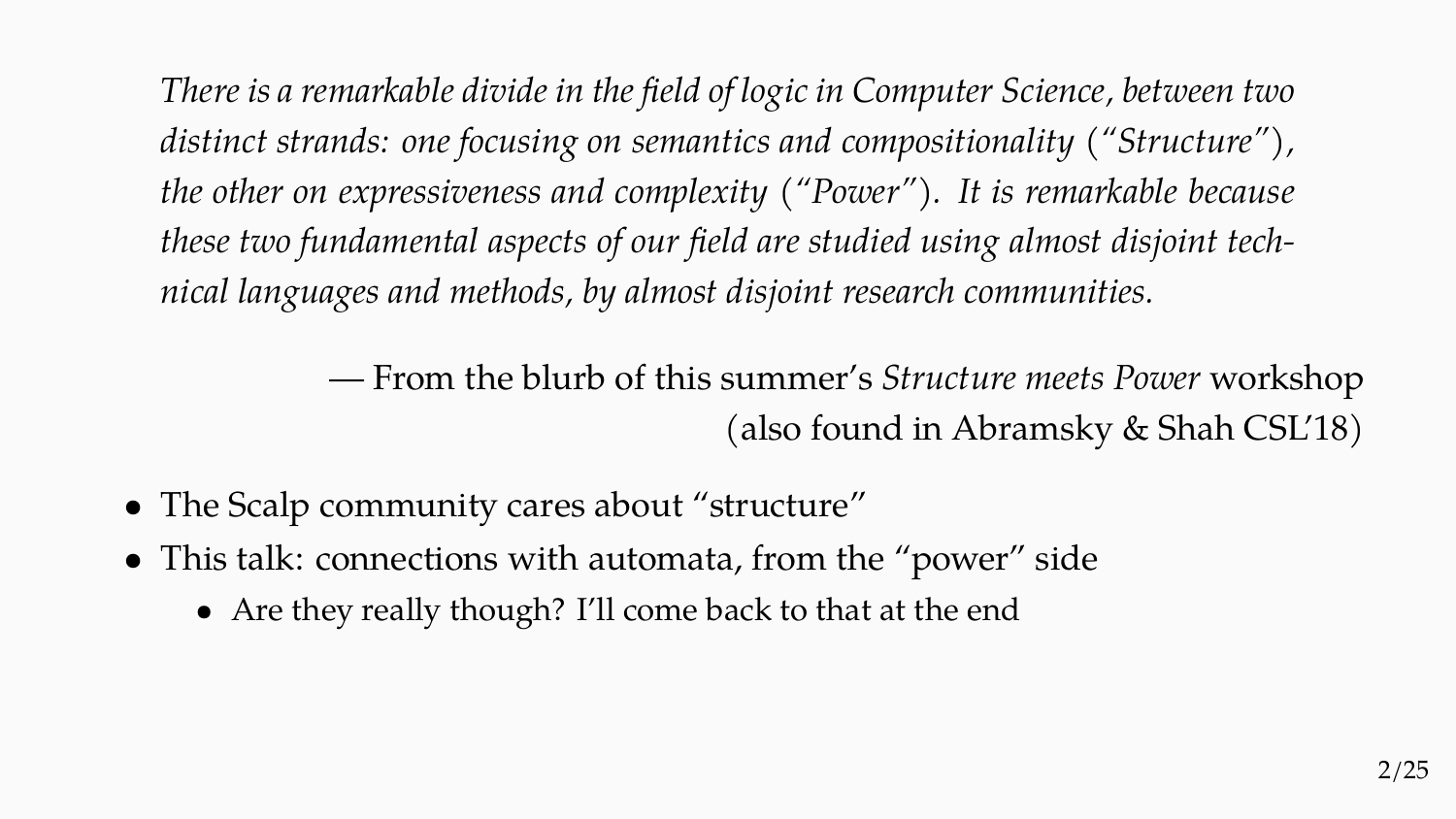It's a programming language, so it computes, right? And it's not Turing-complete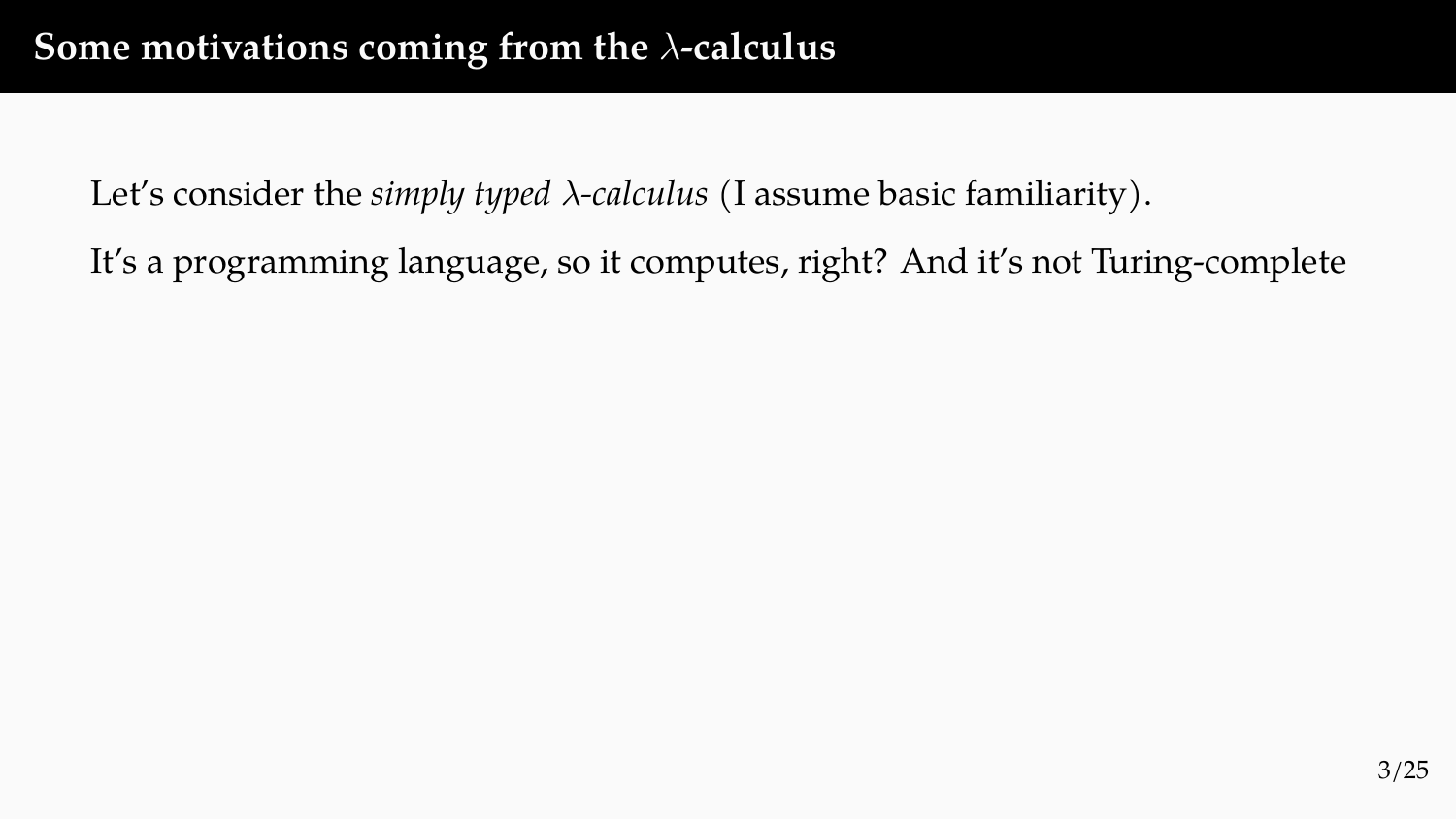It's a programming language, so it computes, right? And it's not Turing-complete *−→* typical "power" question: *what* does it compute?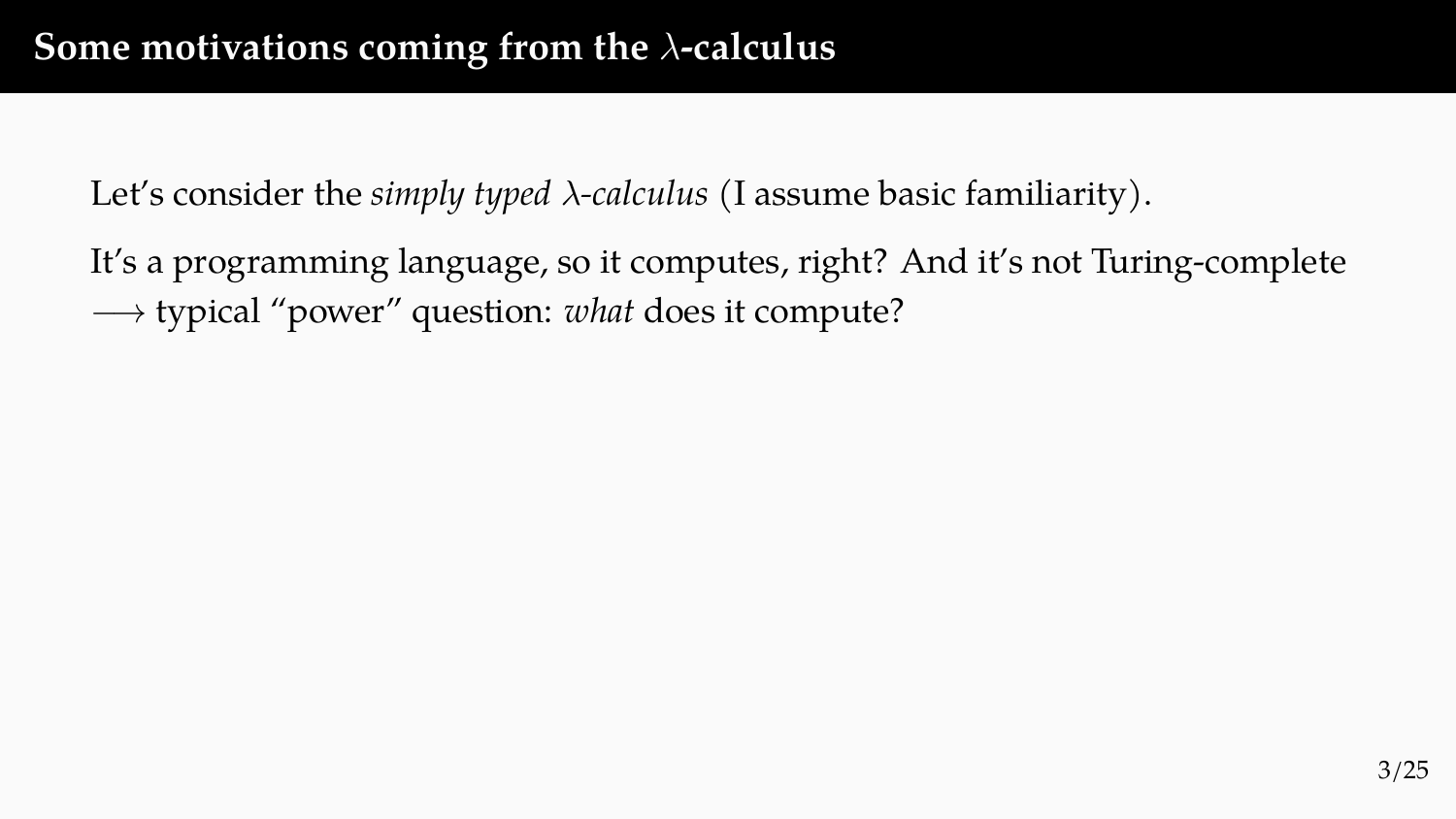It's a programming language, so it computes, right? And it's not Turing-complete *−→* typical "power" question: *what* does it compute? Some results known, e.g.

#### **Theorem (Schwichtenberg 1975)**

*The functions*  $\mathbb{N}^k \to \mathbb{N}$  *definable by simply-typed*  $\lambda$ *-terms*  $t:$  *Nat*  $\to \cdots \to$  *Nat*  $\to$  *Nat are the extended polynomials (generated by 0, 1,*  $+$ *,*  $\times$ *, id and ifzero).* 

where Nat is the type of *Church numerals*.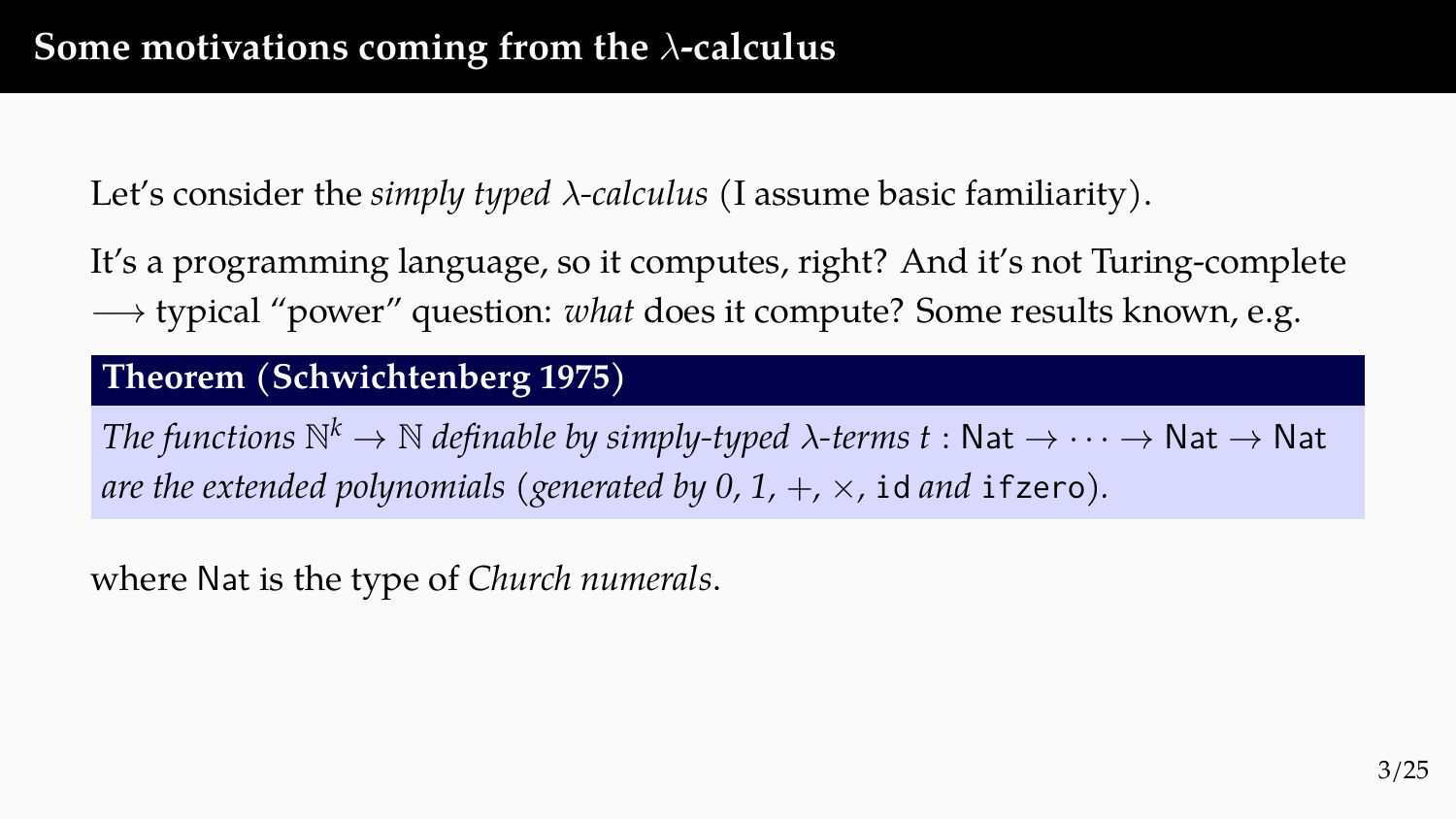It's a programming language, so it computes, right? And it's not Turing-complete *−→* typical "power" question: *what* does it compute? Some results known, e.g.

#### **Theorem (Schwichtenberg 1975)**

*The functions*  $\mathbb{N}^k \to \mathbb{N}$  *definable by simply-typed*  $\lambda$ *-terms*  $t:$  *Nat*  $\to \cdots \to$  *Nat*  $\to$  *Nat are the extended polynomials (generated by 0, 1,*  $+$ *,*  $\times$ *, id and ifzero).* 

where Nat is the type of *Church numerals*.

But some open questions have no known satisfying answer…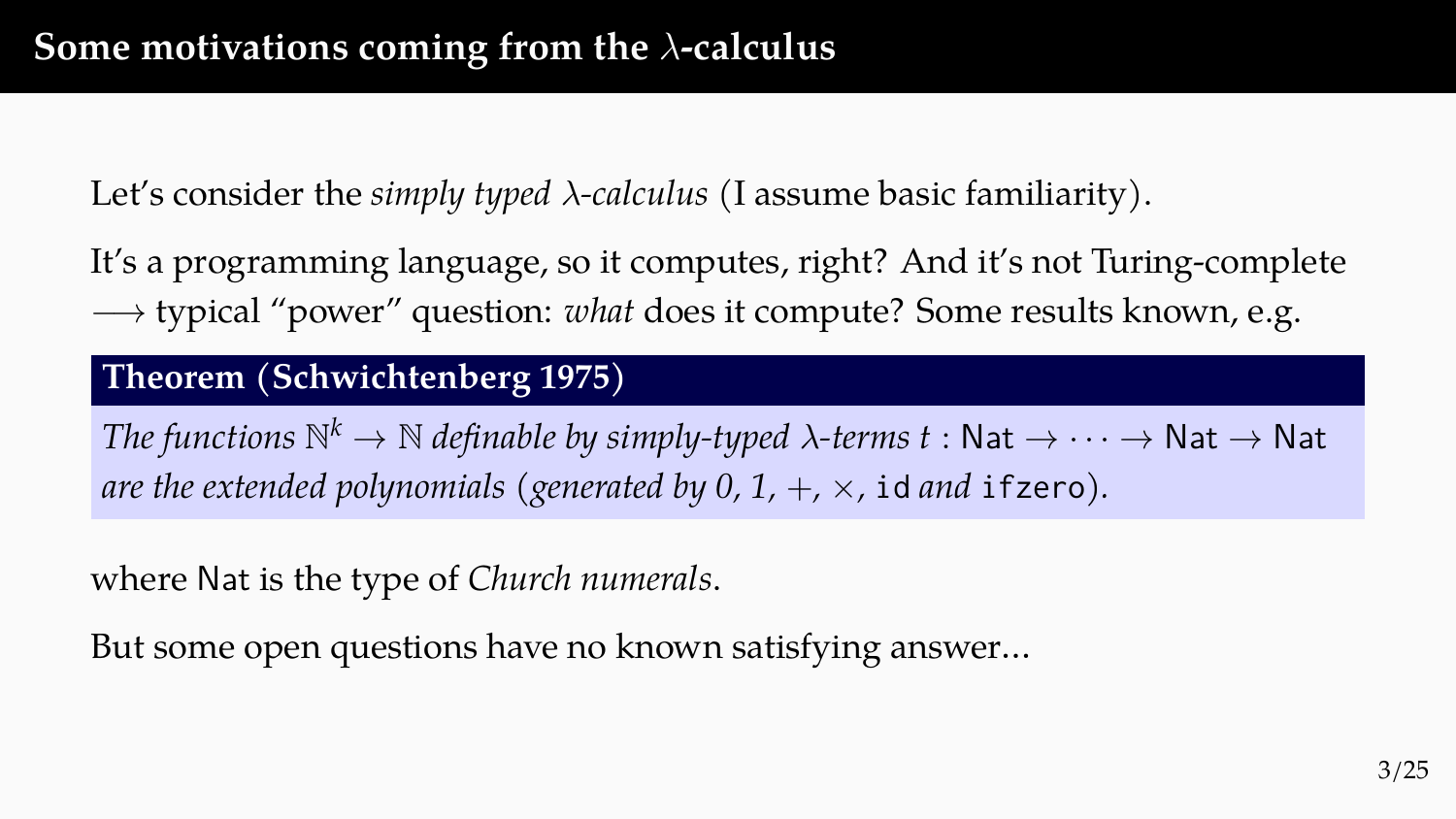## **Simply typed functions on Church numerals (1)**

Recall that the type of Church numerals is Nat  $=(\rho \rightarrow \rho) \rightarrow \rho \rightarrow \rho$ 

$$
n \in \mathbb{N} \quad \leadsto \quad \overline{n} = \lambda f. \lambda x. f( \dots (f x) \dots ) : \text{Nat with } n \text{ times } f
$$

All inhabitants of Nat are equal to some  $\bar{n}$  up to  $=_{\beta n}$ 

Schwichtenberg 1975: Nat *→ · · · →* Nat *→* Nat = extended polynomials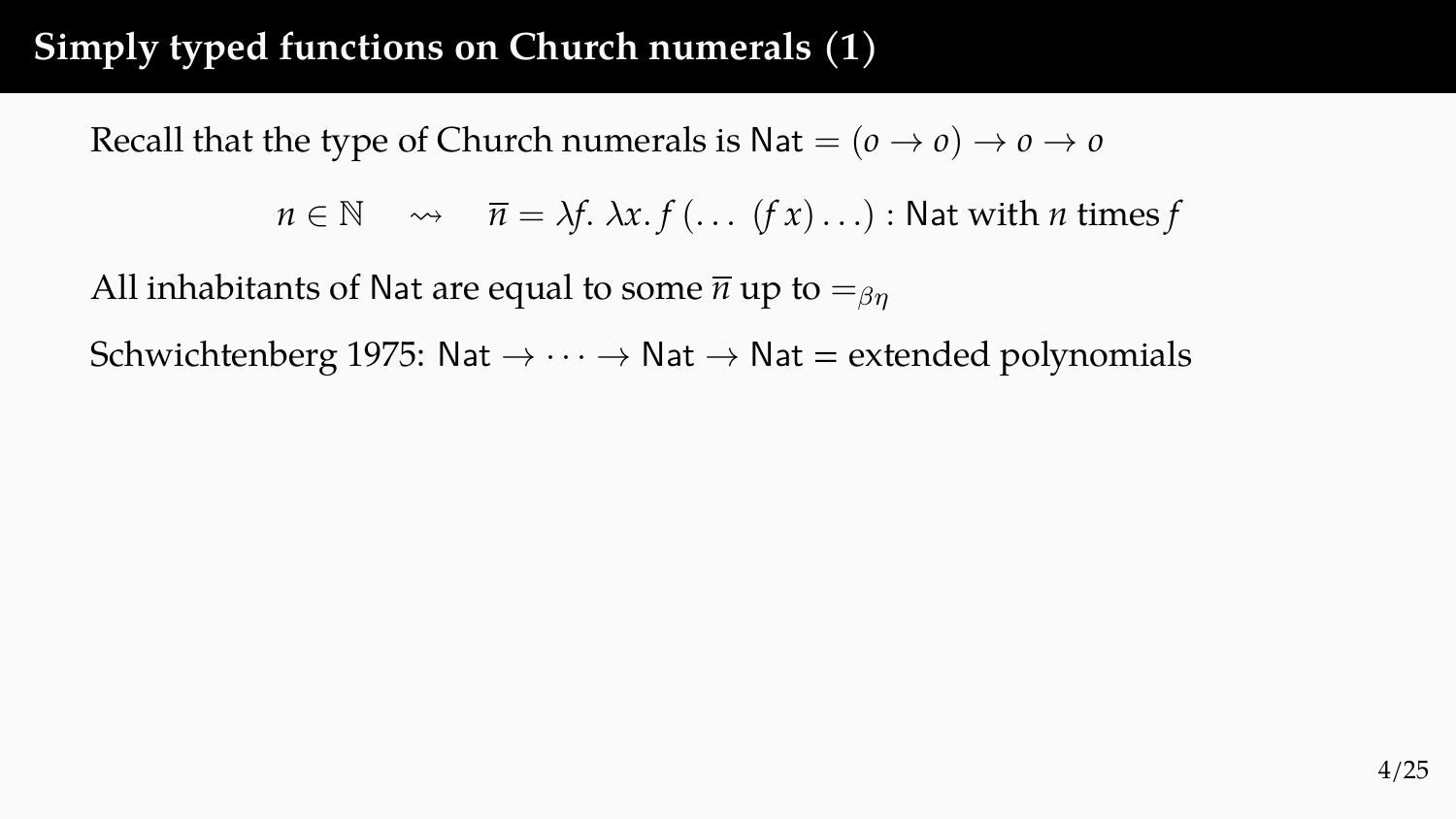## **Simply typed functions on Church numerals (1)**

Recall that the type of Church numerals is Nat  $=(\rho \rightarrow \rho) \rightarrow \rho \rightarrow \rho$ 

 $n \in \mathbb{N}$   $\rightarrow$   $\overline{n} = \lambda f \cdot \lambda x \cdot f (\dots (f x) \dots)$ : Nat with *n* times *f* 

All inhabitants of Nat are equal to some  $\bar{n}$  up to  $=_{\beta n}$ 

Schwichtenberg 1975: Nat *→ · · · →* Nat *→* Nat = extended polynomials

Let's add a bit of (meta-level) polymorphism: for  $n \in \mathbb{N}$ ,

$$
\overline{n}: \mathsf{Nat}[A] = \mathsf{Nat}[A/o] = (A \to A) \to A \to A
$$

#### **Open question**

Choose some simple type *A* and some term  $t : Nat[A] \rightarrow Nat$ . What functions  $\mathbb{N} \to \mathbb{N}$  can be defined this way?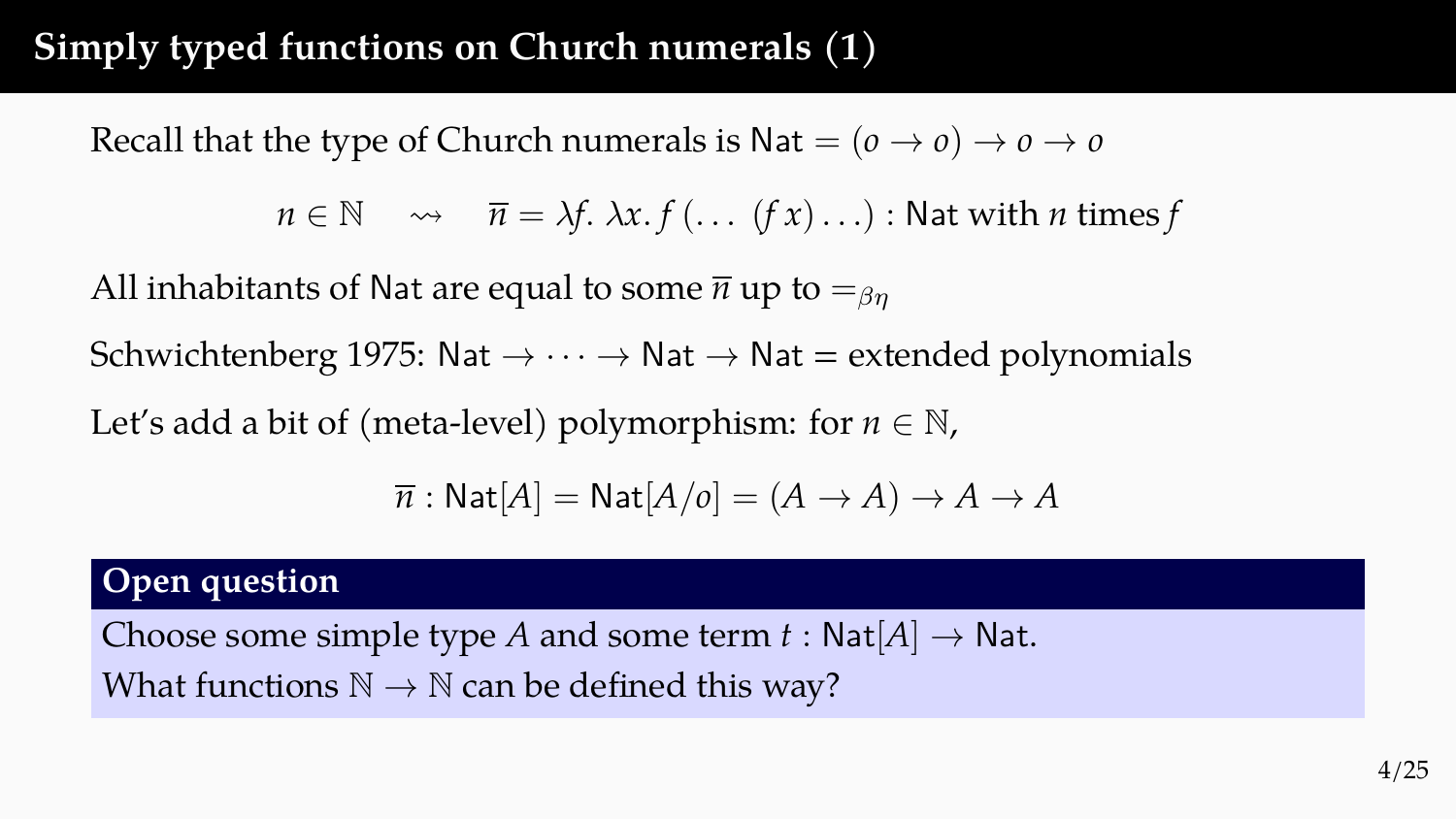# **Simply typed functions on Church numerals (2)**

#### **Open question**

Choose some simple type *A* and some term  $t : Nat[A] \rightarrow Nat$ . What functions  $\mathbb{N} \to \mathbb{N}$  can be defined this way? (where  $B[A] = B\{o := A\}$ )

Why is nobody working on this seemingly natural question?

- Apparently, low hopes for a nice answer until now
	- you can express towers of exponentials
	- but not subtraction or equality (Statman 198X)
- Not so important: this is about "power" while our focus is on "structure"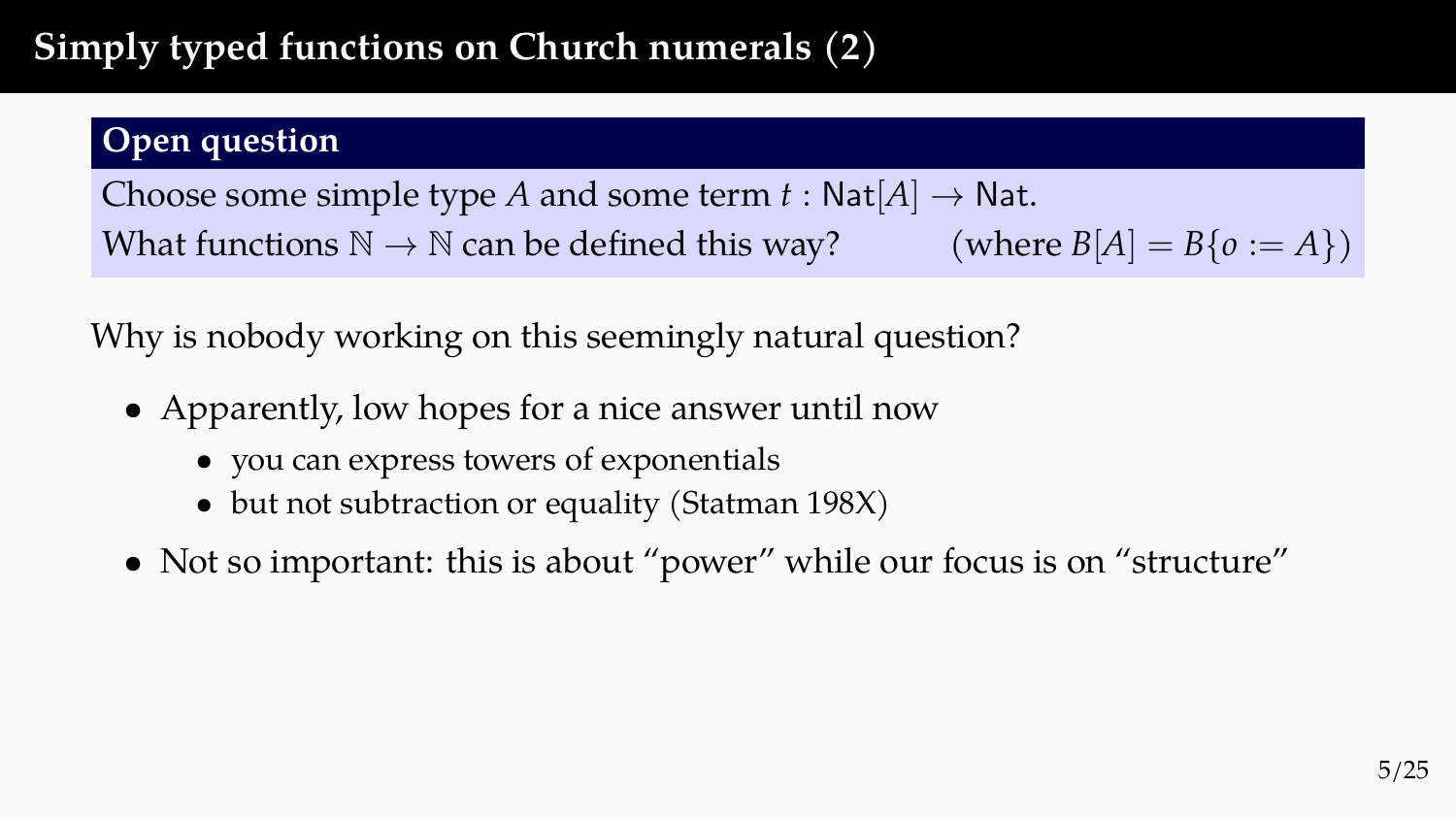# **Simply typed functions on Church numerals (2)**

#### **Open question**

Choose some simple type *A* and some term  $t : Nat[A] \rightarrow Nat$ . What functions  $\mathbb{N} \to \mathbb{N}$  can be defined this way? (where  $B[A] = B\{o := A\}$ )

Why is nobody working on this seemingly natural question?

- Apparently, low hopes for a nice answer until now
	- you can express towers of exponentials
	- but not subtraction or equality (Statman 198X)
- Not so important: this is about "power" while our focus is on "structure"

Little-known(?) fact: the case  $\mathbb{N} \to \{0,1\}$  /  $\mathsf{Nat}[A] \to \mathsf{Bool}$  has a very satisfying characterization, that even generalizes to strings!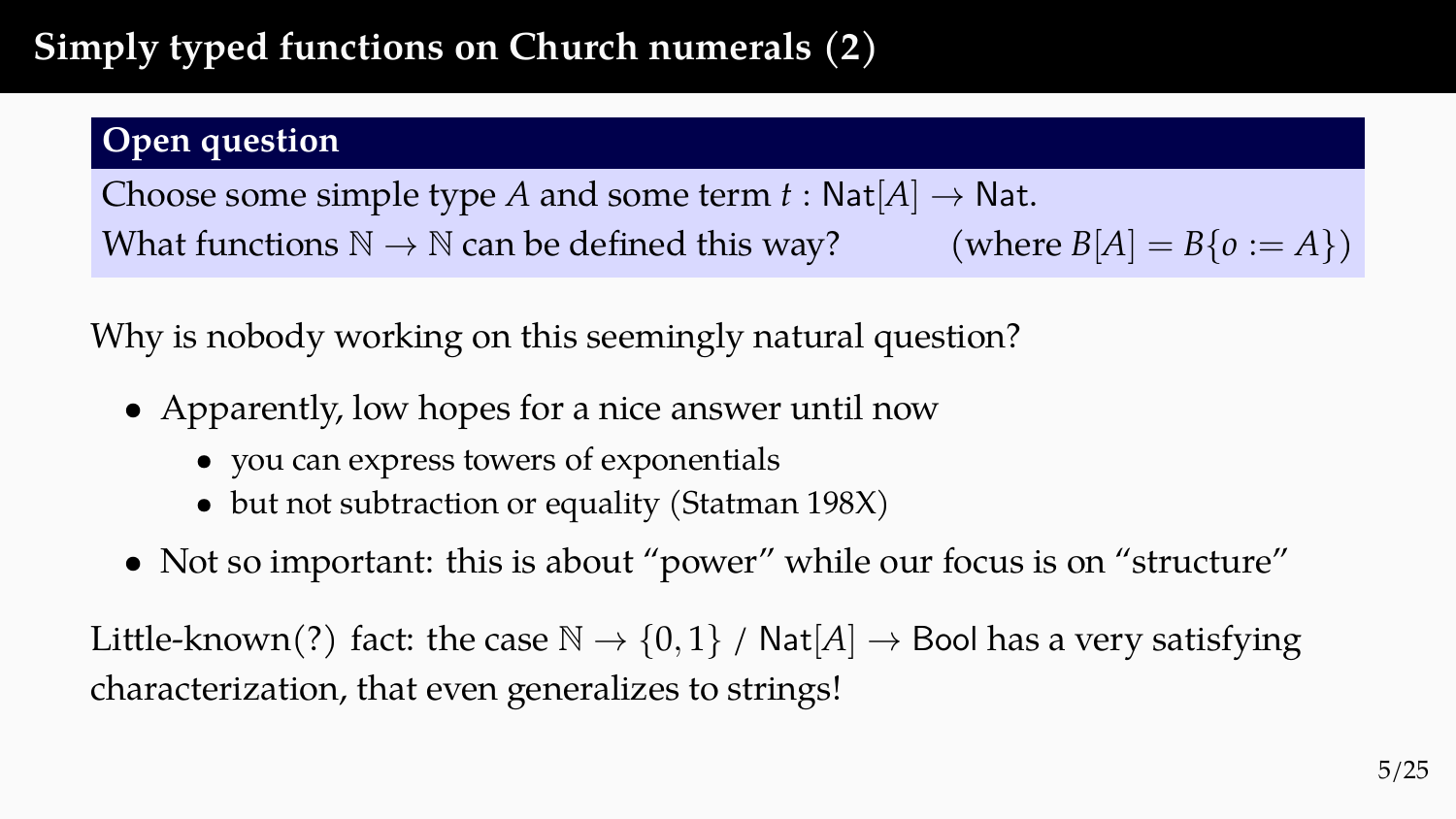### **Church encodings of binary strings [Böhm & Berarducci 1985]**

 $\simeq$  <code>fold\_right</code> on a list of characters (generalizable to any alphabet; Nat  $=$  Str $_{\{1\}}$ ):

$$
\overline{\text{011}} = \lambda f_0. \lambda f_1. \lambda x. f_0 \ (f_1 \ (f_1 \ x)) : \text{Str}_{\{0,1\}} = (o \to o) \to (o \to o) \to o \to o
$$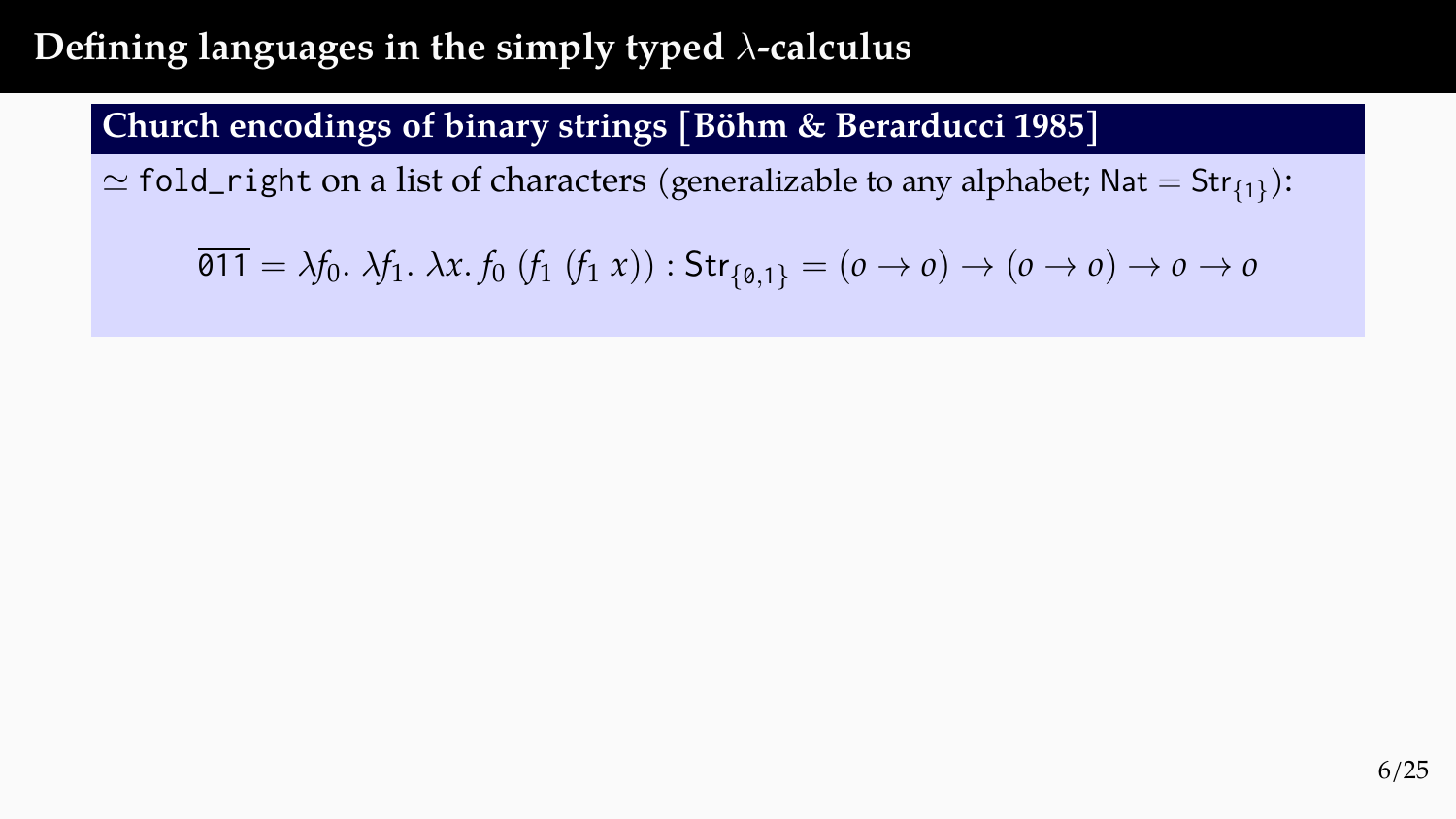### **Church encodings of binary strings [Böhm & Berarducci 1985]**

 $\simeq$  <code>fold\_right</code> on a list of characters (generalizable to any alphabet; Nat  $=$  Str $_{\{1\}}$ ):

$$
\overline{\text{011}} = \lambda f_0. \lambda f_1. \lambda x. f_0 \ (f_1 \ (f_1 \ x)) : \text{Str}_{\{0,1\}} = (o \to o) \to (o \to o) \to o \to o
$$

Simply typed *λ*-terms  $t: \mathsf{Str}_{\{0,1\}}[A] \to \mathsf{Bool}$  define  $\mathsf{languages}\ L \subseteq \{\mathsf{0},\mathsf{1}\}^*$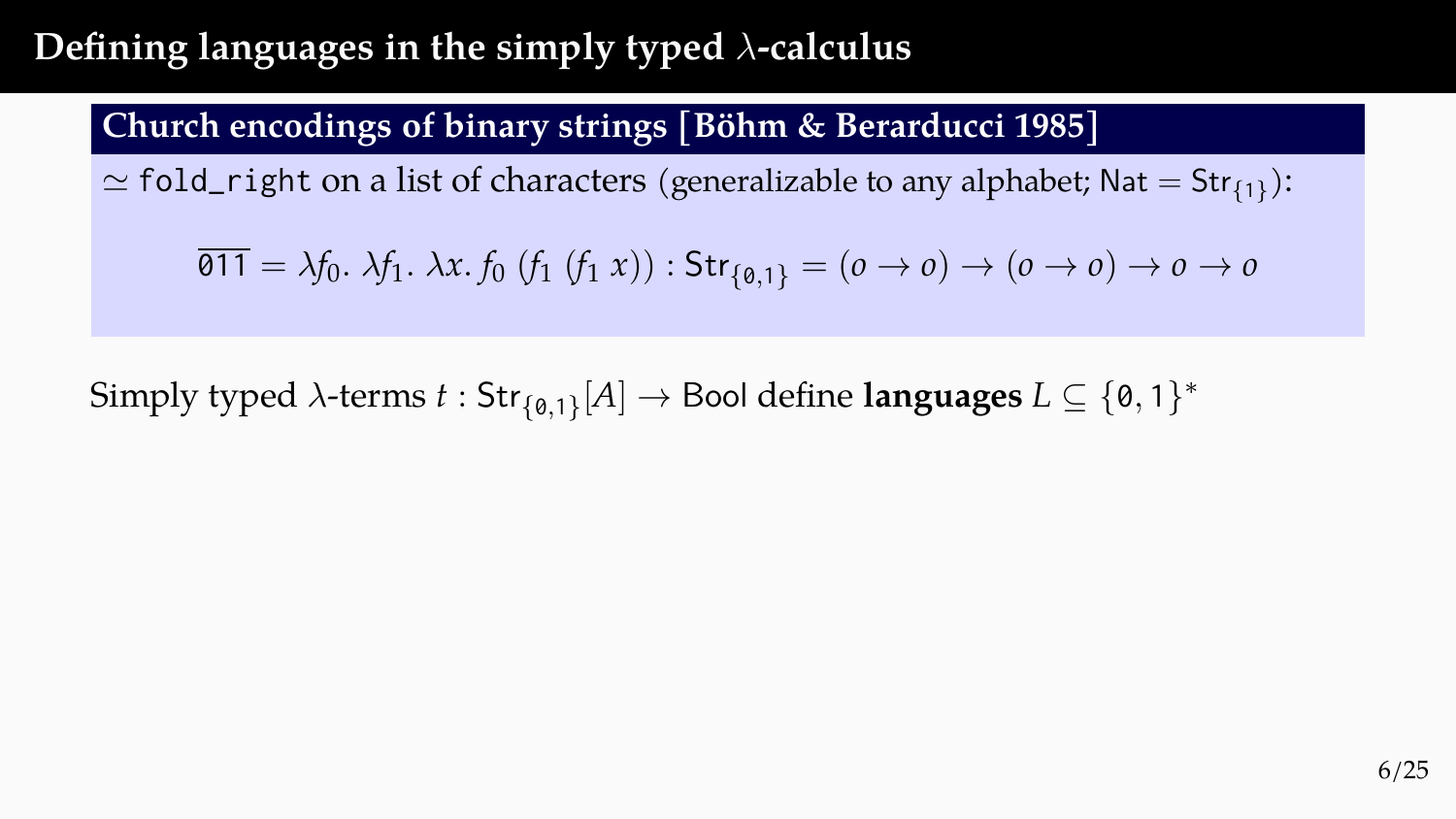### **Church encodings of binary strings [Böhm & Berarducci 1985]**

 $\simeq$  <code>fold\_right</code> on a list of characters (generalizable to any alphabet; Nat  $=$  Str $_{\{1\}}$ ):

$$
\overline{\text{011}} = \lambda f_0. \lambda f_1. \lambda x. f_0 \ (f_1 \ (f_1 \ x)) : \text{Str}_{\{0,1\}} = (o \to o) \to (o \to o) \to o \to o
$$

Simply typed *λ*-terms  $t: \mathsf{Str}_{\{0,1\}}[A] \to \mathsf{Bool}$  define  $\mathsf{languages}\ L \subseteq \{\mathsf{0},\mathsf{1}\}^*$ Example:  $t = \lambda s$ *.*  $s$  id not true :  $\mathsf{Str}_{\{\emptyset,1\}}[\mathsf{Bool}] \to \mathsf{Bool}$  (even number of 1s)

$$
t \overline{011} \longrightarrow_{\beta} \overline{011}
$$
id not true  $\longrightarrow_{\beta}$ id (not (not true))  $\longrightarrow_{\beta}$  true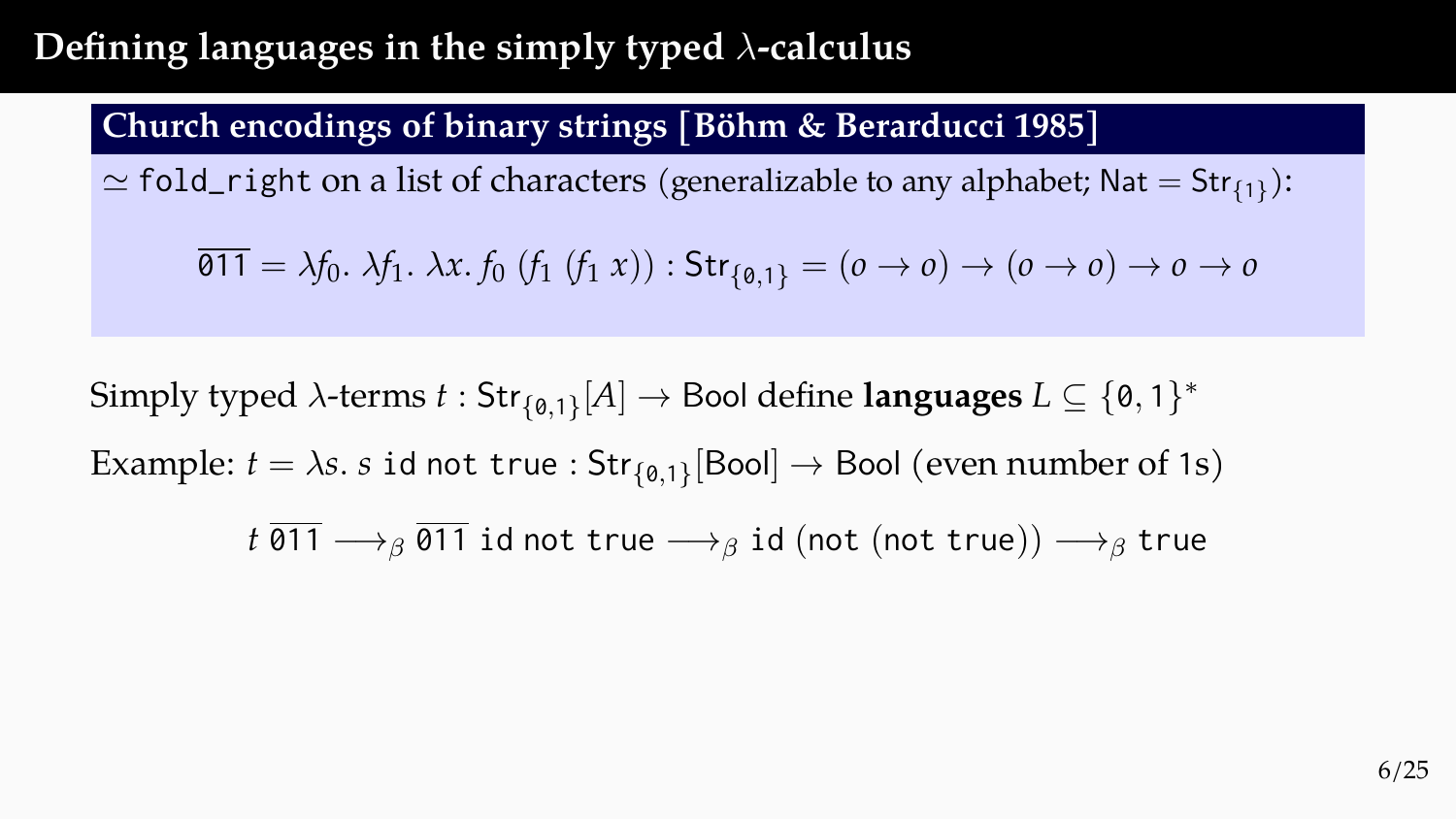#### **Church encodings of binary strings [Böhm & Berarducci 1985]**

 $\simeq$  <code>fold\_right</code> on a list of characters (generalizable to any alphabet; Nat  $=$  Str $_{\{1\}}$ ):

$$
\overline{\text{011}} = \lambda f_0. \lambda f_1. \lambda x. f_0 \ (f_1 \ (f_1 \ x)) : \text{Str}_{\{0,1\}} = (o \to o) \to (o \to o) \to o \to o
$$

Simply typed *λ*-terms  $t: \mathsf{Str}_{\{0,1\}}[A] \to \mathsf{Bool}$  define  $\mathsf{languages}\ L \subseteq \{\mathsf{0},\mathsf{1}\}^*$ Example:  $t = \lambda s$ *.*  $s$  id not true :  $\mathsf{Str}_{\{\emptyset,1\}}[\mathsf{Bool}] \to \mathsf{Bool}$  (even number of 1s)

 $t \overline{011} \longrightarrow_{\beta} \overline{011}$  id not true  $\longrightarrow_{\beta}$  id (not (not true))  $\longrightarrow_{\beta}$  true

#### **Theorem (Hillebrand & Kanellakis 1996)**

*All* regular languages*, and only those, can be defined this way.*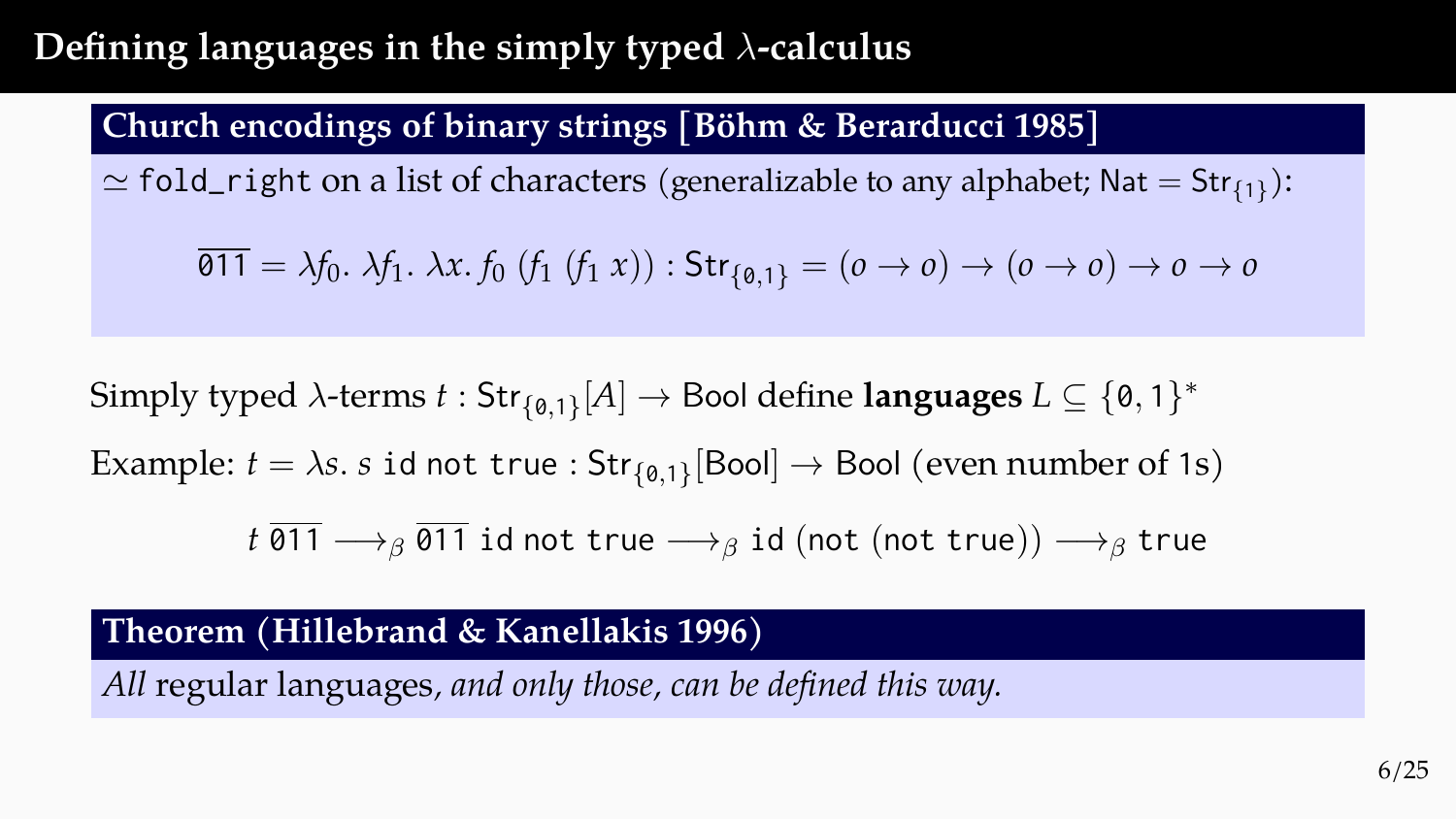## **Regular languages in ST***λ***C and implicit complexity**

#### **Template for theorems at the structure/power interface**

The languages/functions computed by programs of type *T* in the programming language *P* are exactly those in the class *C*.

- Hillebrand & Kanellakis:  $P =$  simply typed  $\lambda$ -calculus,  $C =$  regular languages
	- Good news: unlike "extended polynomials", a central object in another field of computer science, namely *automata theory*
	- The definition will be recalled soon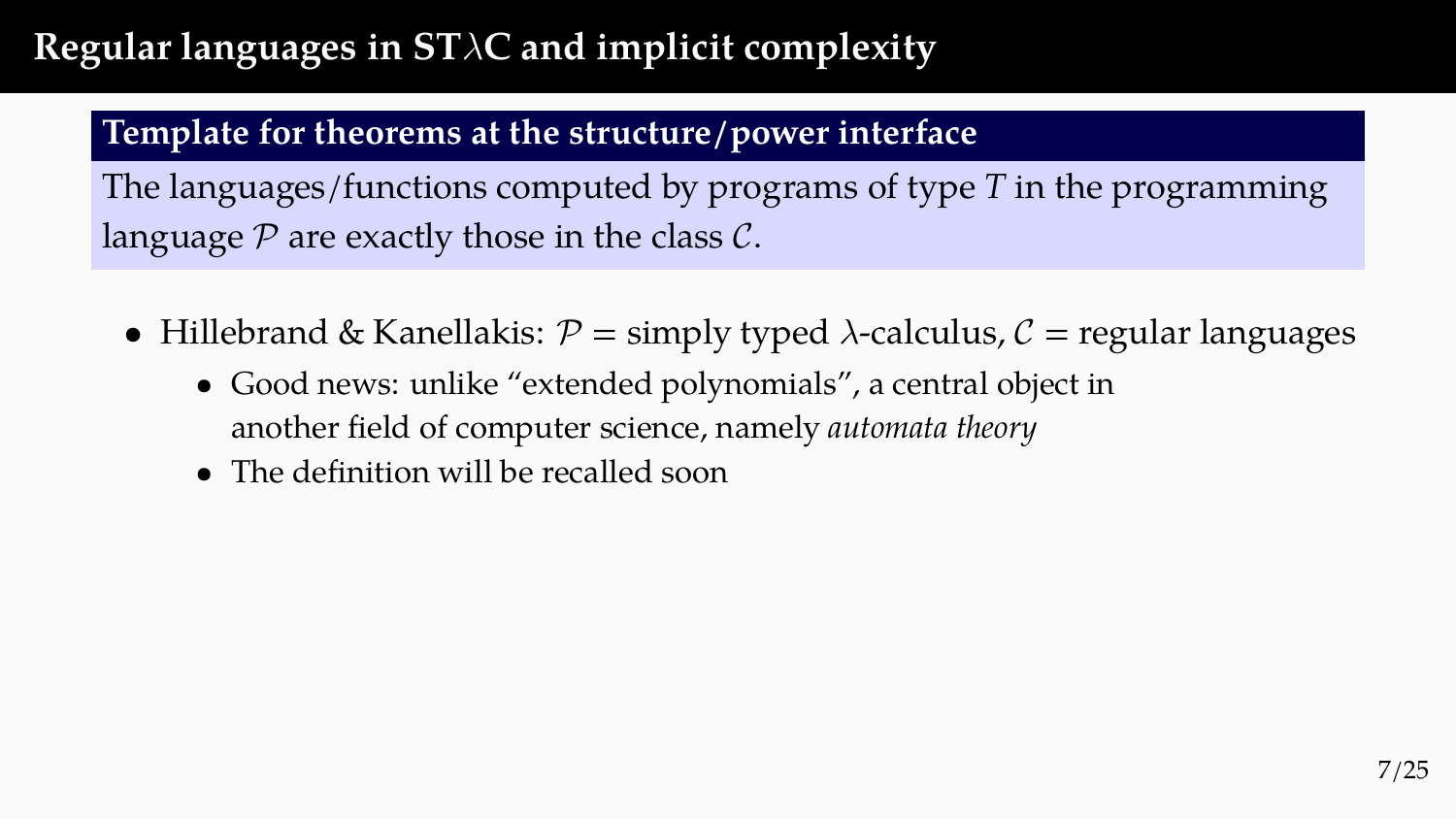## **Regular languages in ST***λ***C and implicit complexity**

#### **Template for theorems at the structure/power interface**

The languages/functions computed by programs of type *T* in the programming language *P* are exactly those in the class *C*.

- Hillebrand & Kanellakis:  $P =$  simply typed  $\lambda$ -calculus,  $C =$  regular languages
	- Good news: unlike "extended polynomials", a central object in another field of computer science, namely *automata theory*
	- The definition will be recalled soon
- *Implicit computational complexity*: *C* is a complexity class e.g. P, NP, …
	- ICC has been an active research field since the 1990s (cf. Péchoux's HDR)
	- Historical example (Girard):  $P =$  Light Linear Logic,  $C = P$  (polynomial time)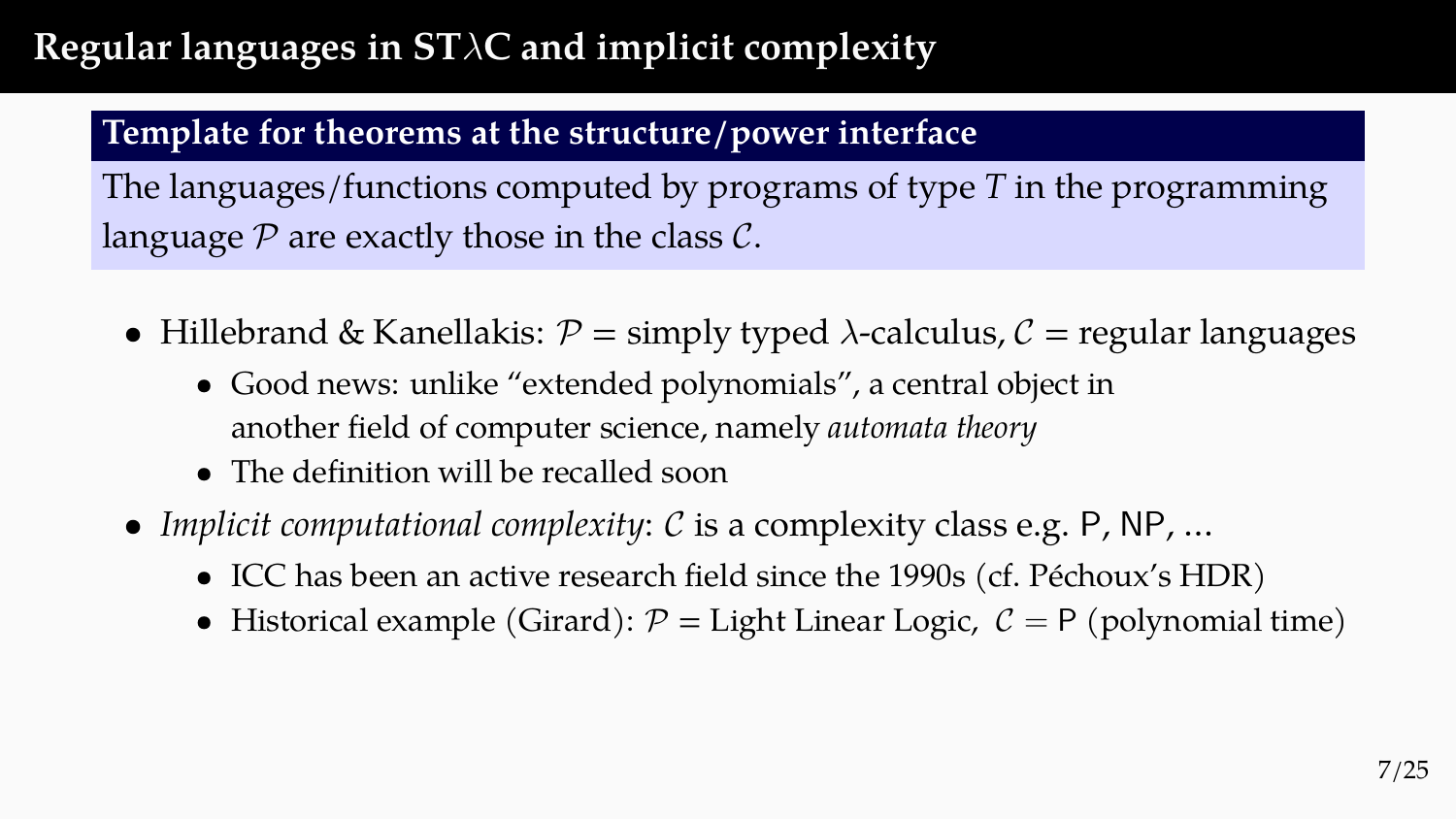## **Regular languages in ST***λ***C and implicit complexity**

#### **Template for theorems at the structure/power interface**

The languages/functions computed by programs of type *T* in the programming language *P* are exactly those in the class *C*.

- Hillebrand & Kanellakis:  $P =$  simply typed  $\lambda$ -calculus,  $C =$  regular languages
	- Good news: unlike "extended polynomials", a central object in another field of computer science, namely *automata theory*
	- The definition will be recalled soon
- *Implicit computational complexity*: *C* is a complexity class e.g. P, NP, …
	- ICC has been an active research field since the 1990s (cf. Péchoux's HDR)
	- Historical example (Girard):  $P =$  Light Linear Logic,  $C = P$  (polynomial time)

### **Our "implicit automata" research programme:** *C* **coming from automata theory**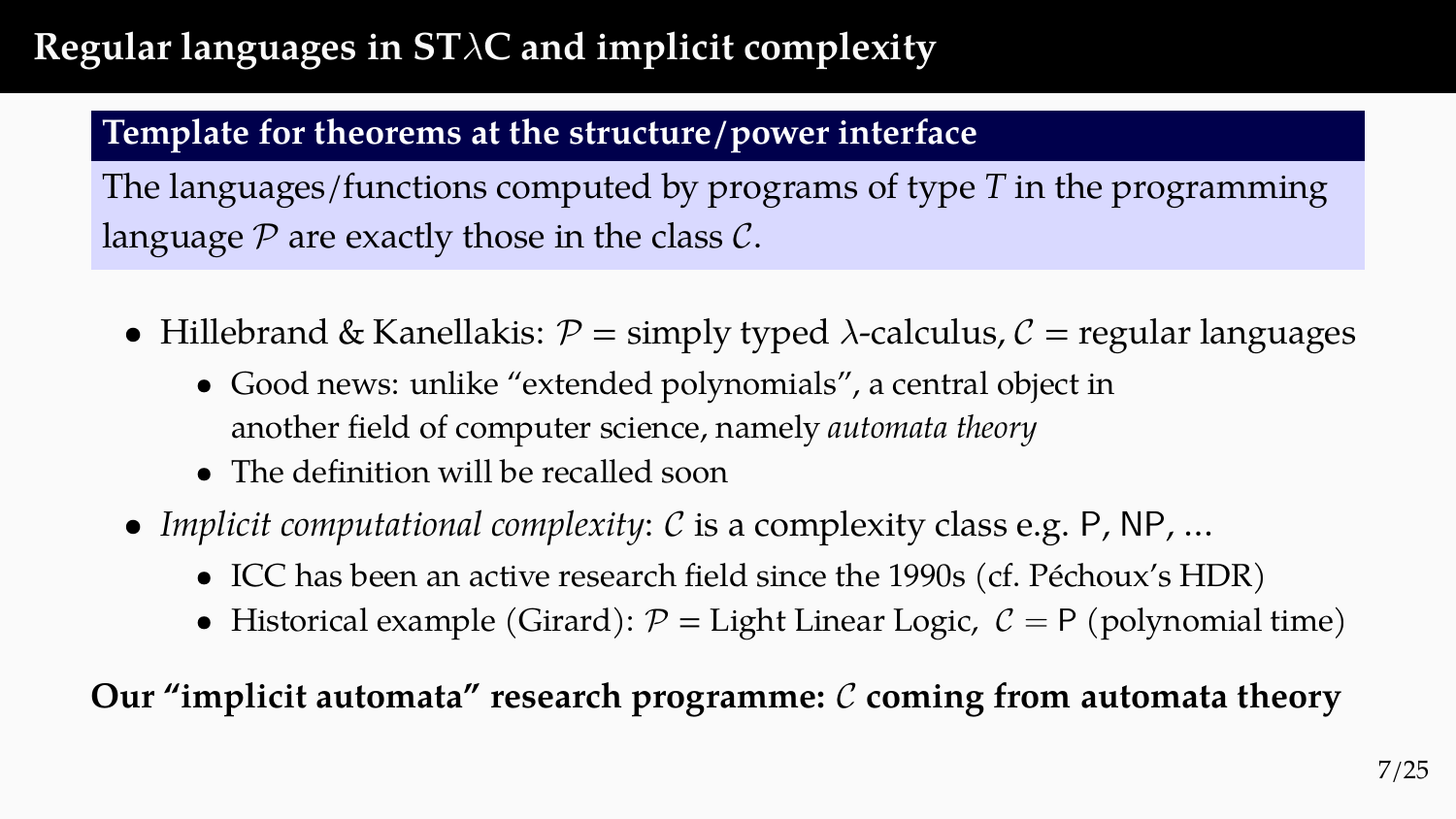Implicit complexity has been very successful in capturing lots of different complexity classes!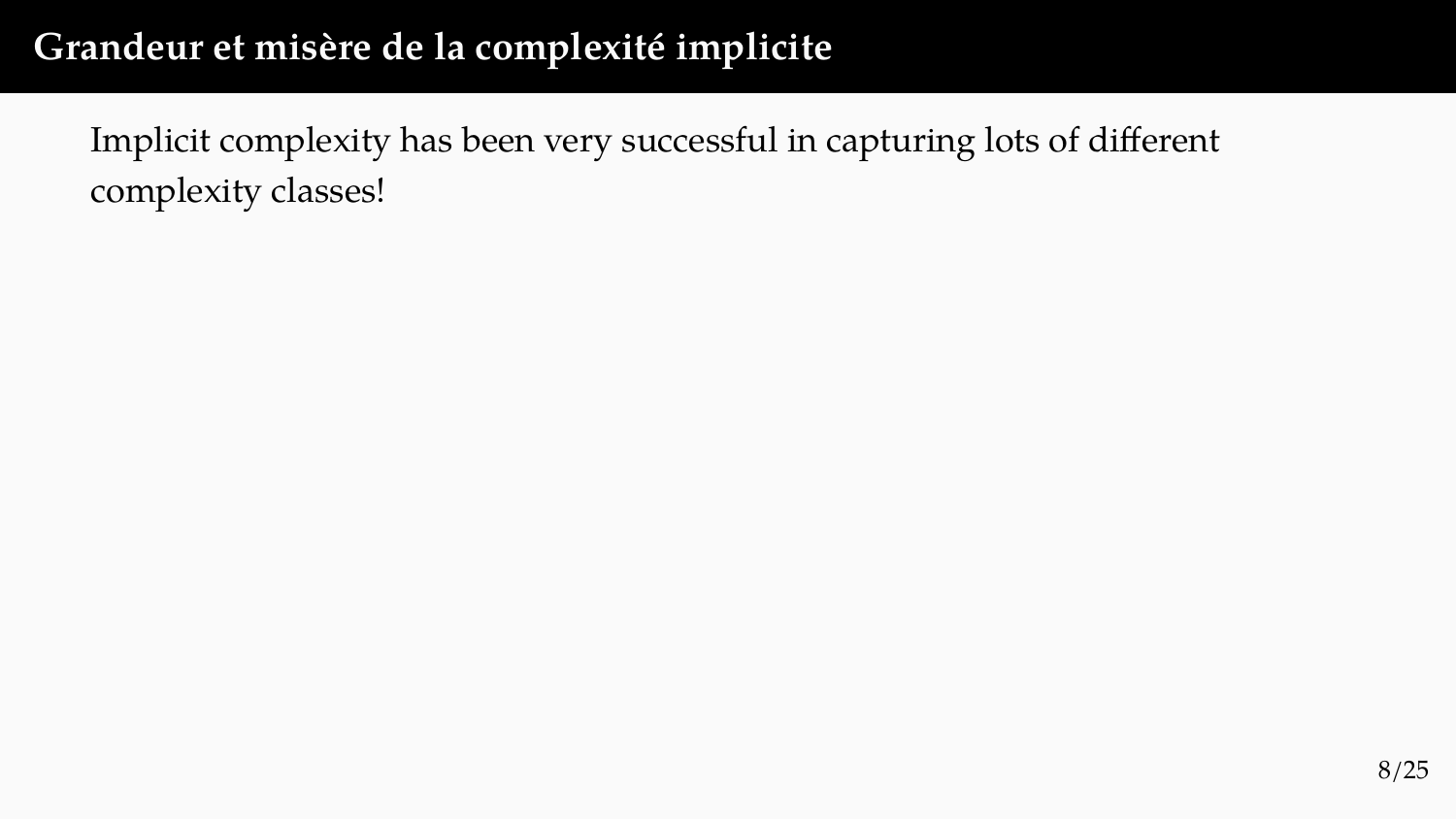Implicit complexity has been very successful in capturing lots of different complexity classes! But the programming languages involved are often ad-hoc… *Several systems […] have been produced; my favourite being* **LLL***, light linear logic, which […] can harbour all polytime functions. Unfortunately these systems are good for nothing, they all come from bondage: artificial restrictions on the rules which achieve certain effects, but are not justified by use, not even by some natural "semantic" considerations. —* Girard, *From Foundations to Ludics*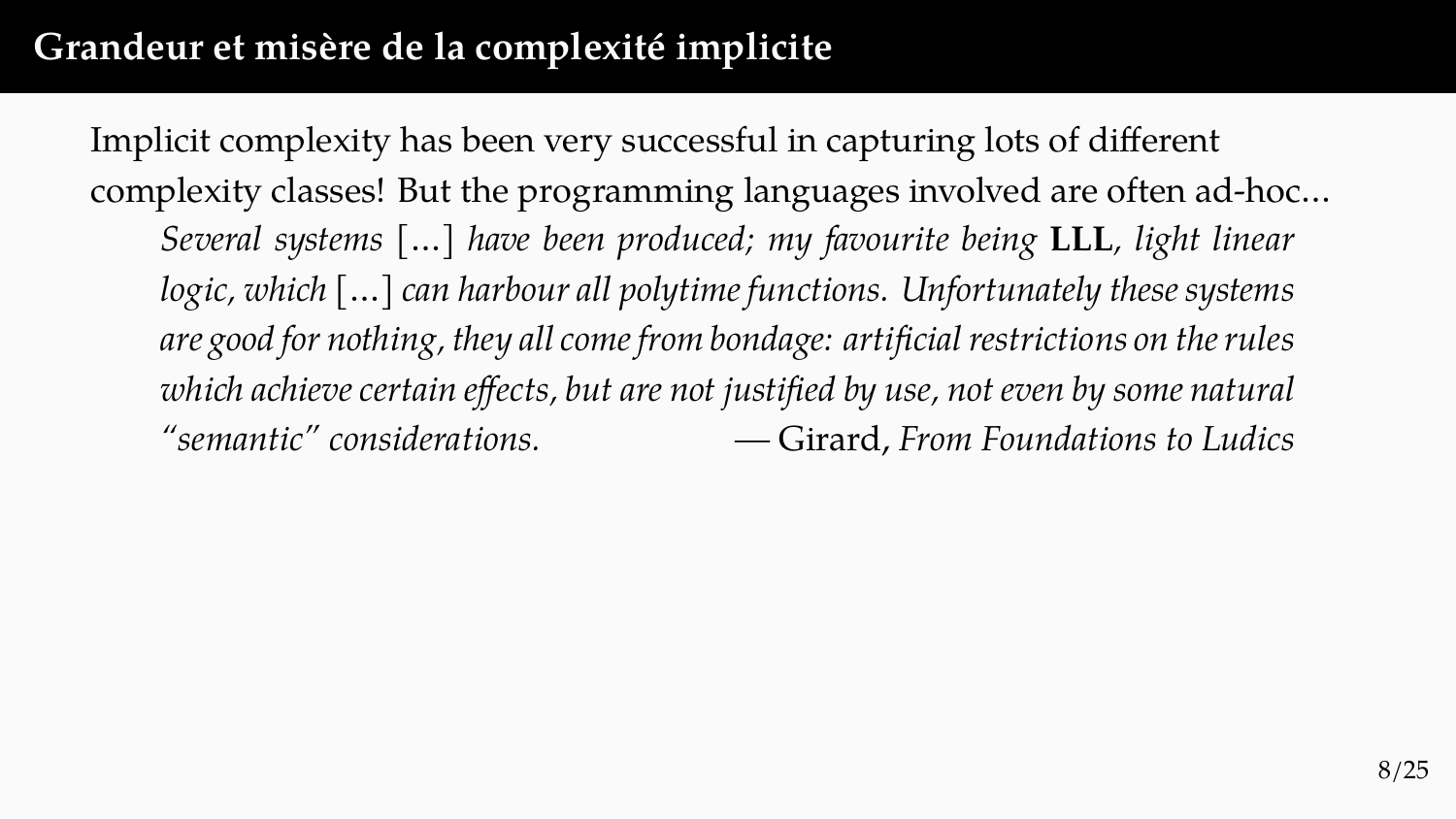Implicit complexity has been very successful in capturing lots of different complexity classes! But the programming languages involved are often ad-hoc… *Several systems […] have been produced; my favourite being* **LLL***, light linear logic, which […] can harbour all polytime functions. Unfortunately these systems are good for nothing, they all come from bondage: artificial restrictions on the rules which achieve certain effects, but are not justified by use, not even by some natural "semantic" considerations. —* Girard, *From Foundations to Ludics*

Yet *we didn't ask* for regular languages to appear in the simply typed *λ*-calculus!

**"Implicit automata" challenge:** find *natural* characterizations for other automata-theoretic classes of languages/functions using typed *λ*-calculi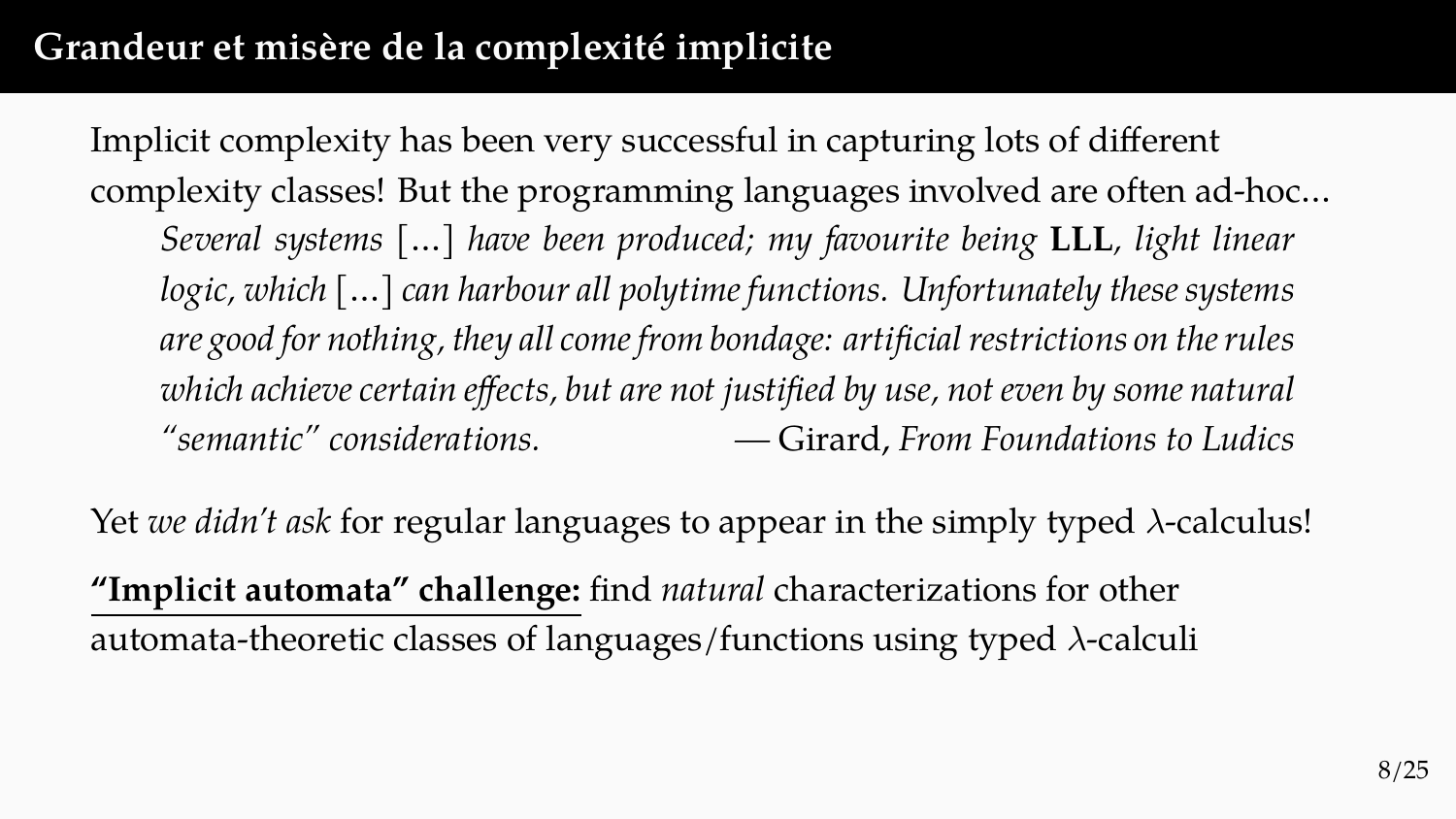Implicit complexity has been very successful in capturing lots of different complexity classes! But the programming languages involved are often ad-hoc… *Several systems […] have been produced; my favourite being* **LLL***, light linear logic, which […] can harbour all polytime functions. Unfortunately these systems are good for nothing, they all come from bondage: artificial restrictions on the rules which achieve certain effects, but are not justified by use, not even by some natural "semantic" considerations. —* Girard, *From Foundations to Ludics*

Yet *we didn't ask* for regular languages to appear in the simply typed *λ*-calculus!

**"Implicit automata" challenge:** find *natural* characterizations for other automata-theoretic classes of languages/functions using typed *λ*-calculi Next: we review regular languages and *star-free languages*, our new target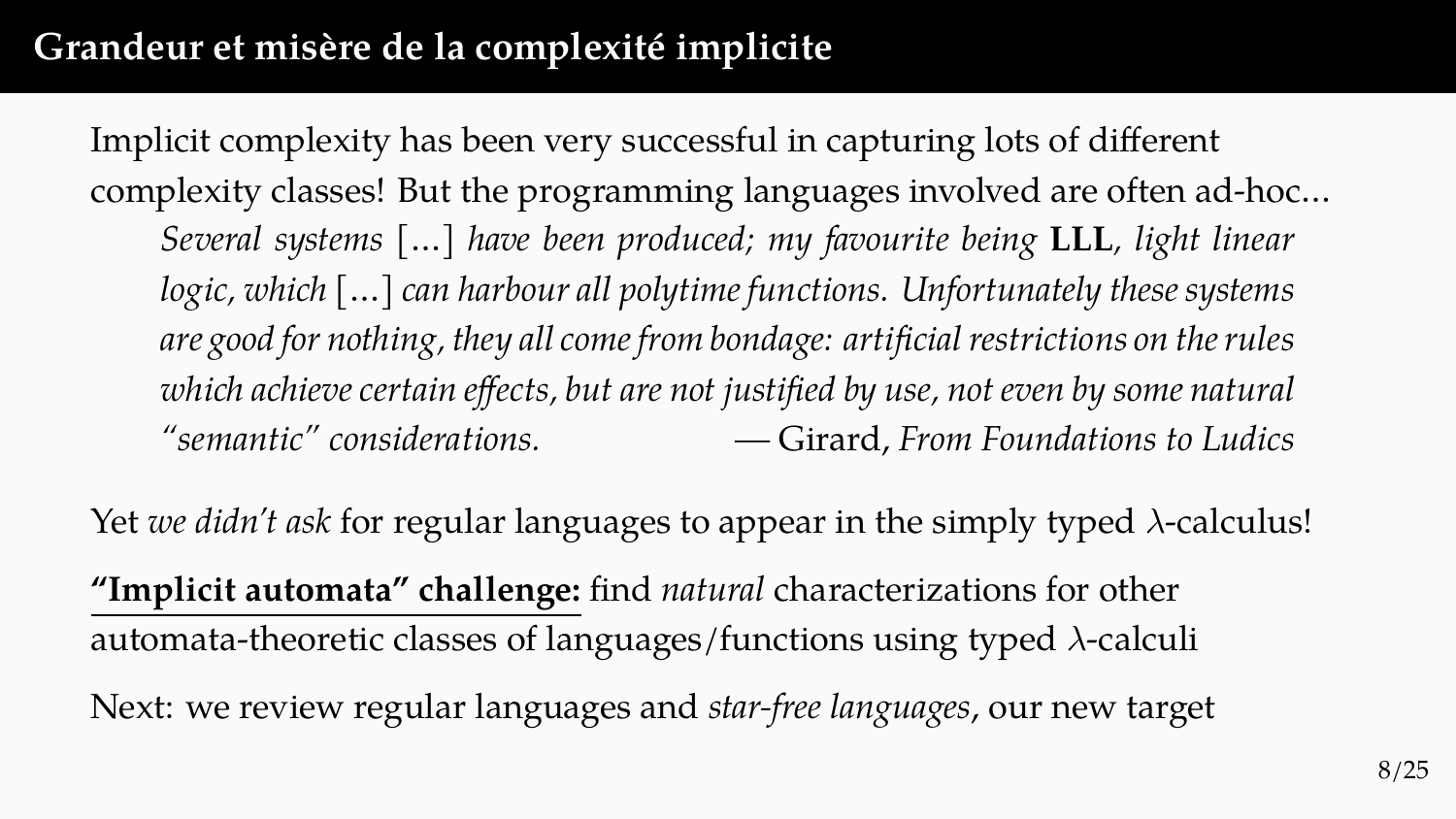## **Regular languages**

Many classical equivalent definitions (+ ST*λ*C with Church encodings!):

- *regular expressions*:  $0*(10*10*)* =$  "only 0s and 1s & even number of 1s"
- *finite automata* (DFA/NFA): e.g. drawing below

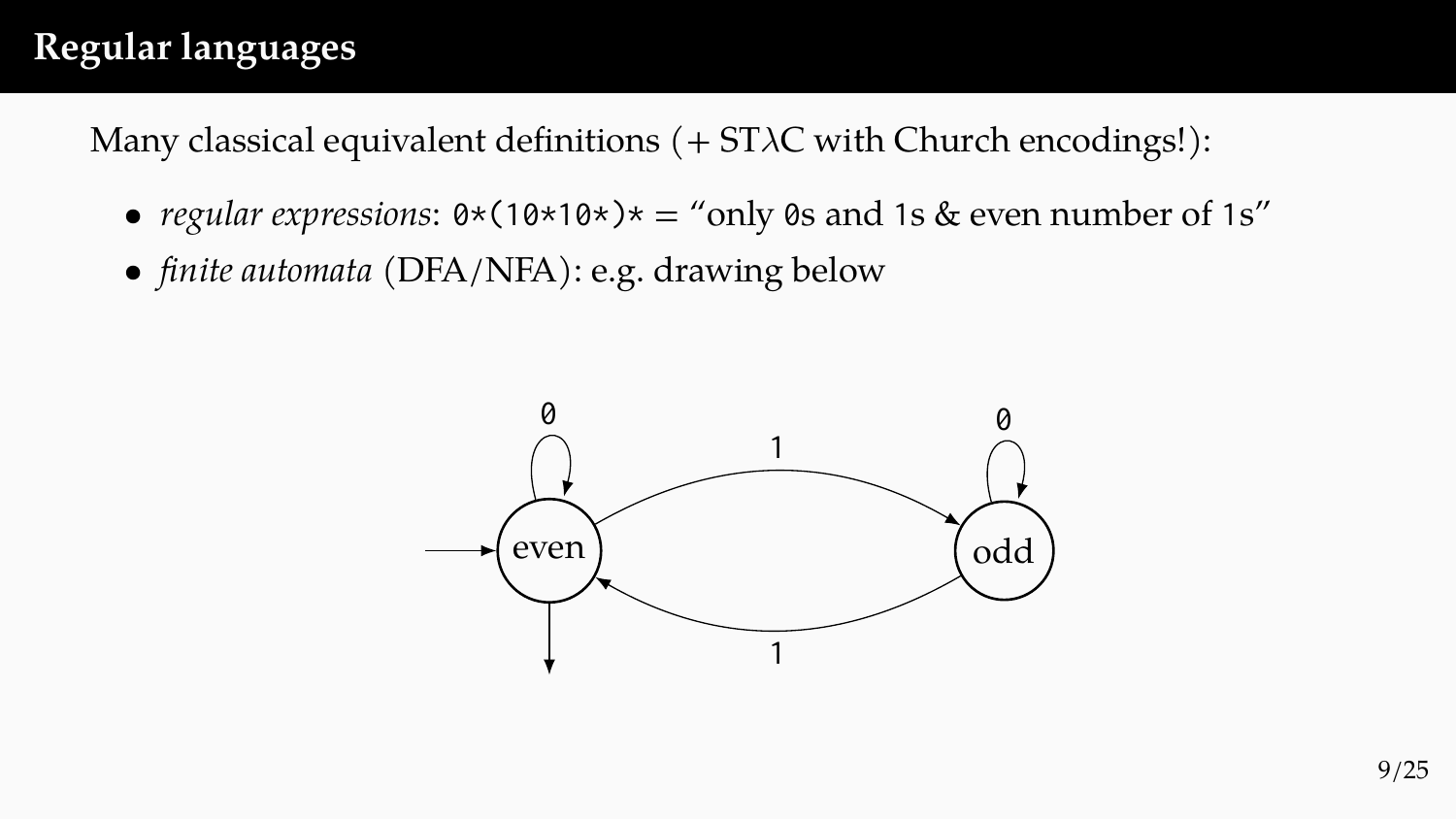## **Regular languages**

Many classical equivalent definitions (+ ST*λ*C with Church encodings!):

- *regular expressions*:  $0*(10*10*)* =$  "only 0s and 1s & even number of 1s"
- *finite automata* (DFA/NFA)
- *algebraic* definition below (very close to DFA), e.g.  $M = \mathbb{Z}/(2)$

#### **Theorem (classical)**

*A language L*  $\subseteq \Sigma^*$  *is* regular  $\iff$  *there are a* monoid morphism  $\varphi : \Sigma^* \to M$  *to a* finite monoid *M* and a subset  $P \subseteq M$  such that  $L = \varphi^{-1}(P) = \{w \in \Sigma^* \mid \varphi(w) \in P\}.$ 

Σ: finite alphabet, Σ *∗* : words over Σ monoid structure: for  $v, w \in \Sigma^*$ ,  $v \cdot w =$  concatenation  $\text{morphism: for } w \in \Sigma^* \text{ with } n \text{ letters, } \varphi(w) = \varphi(w[0]) \dots \varphi(w[n])$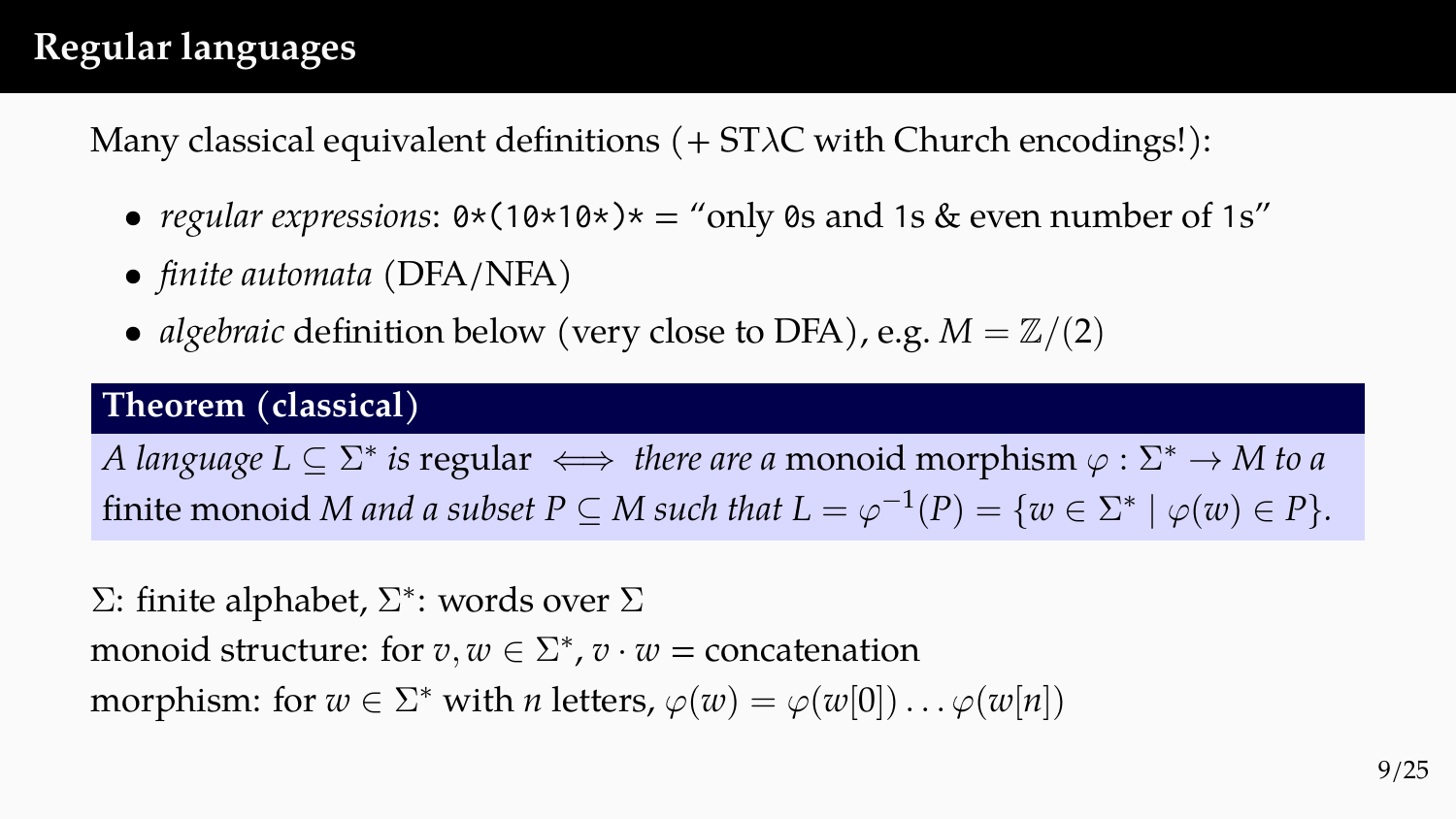## **Star-free languages and aperiodicity**

**Star-free languages**: regular expressions with *complementation* but *without star*

```
L, L' ::= \varnothing \mid \{a\} \mid L \cdot L' \mid L \cup L' \mid L^c
```
 $(e.g. (ab)^* = (b\varnothing^c \cup \varnothing^c a \cup \varnothing^c aa\varnothing^c \cup \varnothing^c bb\varnothing^c)^c$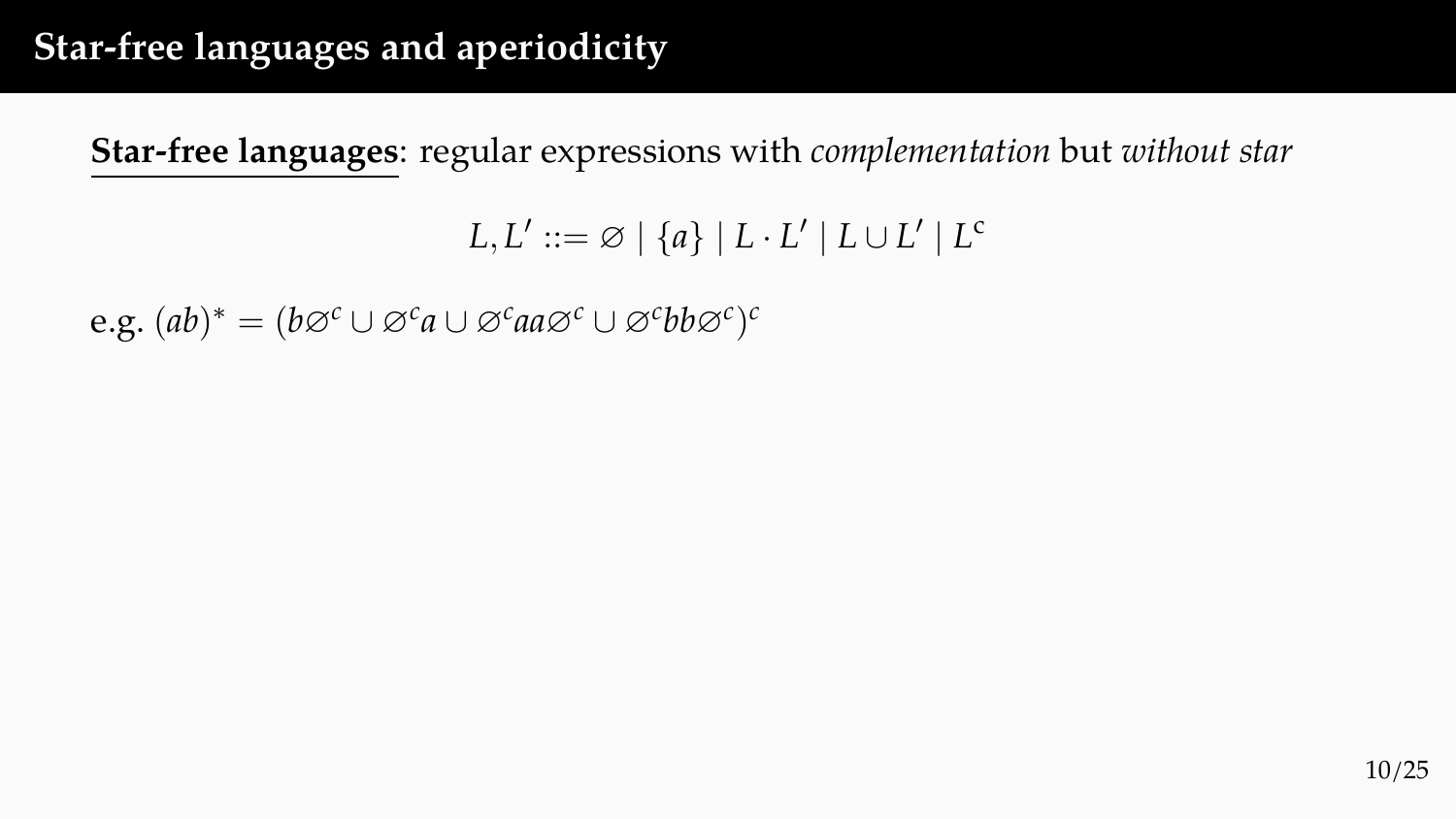## **Star-free languages and aperiodicity**

**Star-free languages**: regular expressions with *complementation* but *without star*

```
L, L' ::= \varnothing \mid \{a\} \mid L \cdot L' \mid L \cup L' \mid L^c
```
 $(e.g. (ab)^* = (b\varnothing^c \cup \varnothing^c a \cup \varnothing^c aa\varnothing^c \cup \varnothing^c bb\varnothing^c)^c$  but  $(aa)^*$  is not star-free…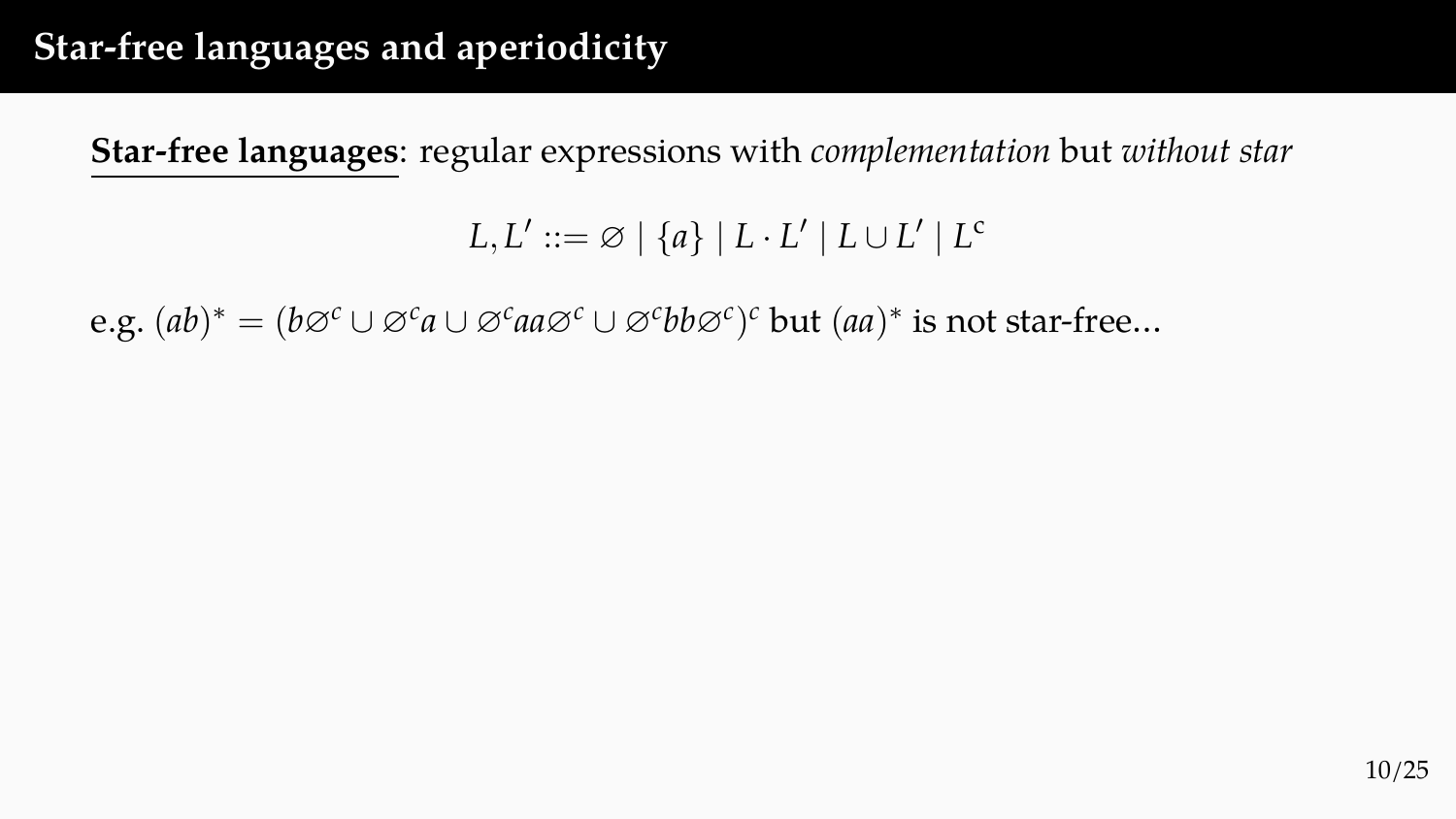**Star-free languages**: regular expressions with *complementation* but *without star*

 $L, L' ::= \varnothing \mid \{a\} \mid L \cdot L' \mid L \cup L' \mid L^c$ 

 $(e.g. (ab)^* = (b\varnothing^c \cup \varnothing^c a \cup \varnothing^c aa\varnothing^c \cup \varnothing^c bb\varnothing^c)^c$  but  $(aa)^*$  is not star-free…

#### **Theorem (classical)**

*A language L*  $\subseteq \Sigma^*$  *is* regular  $\iff$  *there are a* monoid morphism  $\varphi : \Sigma^* \to M$  *to a* finite monoid *M* and a subset  $P \subseteq M$  such that  $L = \varphi^{-1}(P) = \{w \in \Sigma^* \mid \varphi(w) \in P\}.$ 

#### **Theorem (Schützenberger 1965)**

 $L \subseteq \Sigma^*$  *is star-free*  $\iff$  *there are a monoid morphism*  $\varphi : \Sigma^* \to M$  *to a finite and* aperiodic *monoid M and a subset P*  $\subseteq$  *M such that L* =  $\varphi^{-1}(P)$ *.*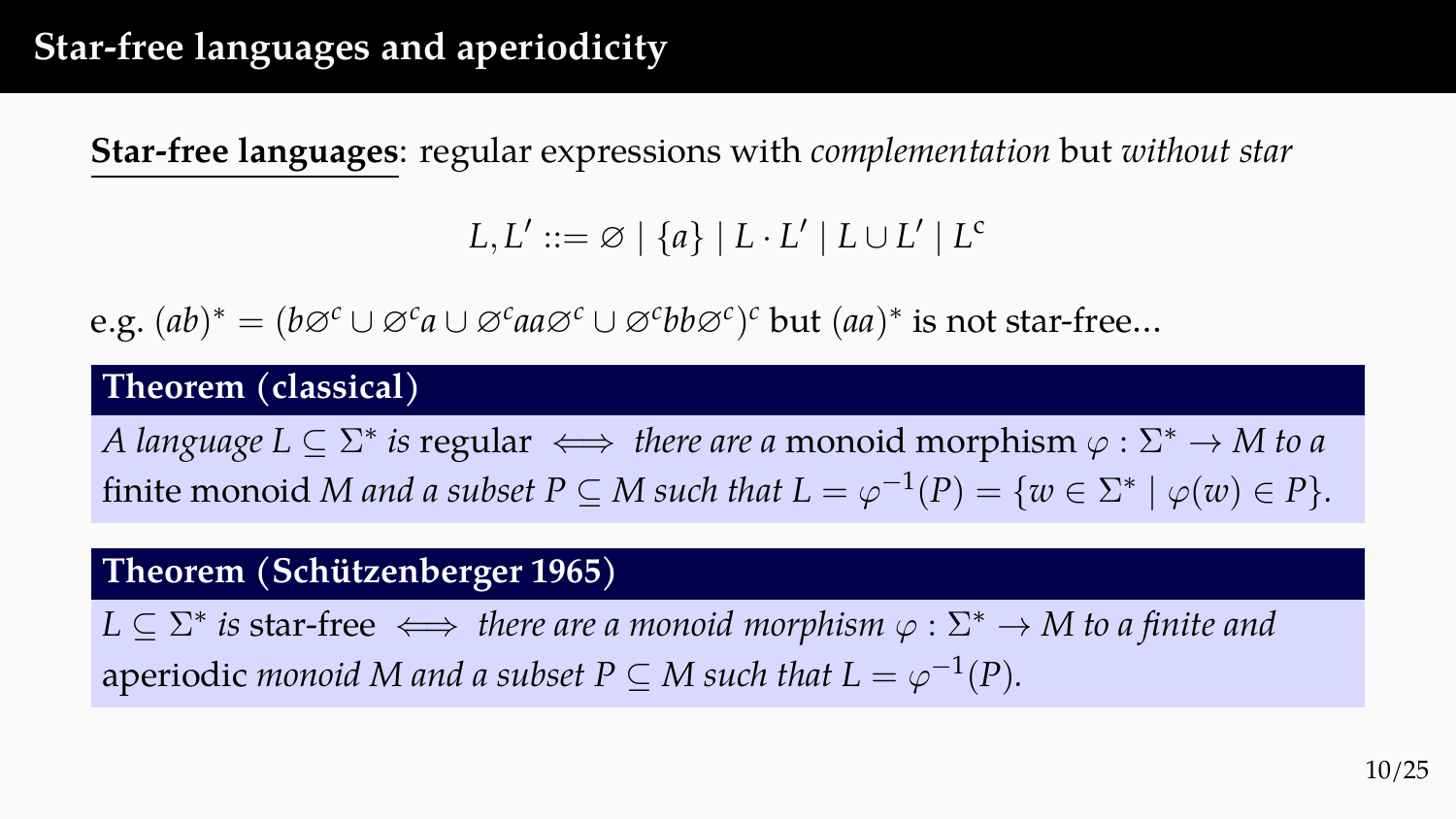## **Star-free languages and aperiodicity**

**Star-free languages**: regular expressions with *complementation* but *without star*

 $L, L' ::= \varnothing \mid \{a\} \mid L \cdot L' \mid L \cup L' \mid L^c$ 

 $(e.g. (ab)^* = (b\varnothing^c \cup \varnothing^c a \cup \varnothing^c aa\varnothing^c \cup \varnothing^c bb\varnothing^c)^c$  but  $(aa)^*$  is not star-free…

#### **Definition**

A (finite) monoid *M* is *aperiodic* when  $\forall x \in M$ ,  $\exists n \in \mathbb{N} : x^n = x^{n+1}$ .

Morally, (*aa*) *∗* involves the group Z*/*(2): not aperiodic

#### **Theorem (Schützenberger 1965)**

 $L \subseteq \Sigma^*$  *is* star-free  $\iff$  *there are a monoid morphism*  $\varphi : \Sigma^* \to M$  *to a finite and* aperiodic *monoid M and a subset P*  $\subseteq$  *M such that L* =  $\varphi^{-1}(P)$ *.*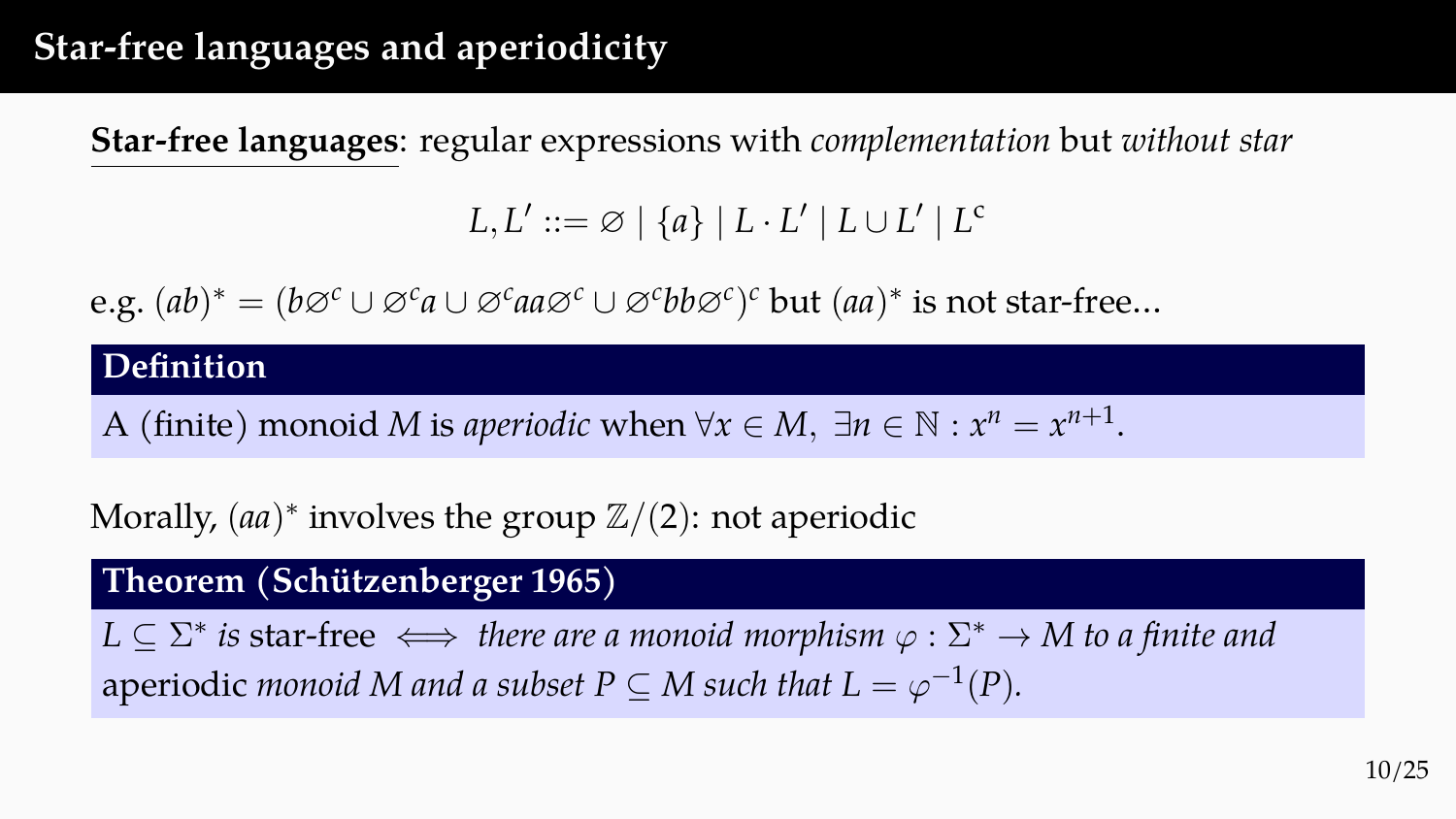How to enforce aperiodicity in a  $\lambda$ -calculus? Consider monoids of terms  $t : A \rightarrow A$ Embedding of non-aperiodic  $\mathbb{Z}/(2)$  via not : Bool  $\rightarrow$  Bool (not  $\circ$  not  $=_\beta$  id)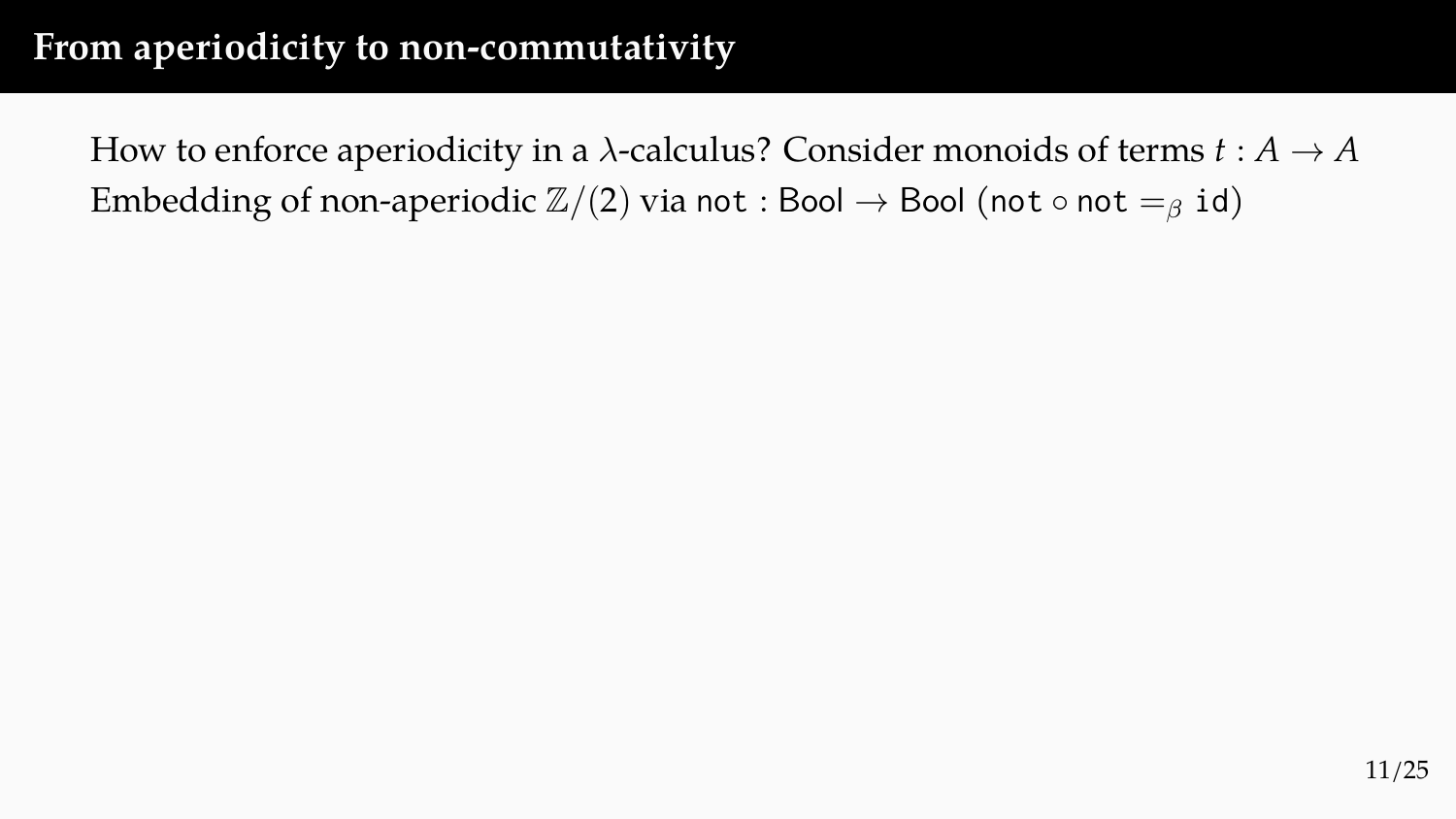How to enforce aperiodicity in a  $\lambda$ -calculus? Consider monoids of terms  $t : A \rightarrow A$ Embedding of non-aperiodic  $\mathbb{Z}/(2)$  via not : Bool  $\rightarrow$  Bool (not  $\circ$  not  $=_\beta$  id)

 $true = \lambda x$ *.*  $\lambda y$ *. x* false =  $\lambda x$ *.*  $\lambda y$ *. y* not =  $\lambda b$ *.*  $\lambda x$ *.*  $\lambda y$ *. b y x* 

morally, if *b* then *x* else  $y \rightsquigarrow$  if not(*b*) then *y* else *x* the not function *exchanges* two of its arguments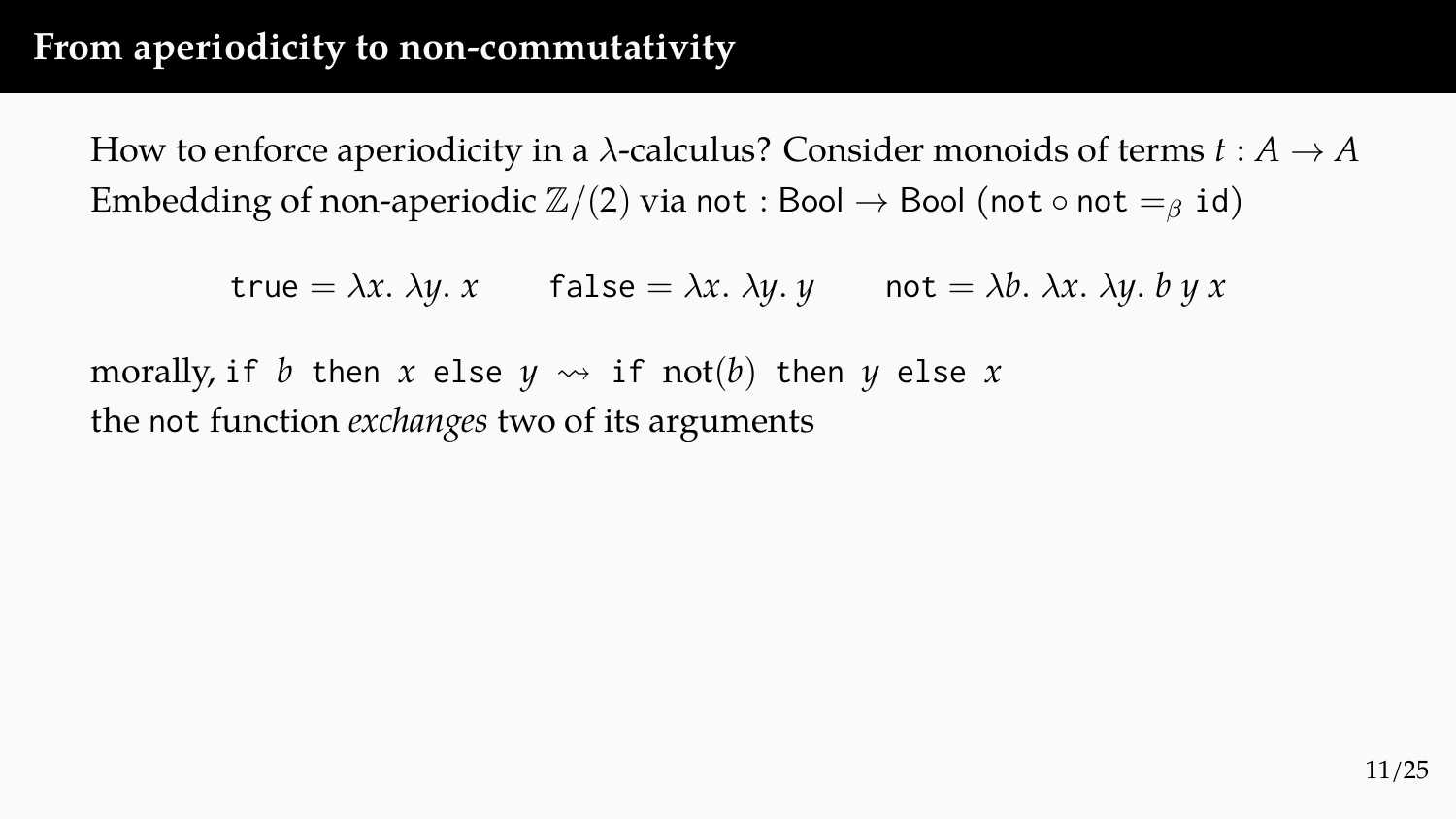How to enforce aperiodicity in a  $\lambda$ -calculus? Consider monoids of terms  $t : A \rightarrow A$ Embedding of non-aperiodic  $\mathbb{Z}/(2)$  via not : Bool  $\rightarrow$  Bool (not  $\circ$  not  $=_\beta$  id)

 $true = \lambda x$ *.*  $\lambda y$ *. x* false =  $\lambda x$ *.*  $\lambda y$ *. y* not =  $\lambda b$ *.*  $\lambda x$ *.*  $\lambda y$ *. b y x* 

morally, if *b* then *x* else  $y \rightsquigarrow$  if not(*b*) then *y* else *x* the not function *exchanges* two of its arguments

**Idea: non-commutative type system, i.e. make the order of arguments matter**

"a function  $\lambda b$ *.*  $\lambda x$ *.*  $\lambda y$ *.* (...) should first use *b*, then *x*, then *y*"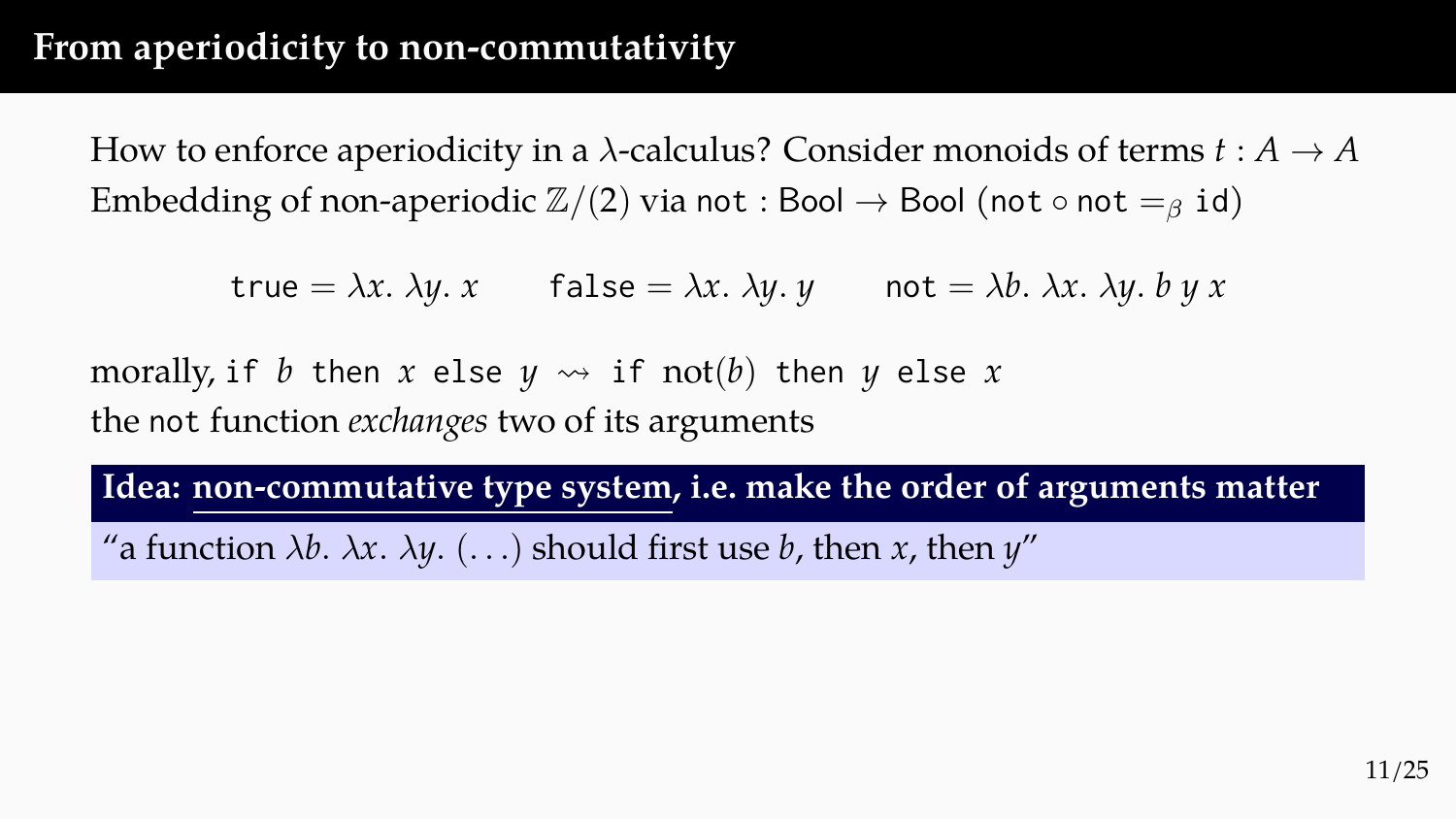How to enforce aperiodicity in a  $\lambda$ -calculus? Consider monoids of terms  $t : A \rightarrow A$ Embedding of non-aperiodic  $\mathbb{Z}/(2)$  via not : Bool  $\rightarrow$  Bool (not  $\circ$  not  $=_\beta$  id)

 $true = \lambda x$ *.*  $\lambda y$ *. x* false =  $\lambda x$ *.*  $\lambda y$ *. y* not =  $\lambda b$ *.*  $\lambda x$ *.*  $\lambda y$ *. b y x* 

morally, if *b* then *x* else  $y \rightsquigarrow$  if not(*b*) then *y* else *x* the not function *exchanges* two of its arguments

**Idea: non-commutative type system, i.e. make the order of arguments matter**

"a function  $\lambda b$ *.*  $\lambda x$ *.*  $\lambda y$ *.* (...) should first use *b*, then *x*, then *y*"

Technical issue: *λf. λx. λy.* (*λz. f z z*) (*x y*)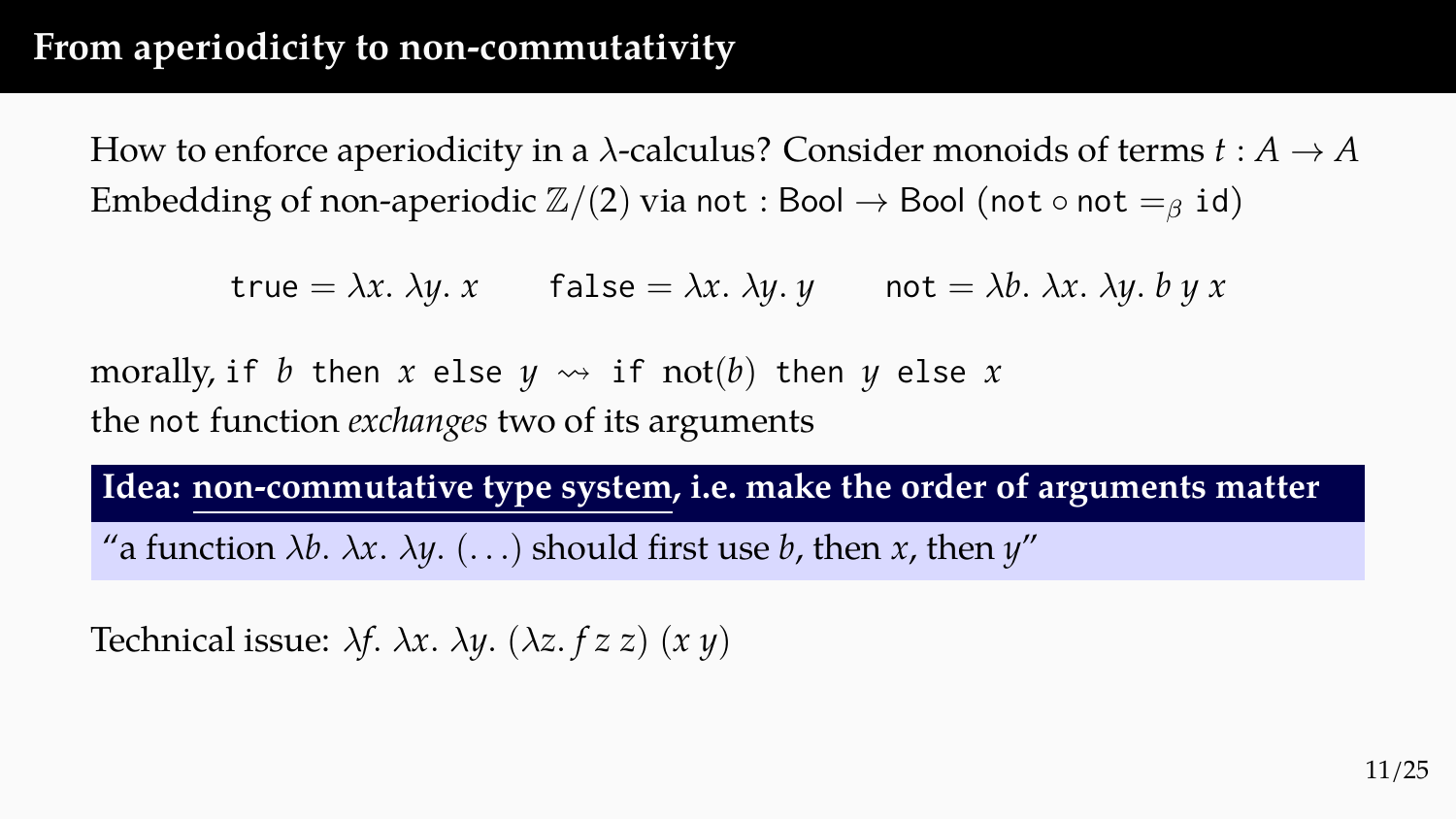How to enforce aperiodicity in a  $\lambda$ -calculus? Consider monoids of terms  $t : A \rightarrow A$ Embedding of non-aperiodic  $\mathbb{Z}/(2)$  via not : Bool  $\rightarrow$  Bool (not  $\circ$  not  $=_\beta$  id)

 $true = \lambda x$ *.*  $\lambda y$ *. x* false =  $\lambda x$ *.*  $\lambda y$ *. y* not =  $\lambda b$ *.*  $\lambda x$ *.*  $\lambda y$ *. b y x* 

morally, if *b* then *x* else  $y \rightsquigarrow$  if not(*b*) then *y* else *x* the not function *exchanges* two of its arguments

**Idea: non-commutative type system, i.e. make the order of arguments matter**

"a function  $\lambda b$ *.*  $\lambda x$ *.*  $\lambda y$ *.* (...) should first use *b*, then *x*, then *y*"

Technical issue:  $\lambda f$ .  $\lambda x$ .  $\lambda y$ . ( $\lambda z$ .  $f z z$ ) ( $x y$ )  $\longrightarrow_{\beta} \lambda f$ .  $\lambda x$ .  $\lambda y$ .  $f (x y) (x y)$ 

oops, now there's a *y* occuring before an *x*…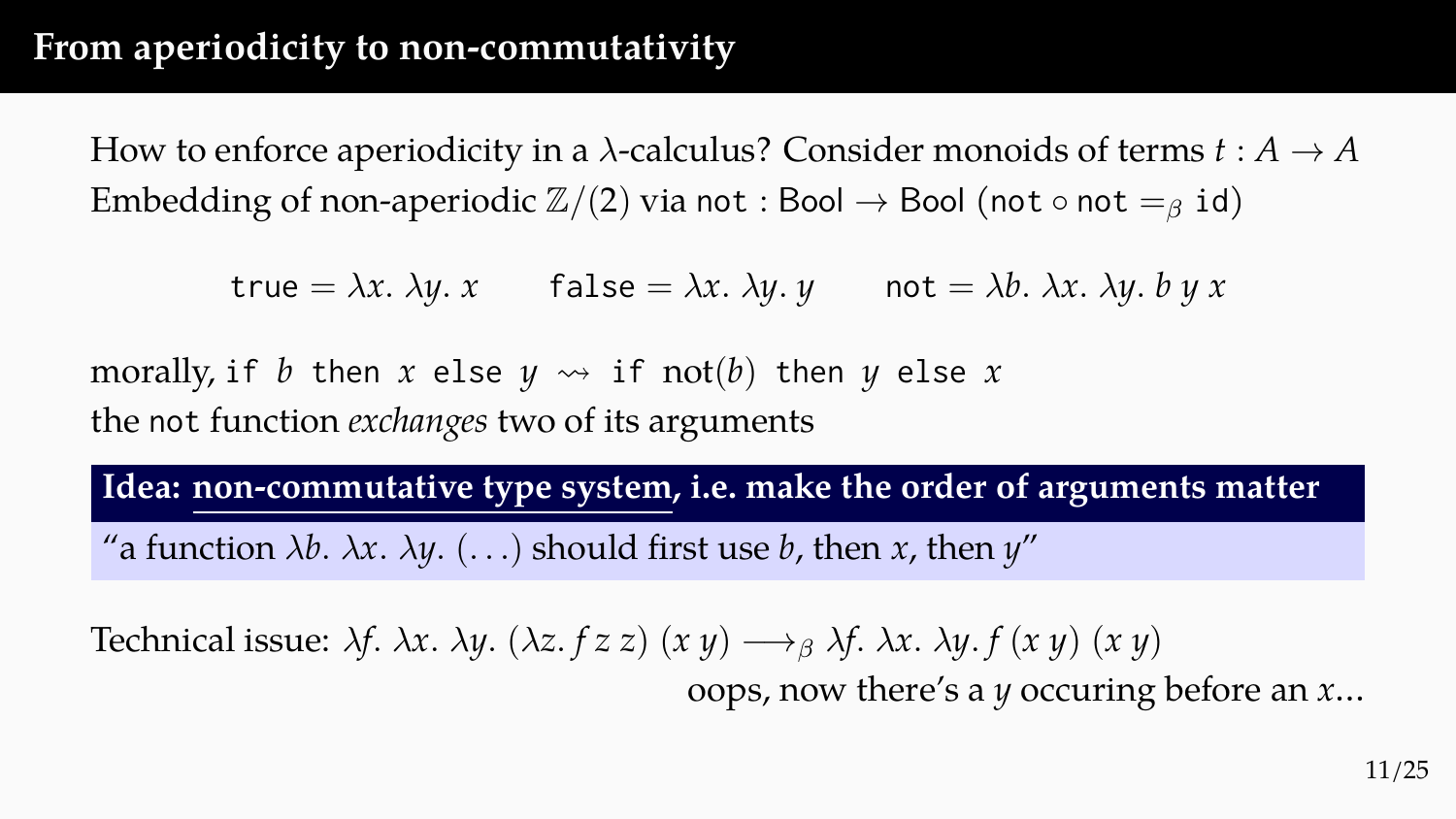### **Non-commutative types and linear logic**

**Idea:** *non-commutative type system*, i.e. make the order of arguments matter Technical issue:  $\lambda f$ .  $\lambda x$ .  $\lambda y$ . ( $\lambda z$ .  $f z z$ ) ( $x y$ )  $\longrightarrow_{\beta} \lambda f$ .  $\lambda x$ .  $\lambda y$ .  $f (x y) (x y)$ the problem comes from the *two copies* of (*x y*), caused by two occurrences of *z*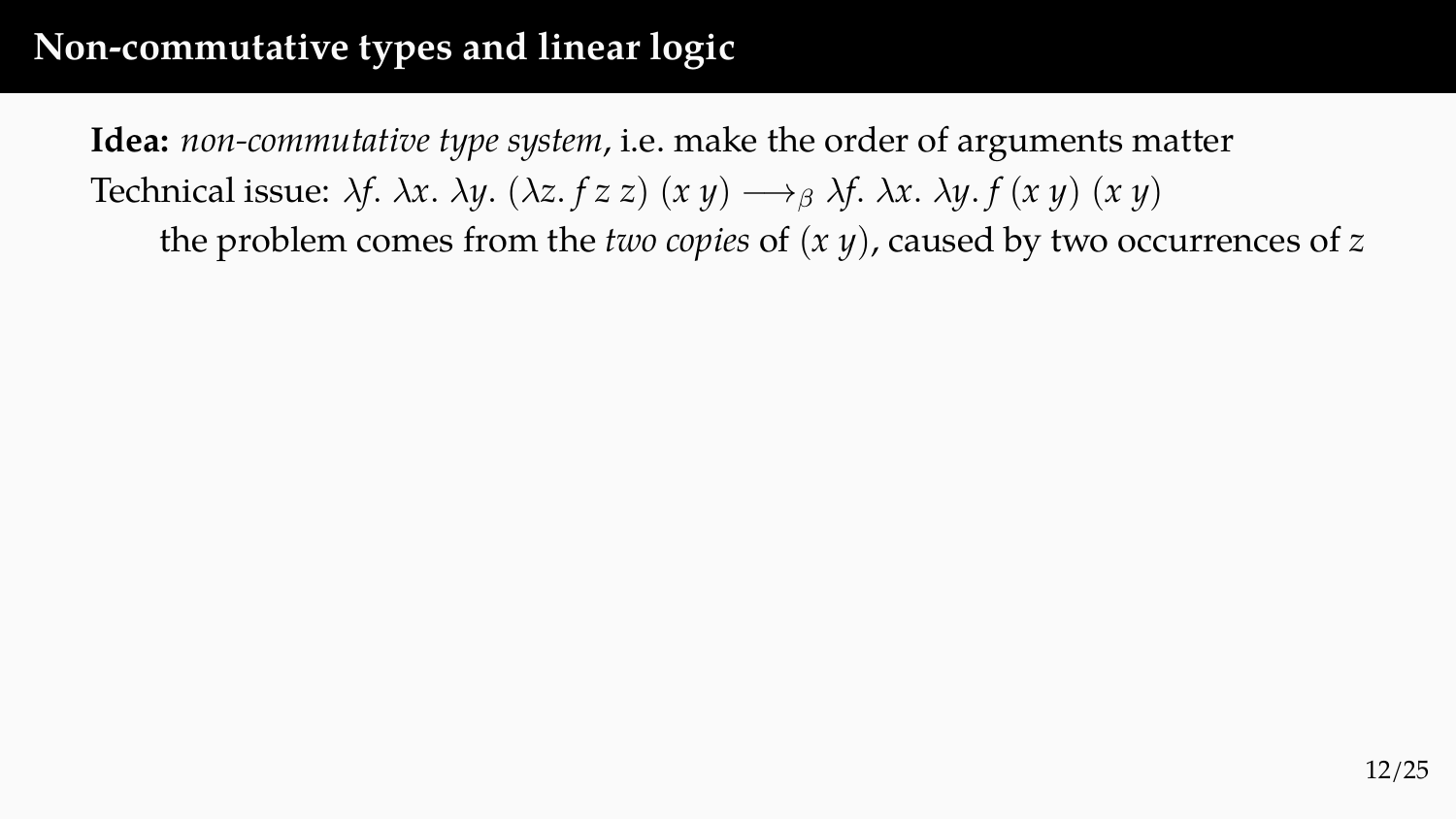## **Non-commutative types and linear logic**

**Idea:** *non-commutative type system*, i.e. make the order of arguments matter Technical issue:  $\lambda f$ .  $\lambda x$ .  $\lambda y$ .  $(\lambda z. f z z)$   $(x y) \rightarrow_{\beta} \lambda f$ .  $\lambda x$ .  $\lambda y$ .  $f (x y)$   $(x y)$ the problem comes from the *two copies* of (*x y*), caused by two occurrences of *z*

**Fix: prohibit duplication** *−→* **non-commutative affine** *λ***-calculus**

"a function should use its argument *at most once*"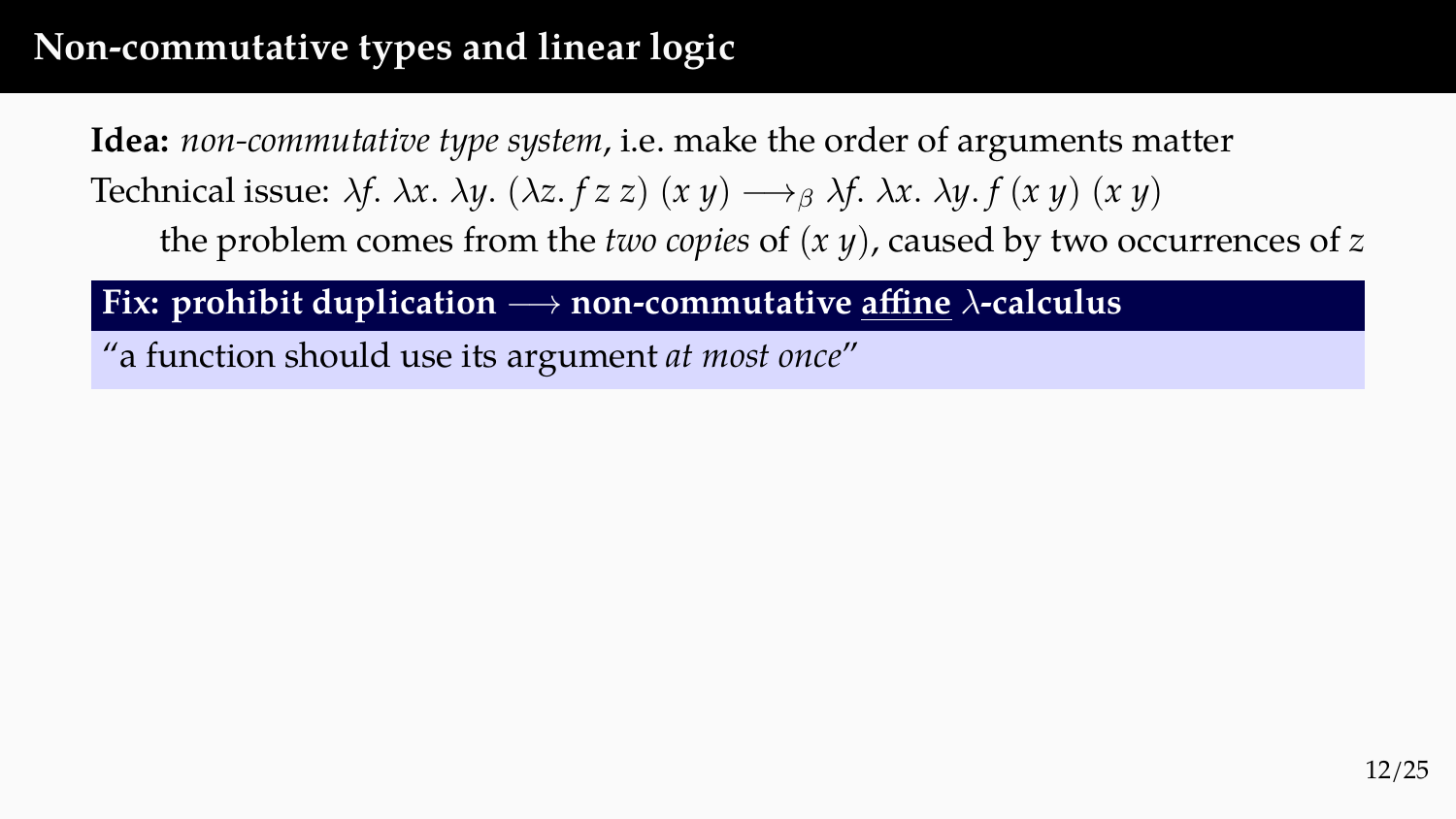## **Non-commutative types and linear logic**

**Idea:** *non-commutative type system*, i.e. make the order of arguments matter Technical issue:  $\lambda f$ .  $\lambda x$ .  $\lambda y$ .  $(\lambda z. f z z)$   $(x y) \rightarrow_{\beta} \lambda f$ .  $\lambda x$ .  $\lambda y$ .  $f (x y)$   $(x y)$ the problem comes from the *two copies* of (*x y*), caused by two occurrences of *z*

**Fix: prohibit duplication** *−→* **non-commutative affine** *λ***-calculus**

"a function should use its argument *at most once*"

If "*exactly once*", non-commutative *linear λ*-calculus; an old idea:

- first introduced by Lambek (1958), applied to linguistics
- revival in late 1980s with the birth of *linear logic* (Girard)
- recently: correspondence with planar combinatorial maps (N. Zeilberger)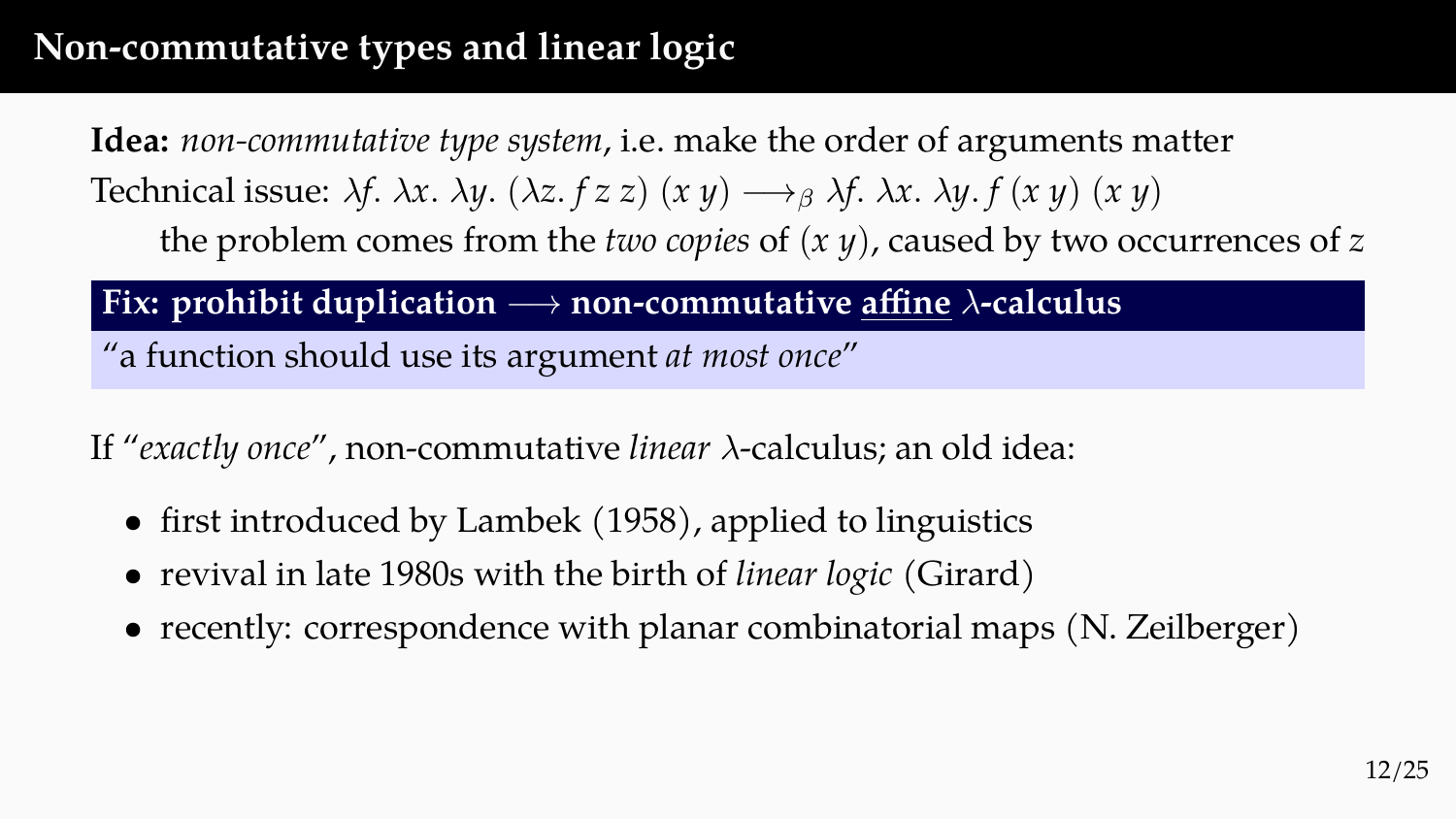# **Non-commutative types and linear logic**

**Idea:** *non-commutative type system*, i.e. make the order of arguments matter Technical issue:  $\lambda f$ .  $\lambda x$ .  $\lambda y$ .  $(\lambda z. f z z)$   $(x y) \rightarrow_{\beta} \lambda f$ .  $\lambda x$ .  $\lambda y$ .  $f (x y)$   $(x y)$ the problem comes from the *two copies* of (*x y*), caused by two occurrences of *z*

**Fix: prohibit duplication** *−→* **non-commutative affine** *λ***-calculus**

"a function should use its argument *at most once*"

If "*exactly once*", non-commutative *linear λ*-calculus; an old idea:

- first introduced by Lambek (1958), applied to linguistics
- revival in late 1980s with the birth of *linear logic* (Girard)
- recently: correspondence with planar combinatorial maps (N. Zeilberger)

*−→* not contrived to get a connection with automata!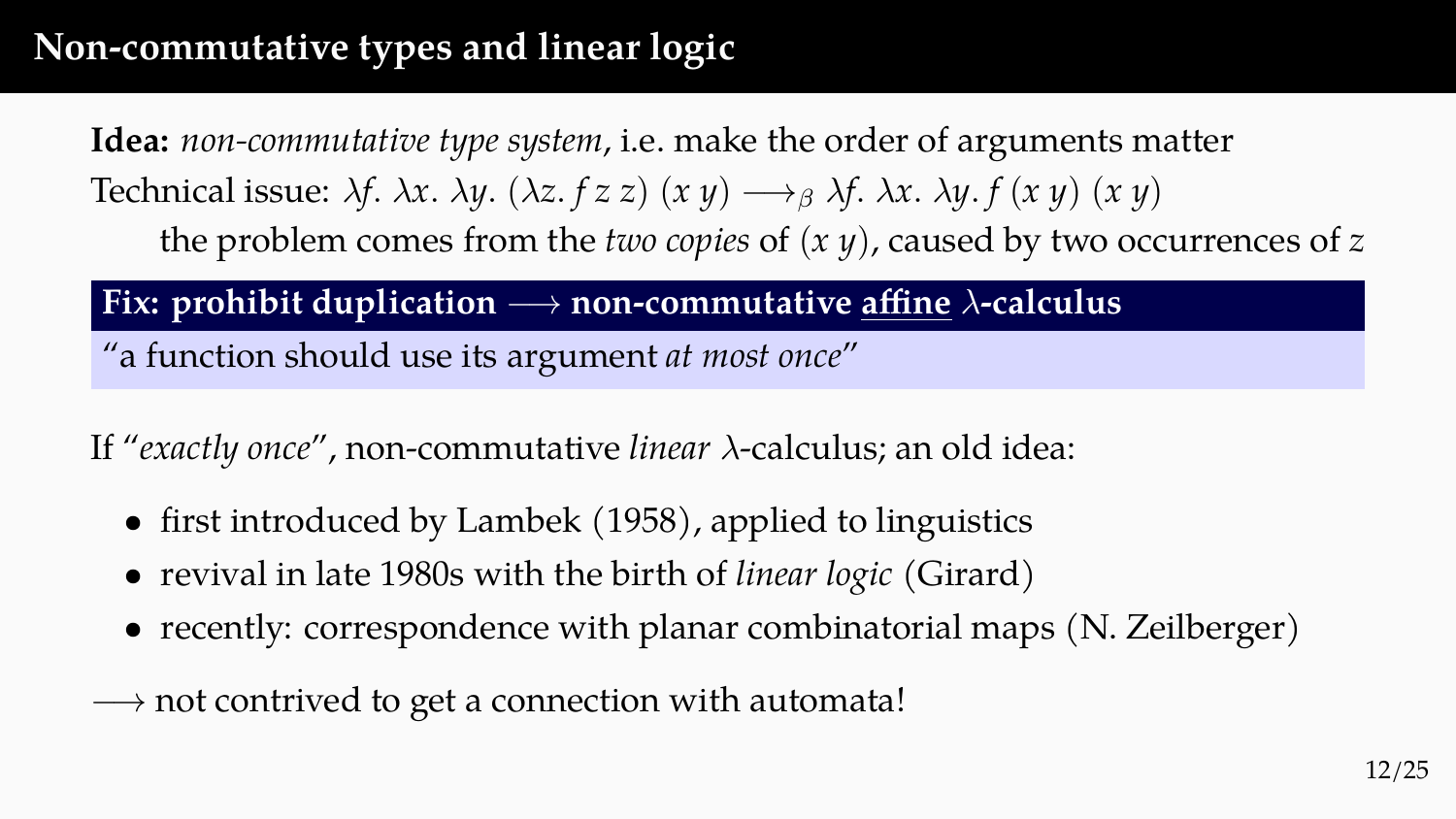## **Finally, our theorem**

Our type system: a base type  $o + two$  function arrows that coexist non-commutative affine:  $\lambda^{\circ}x$ ,  $t : A \rightarrow B$  $\int e^{x}x \cdot t : A \to B$  unrestricted:  $\lambda^{\rightarrow} x \cdot t : A \to B$ 

A function *λ ◦x. λy. λ◦ z.* (*. . .*) can use each of *x* and *z* at most once cannot use *x* after *z* no restrictions on *y*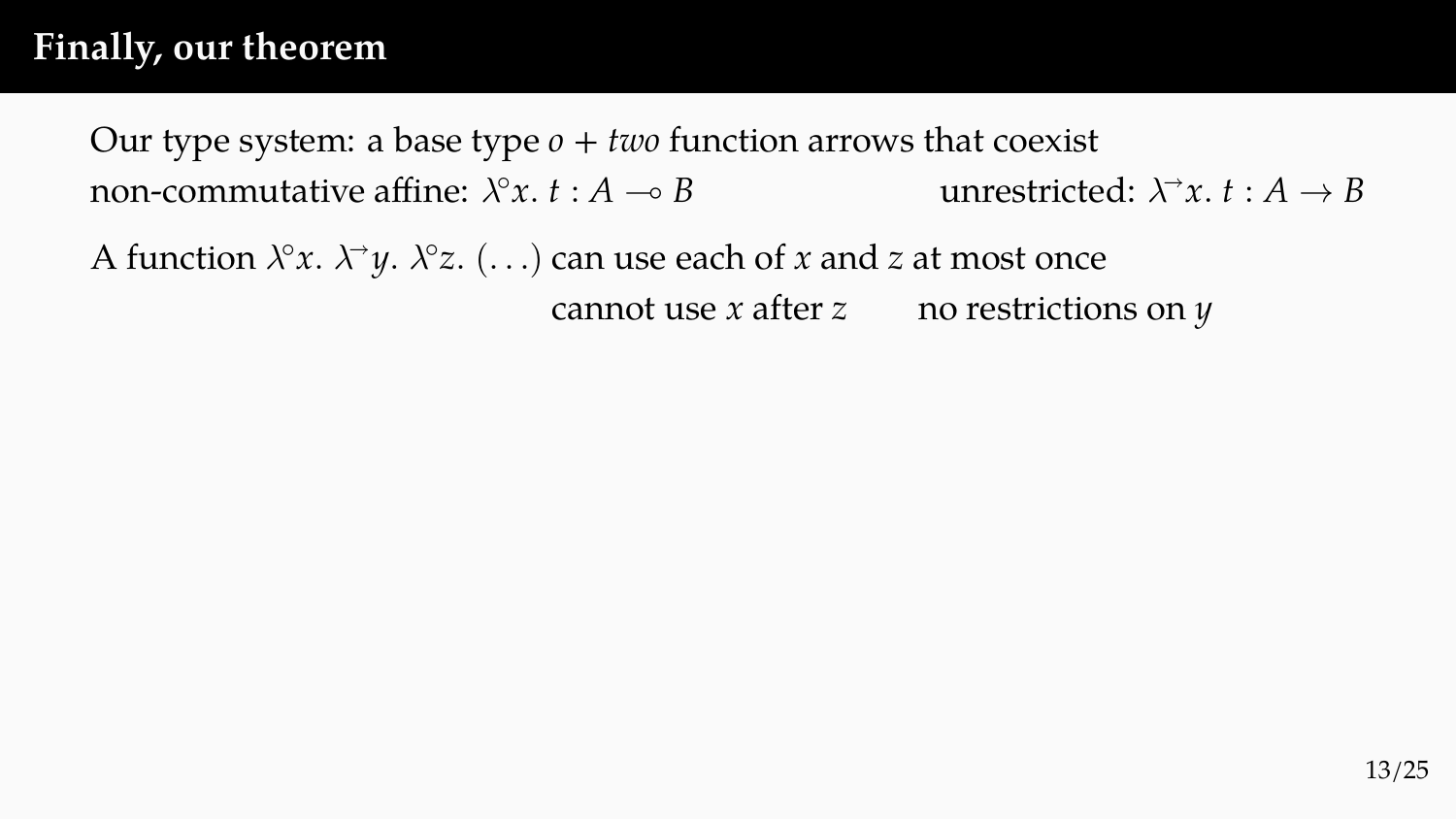## **Finally, our theorem**

Our type system: a base type *o* + *two* function arrows that coexist non-commutative affine:  $\lambda^\circ x$ .  $t : A \to B$  unrestricted:  $\lambda$ *x x*  $\rightarrow$  *B B* 

A function *λ ◦x. λy. λ◦ z.* (*. . .*) can use each of *x* and *z* at most once cannot use *x* after *z* no restrictions on *y*

#### **Church encoding with affine types**

 $\overline{\emptyset}11 = \lambda^{\rightarrow} f_0 \ldotp \lambda^{\rightarrow} f_1 \ldotp \lambda^{\circ} x \ldotp f_0 \ (f_1 \ (f_1 \ x)) : \mathsf{Str}_{\{\emptyset,1\}} = (o \multimap o) \rightarrow (o \multimap o) \rightarrow (o \multimap o)$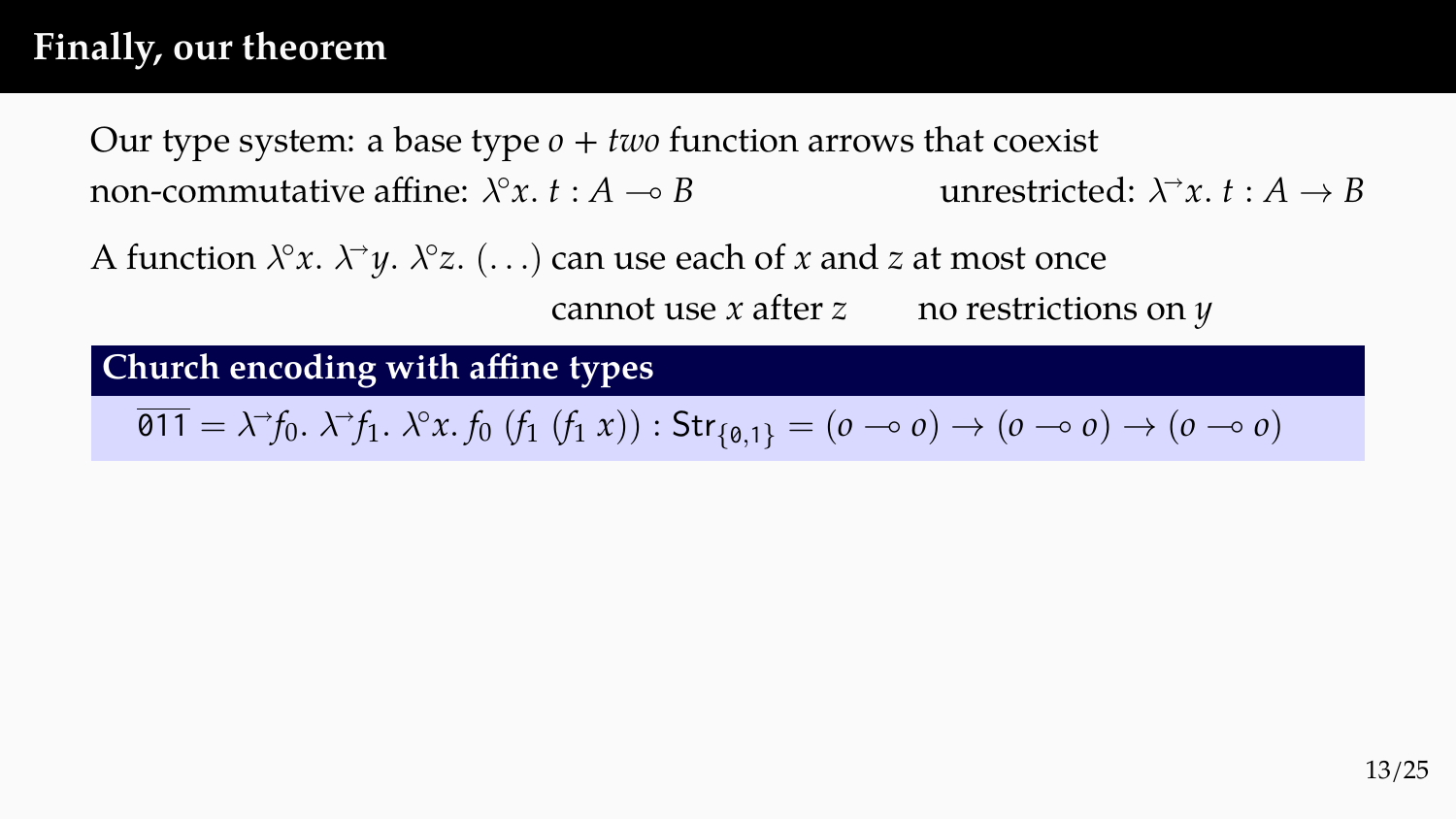## **Finally, our theorem**

Our type system: a base type *o* + *two* function arrows that coexist non-commutative affine:  $\lambda^\circ x$ .  $t : A \to B$  unrestricted:  $\lambda$ *x x*  $\rightarrow$  *B B* 

A function *λ ◦x. λy. λ◦ z.* (*. . .*) can use each of *x* and *z* at most once cannot use *x* after *z* no restrictions on *y*

#### **Church encoding with affine types**

 $\overline{\emptyset}11 = \lambda^{\rightarrow} f_0 \ldotp \lambda^{\rightarrow} f_1 \ldotp \lambda^{\circ} x \ldotp f_0 \ (f_1 \ (f_1 \ x)) : \mathsf{Str}_{\{\emptyset,1\}} = (o \multimap o) \rightarrow (o \multimap o) \rightarrow (o \multimap o)$ 

#### **Theorem (N. & Pradic, ICALP 2020)**

*This typed λ-calculus can define all* star-free languages*, and only those, with terms of type* Str*{*0*,*1*}* [*A*] ⊸ Bool *where A is* purely affine *i.e. does not contain any '→'. (A may vary depending on the language, as in Hillebrand & Kanellakis.)*

With commutative affine types, you'd get regular languages.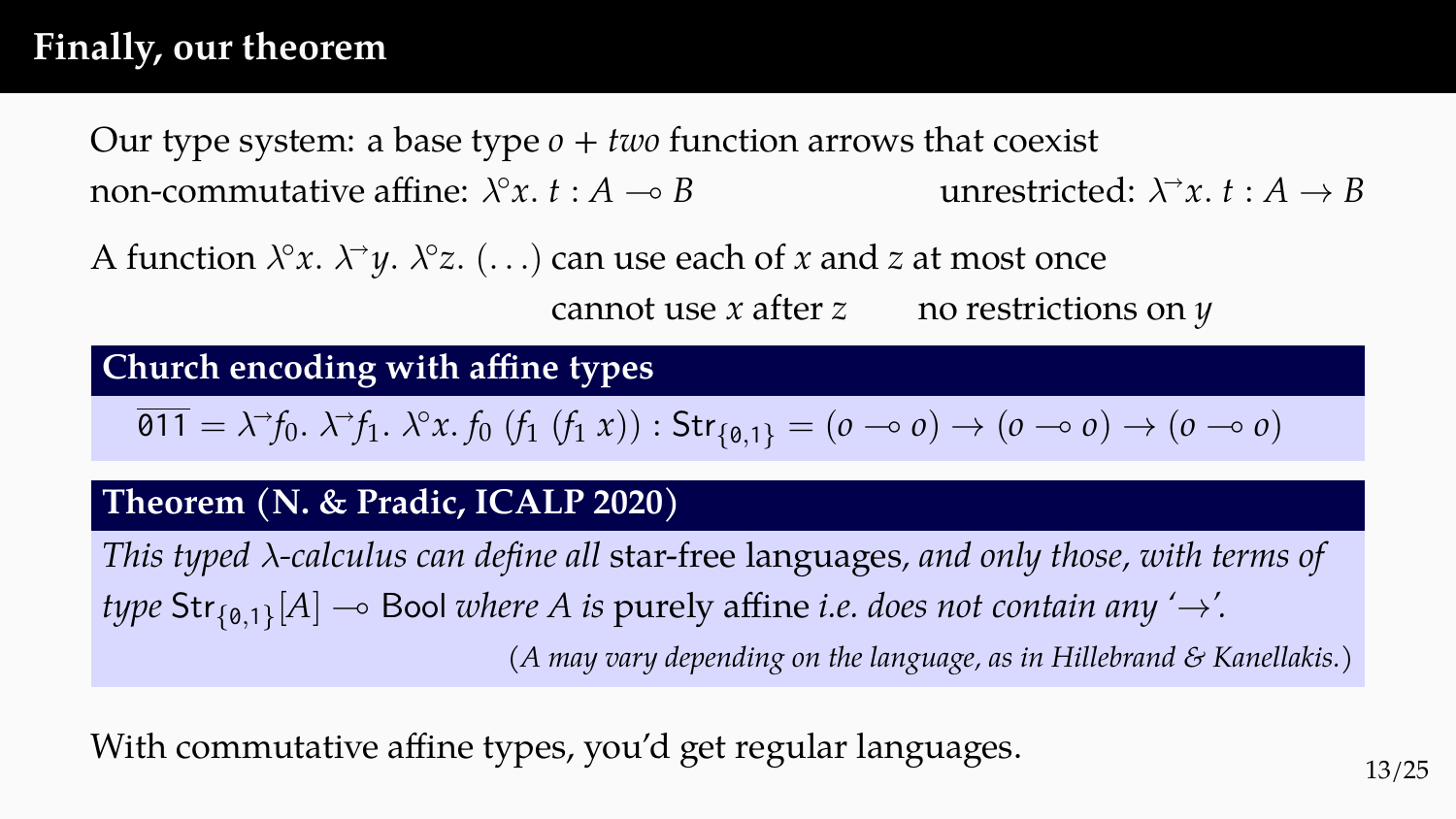Typing judgments  $\Gamma \mid \Delta \vdash t : A$  for a *set*  $\Gamma$  and an **ordered list**  $\Delta$  $\Gamma \uplus \{x : A\} \mid \emptyset \vdash x : A$   $\Gamma \mid x : A \vdash x : A$  $\Gamma | \Delta \vdash t : A \rightarrow B$   $\Gamma | \varnothing \vdash u : A$  $\Gamma$  | Δ  $\vdash$  *t u* : *B* 

$$
\frac{\Gamma \uplus \{x:A\} \mid \Delta \vdash t:B}{\Gamma \mid \Delta \vdash \lambda^{\rightarrow} x.t:A \rightarrow B} \qquad \frac{\Gamma \mid \Delta \vdash t:A \rightarrow B \qquad \Gamma \mid \Delta' \vdash u:A}{\Gamma \mid \Delta \cdot \Delta' \vdash tu:B}
$$

$$
\frac{\Gamma | \Delta \cdot (x:A) \vdash t:B}{\Gamma | \Delta \vdash \lambda^{\circ} x.t:A \multimap B} \qquad \frac{\Gamma | \Delta \vdash t:A}{\Gamma | \Delta' \vdash t:A} \text{ when } \Delta \text{ is a subsequence of  $\Delta'$
$$

without weakening (last rule) *≈* Polakow & Pfenning's Intuitionistic Non-Commutative Linear Logic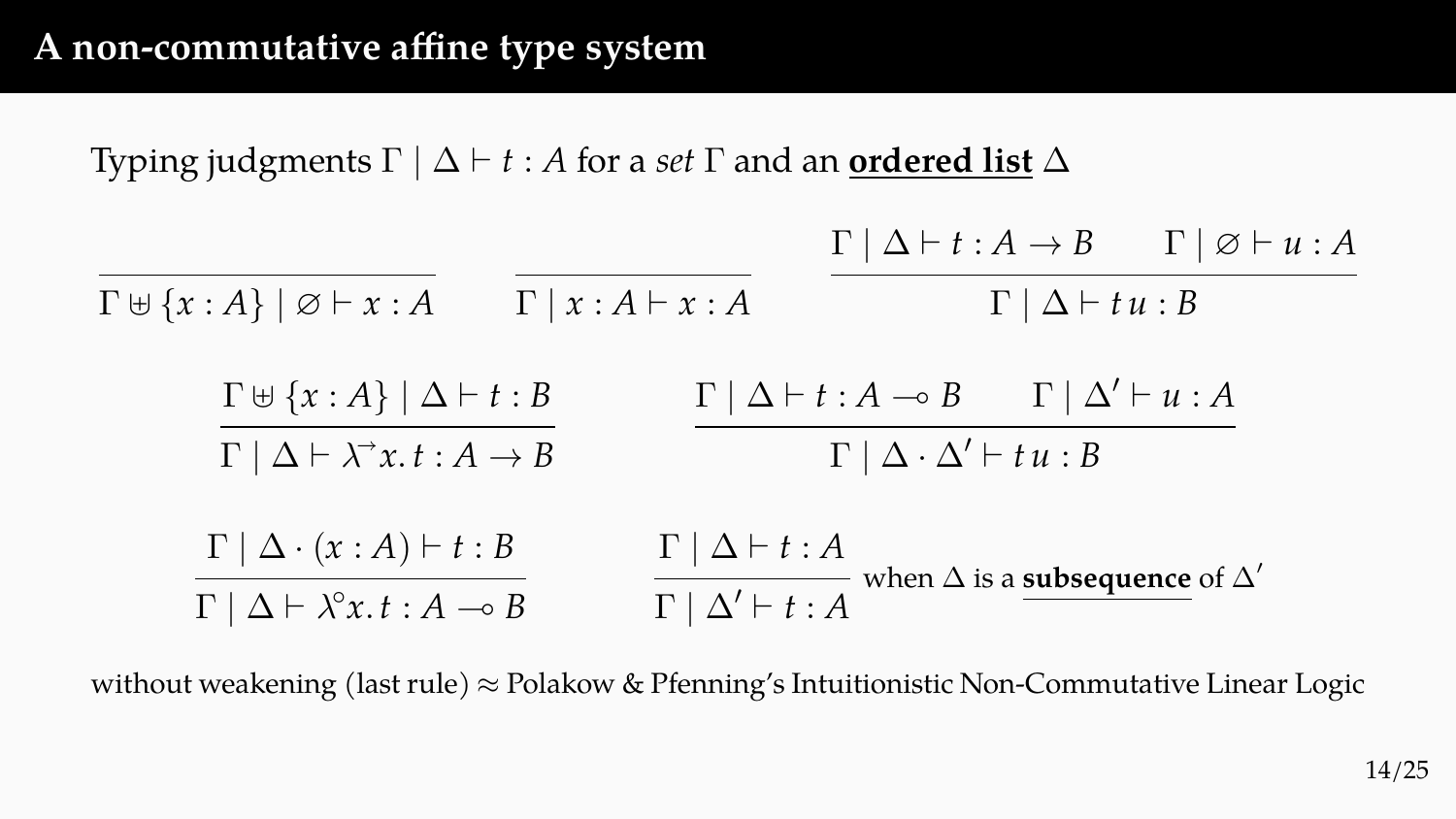To prove *λ*-definable *⊆* star-free, we use:

**Lemma (in our non-commutative** *λ***-calculus)**

*For any purely affine A, the monoid*  $\{t \mid t : A \rightarrow A\} / \{ = g_n}$  *is finite and aperiodic.* 

Finite due to affineness, aperiodic due to non-commutativity.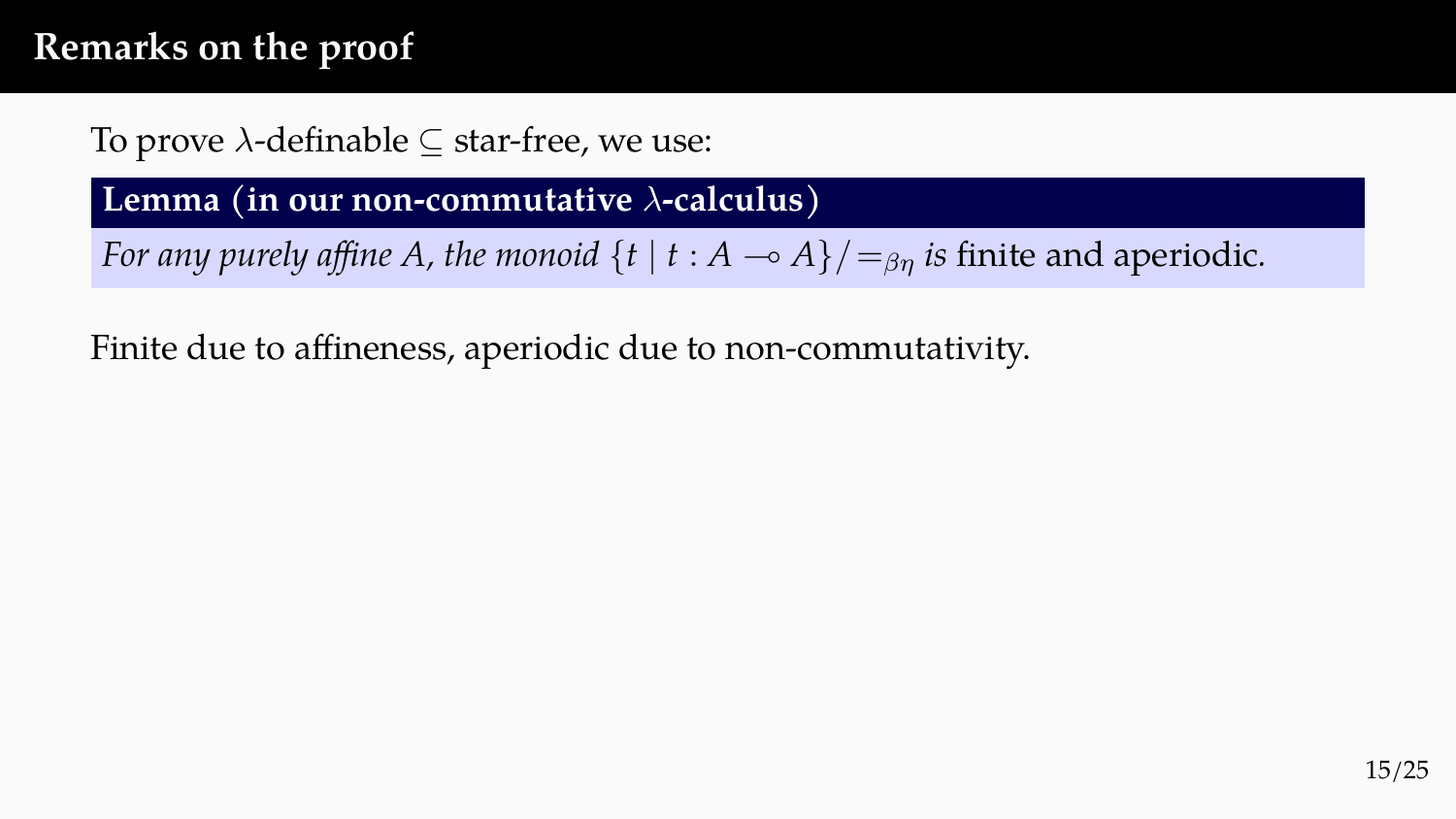### To prove *λ*-definable *⊆* star-free, we use:

#### **Lemma (in our non-commutative** *λ***-calculus)**

*For any purely affine A, the monoid*  $\{t \mid t : A \rightarrow A\} / \{ = g_n}$  *is finite and aperiodic.* 

Finite due to affineness, aperiodic due to non-commutativity.

The converse is harder (unusual for implicit complexity!): how do we exploit the aperiodicity assumption?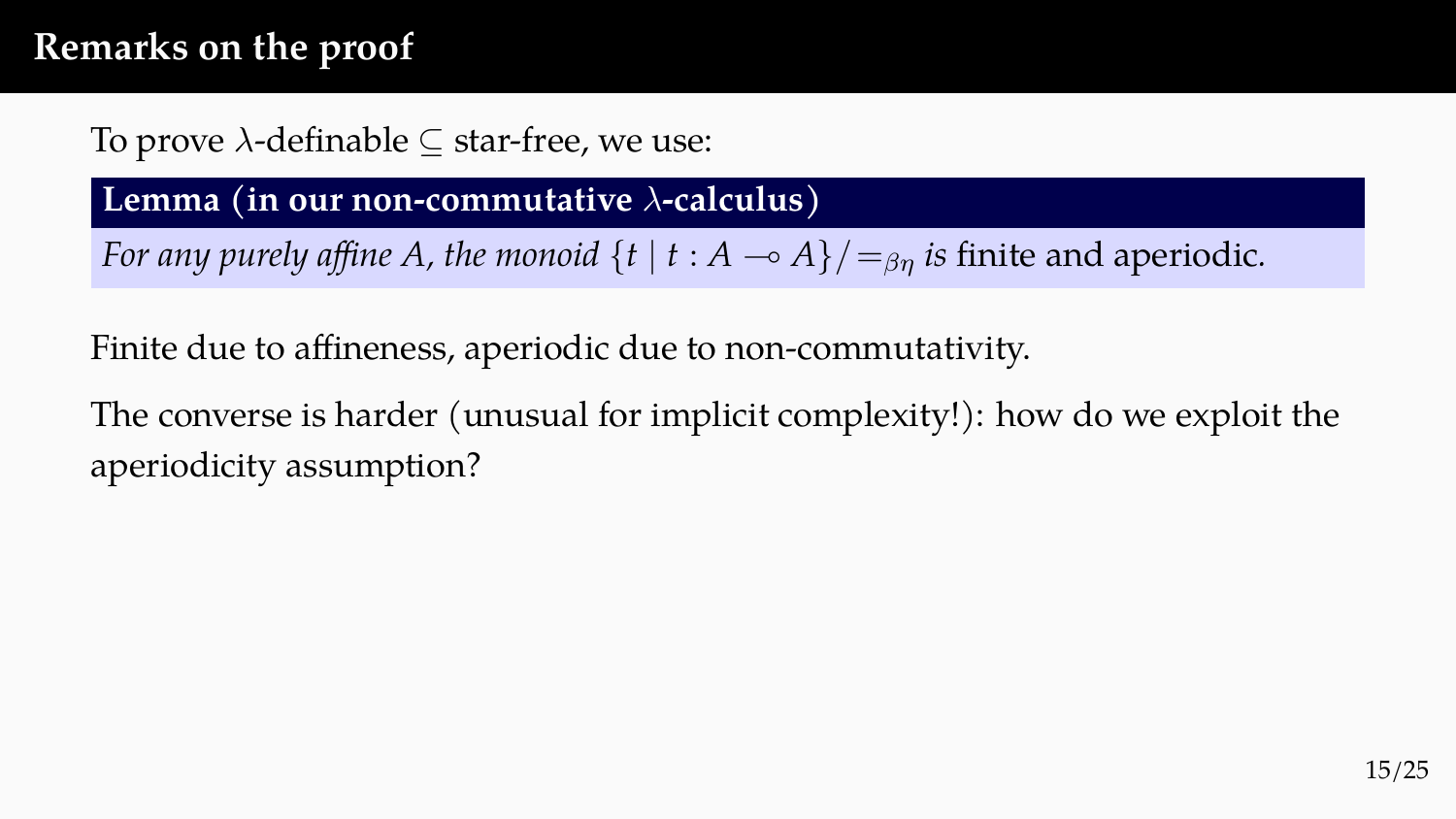### To prove *λ*-definable *⊆* star-free, we use:

#### **Lemma (in our non-commutative** *λ***-calculus)**

*For any purely affine A, the monoid*  $\{t \mid t : A \rightarrow A\} / \{ =_{\beta n} \}$  *is finite and aperiodic.* 

Finite due to affineness, aperiodic due to non-commutativity.

The converse is harder (unusual for implicit complexity!): how do we exploit the aperiodicity assumption? Using the powerful toolbox of finite semigroup theory

#### **Theorem (Krohn & Rhodes 1965 (special case))**

*Any finite and aperiodic monoid can be "decomposed" as a* wreath product *of "building blocks" which are certain monoids with 3 elements.*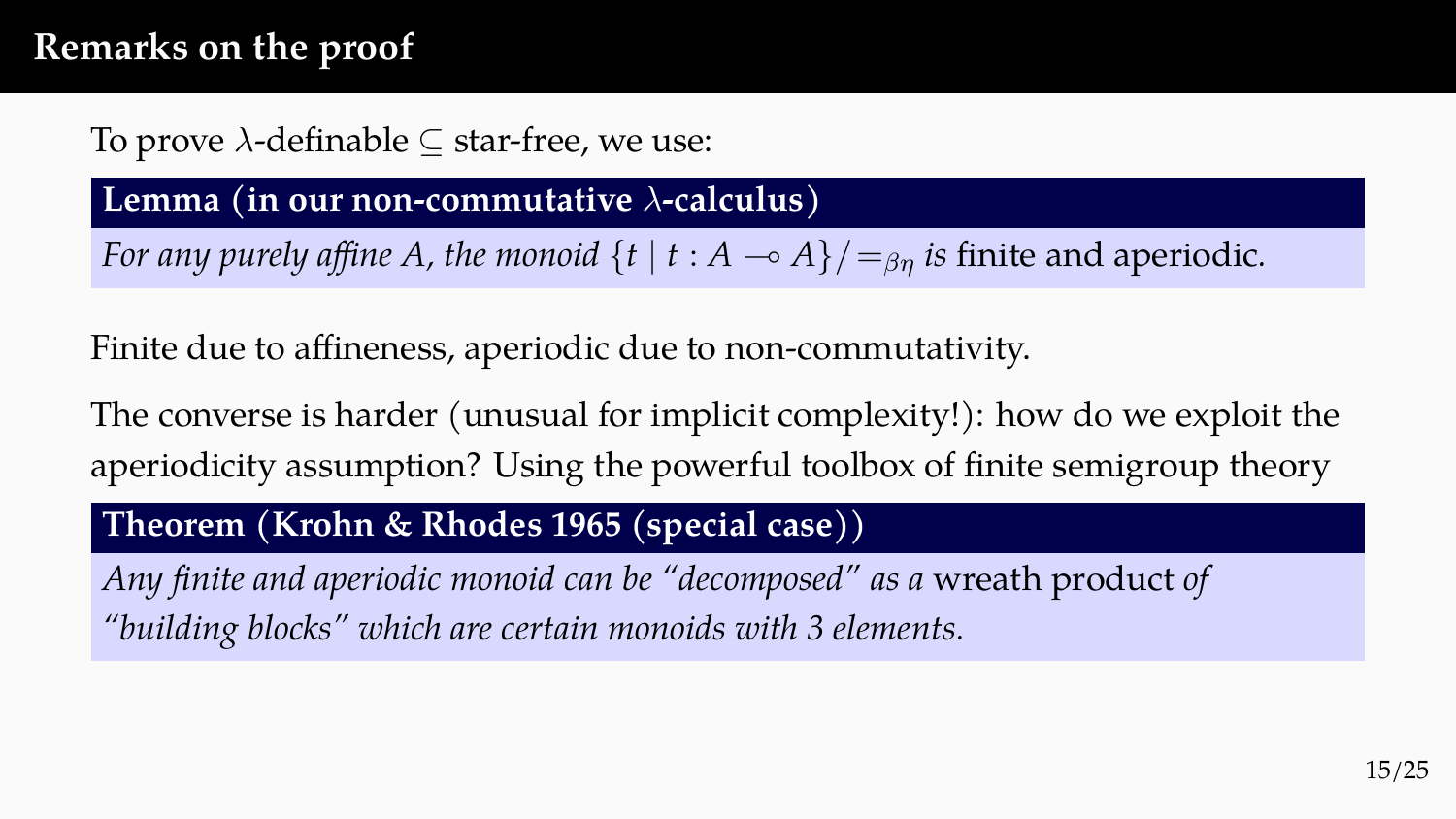### To prove *λ*-definable *⊆* star-free, we use:

#### **Lemma (in our non-commutative** *λ***-calculus)**

*For any purely affine A, the monoid*  $\{t \mid t : A \rightarrow A\} / \{ = g_n}$  *is finite and aperiodic.* 

Finite due to affineness, aperiodic due to non-commutativity.

The converse is harder (unusual for implicit complexity!): how do we exploit the aperiodicity assumption? Using the powerful toolbox of finite semigroup theory

#### **Theorem (Krohn & Rhodes 1965 (special case))**

*Any finite and aperiodic monoid can be "decomposed" as a* wreath product *of "building blocks" which are certain monoids with 3 elements.*

To avoid the scary algebra: a detour through *transducers*, i.e. automata with output.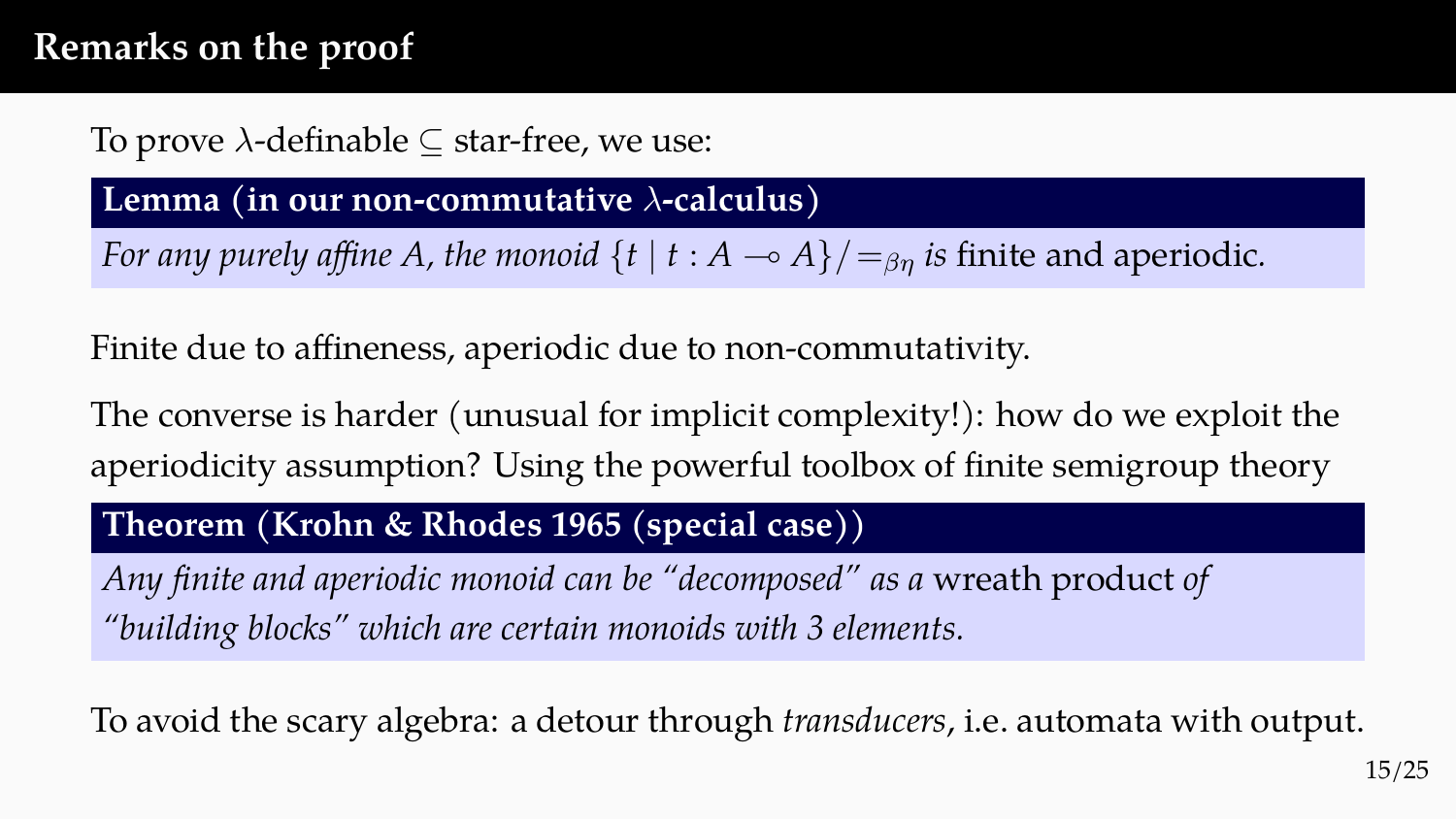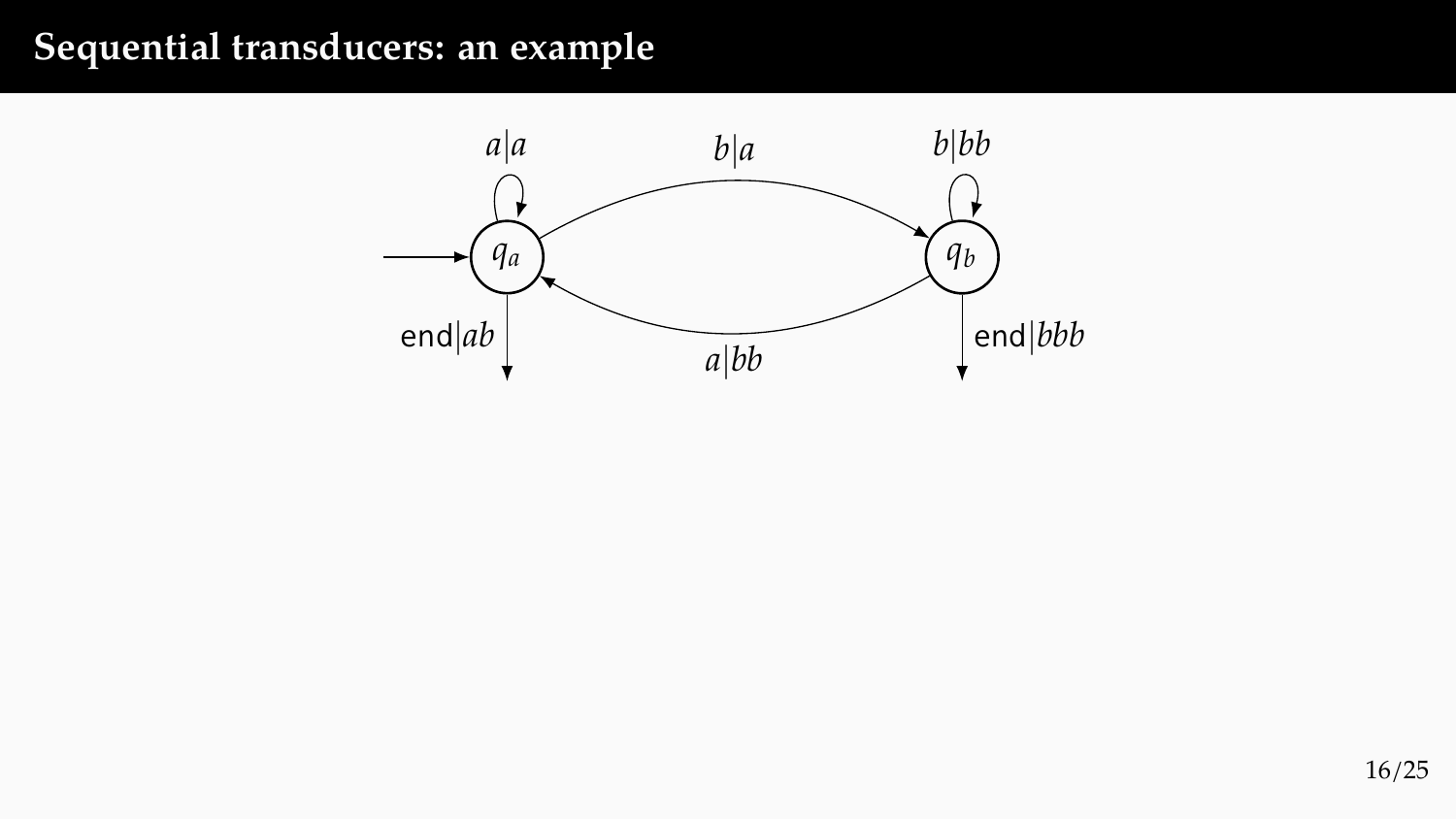

*abba 7→*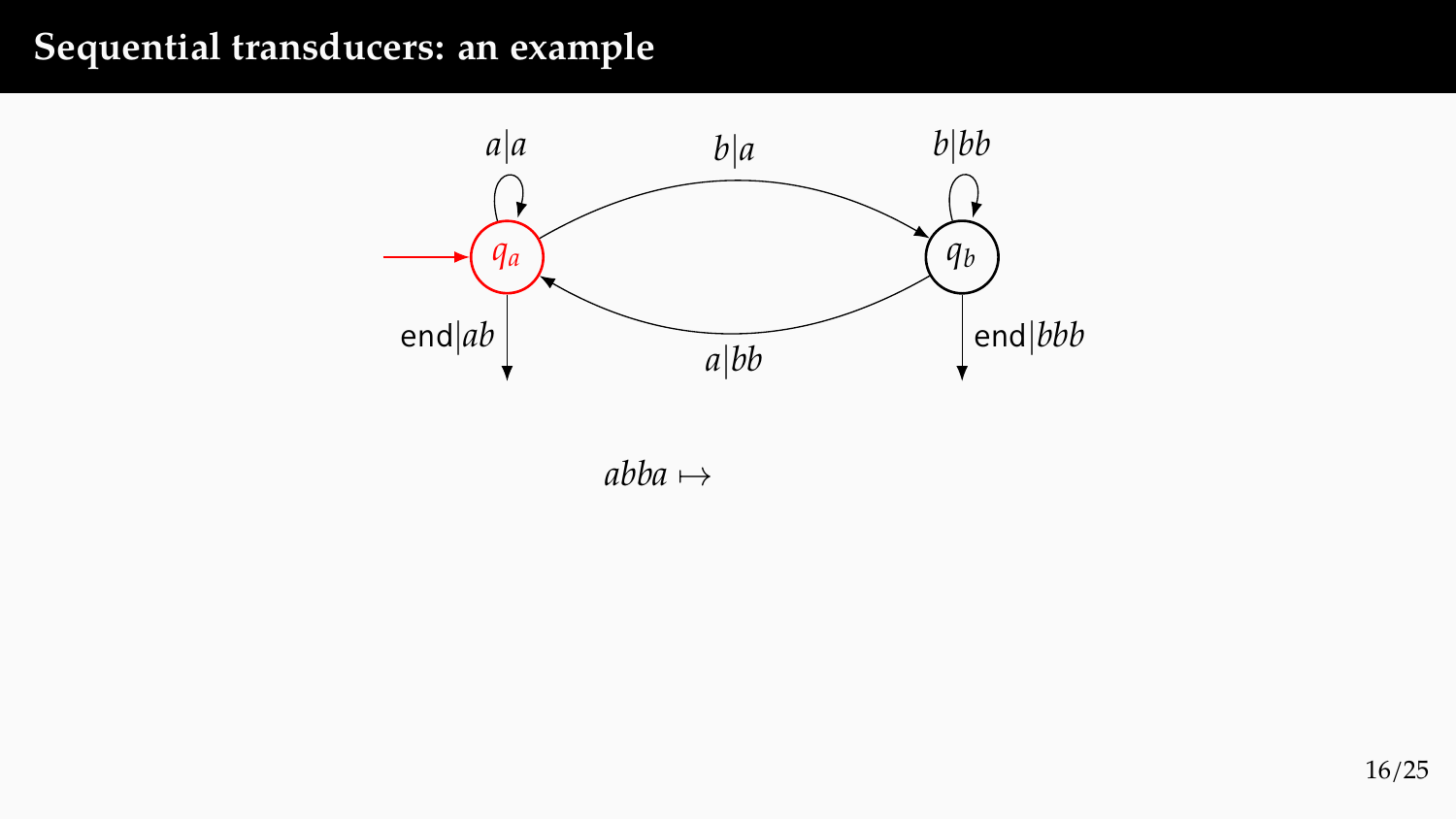

 $abba \mapsto a$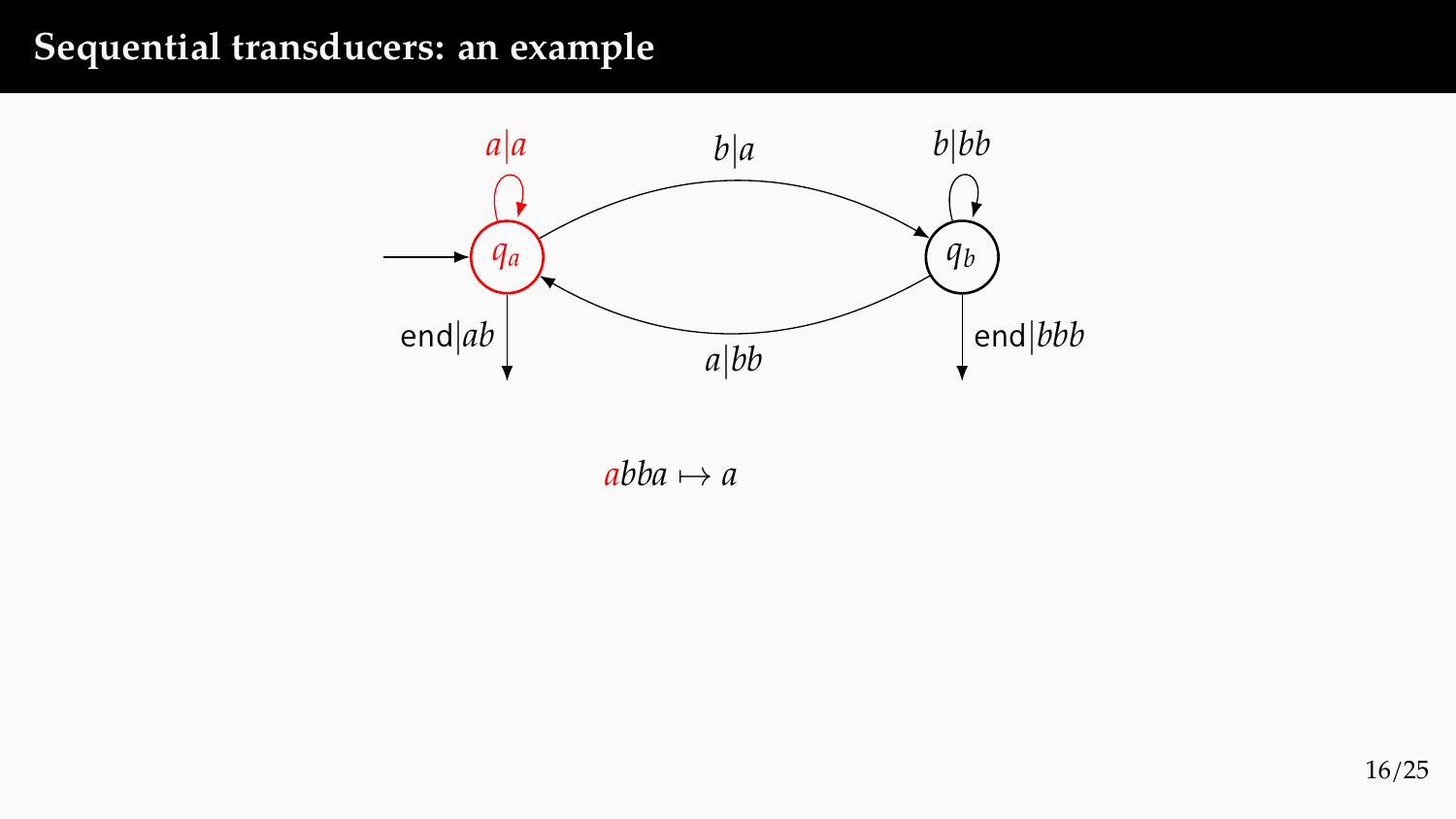

 $abba \mapsto aa$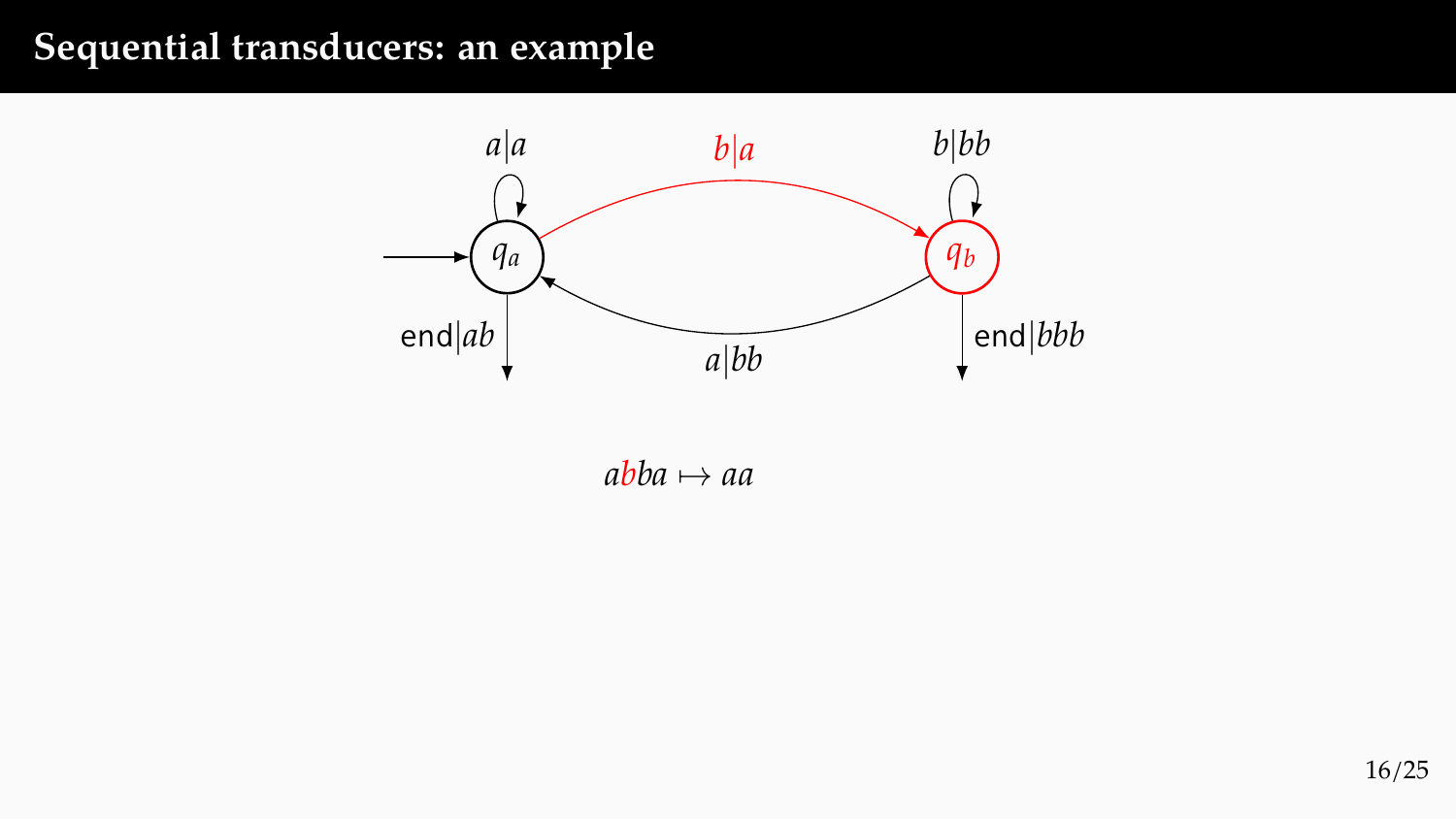

 $abba \mapsto aabb$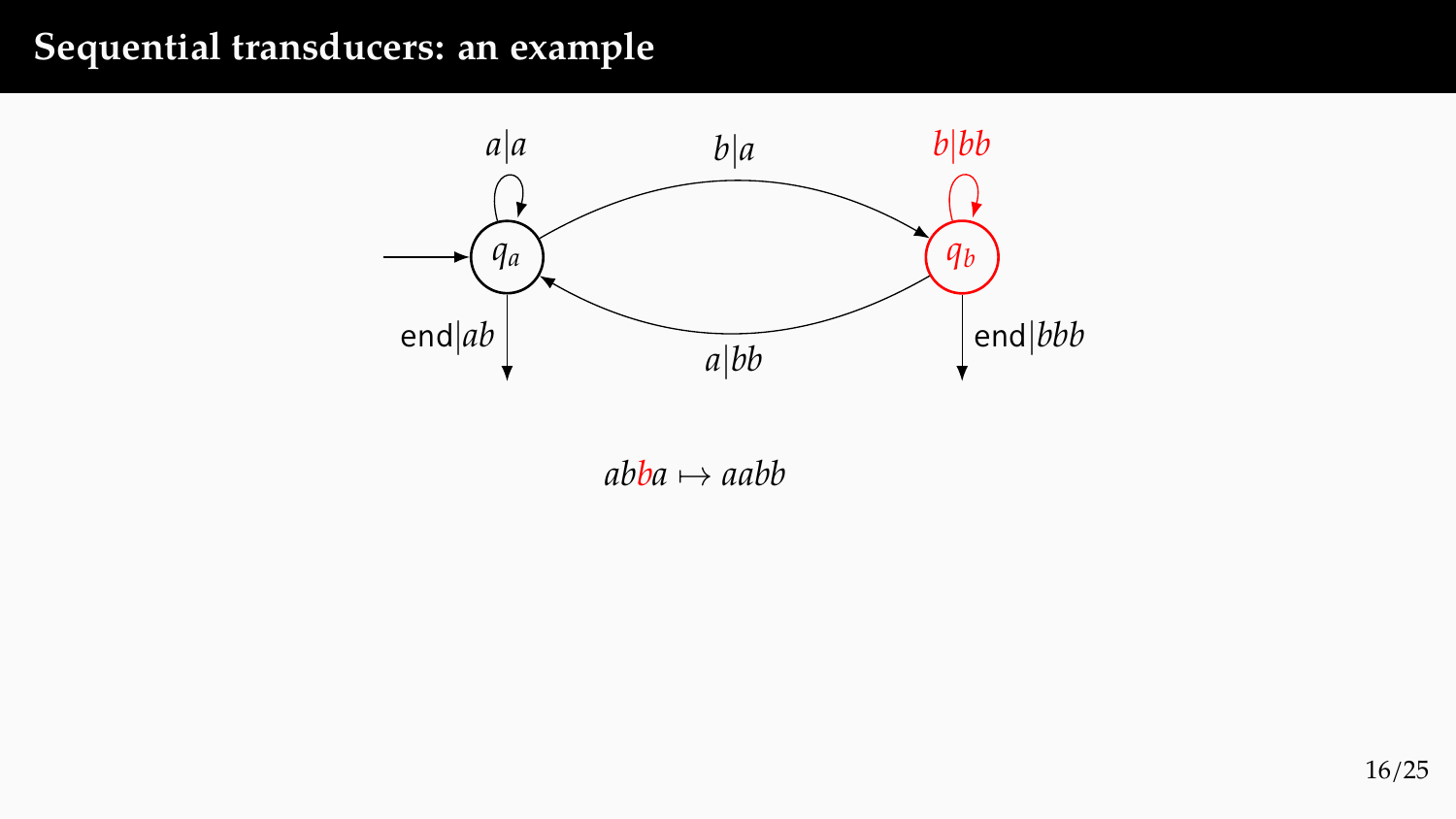

 $abba \mapsto aabbbb$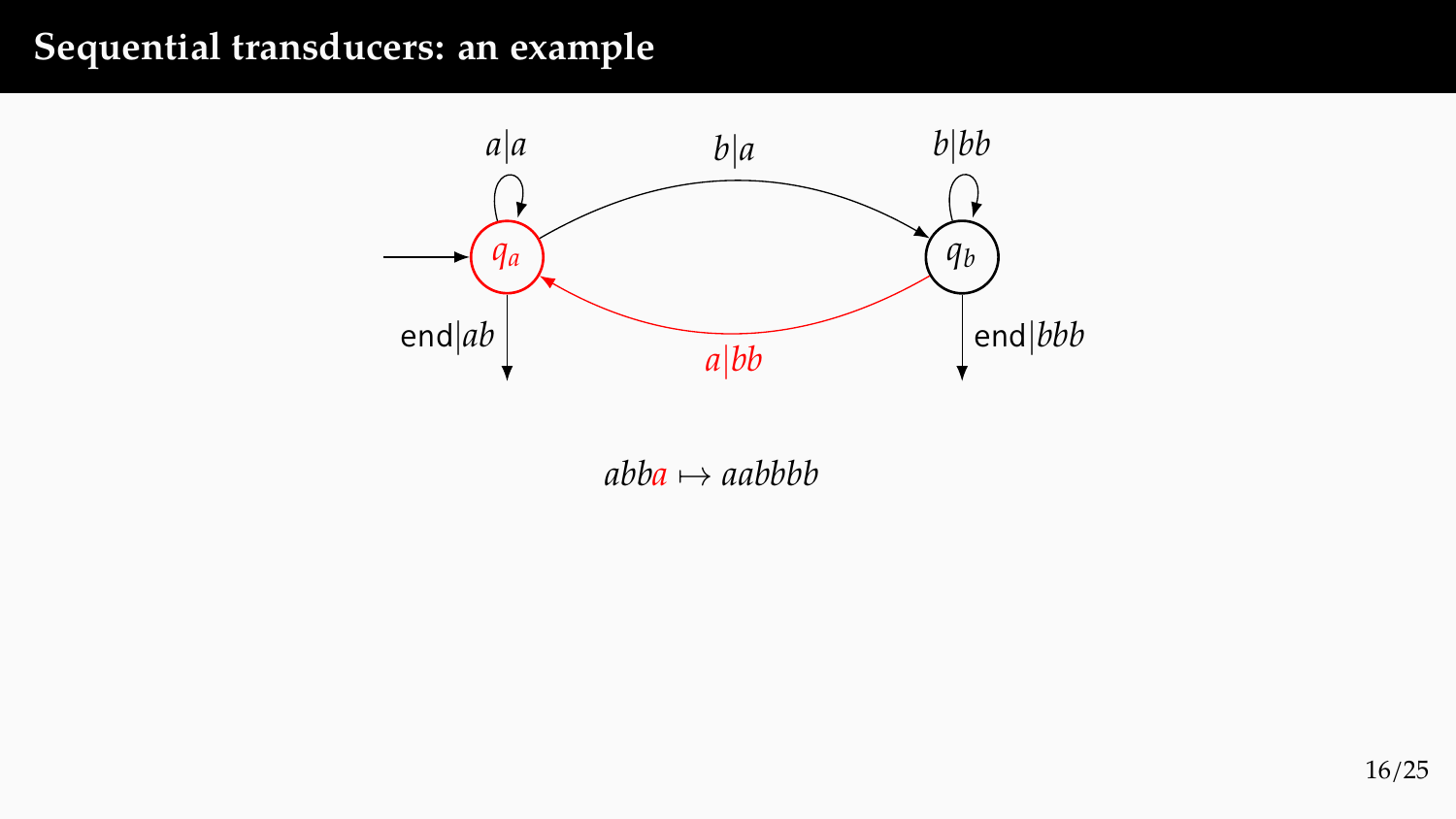

*abba 7→ aabbbbab*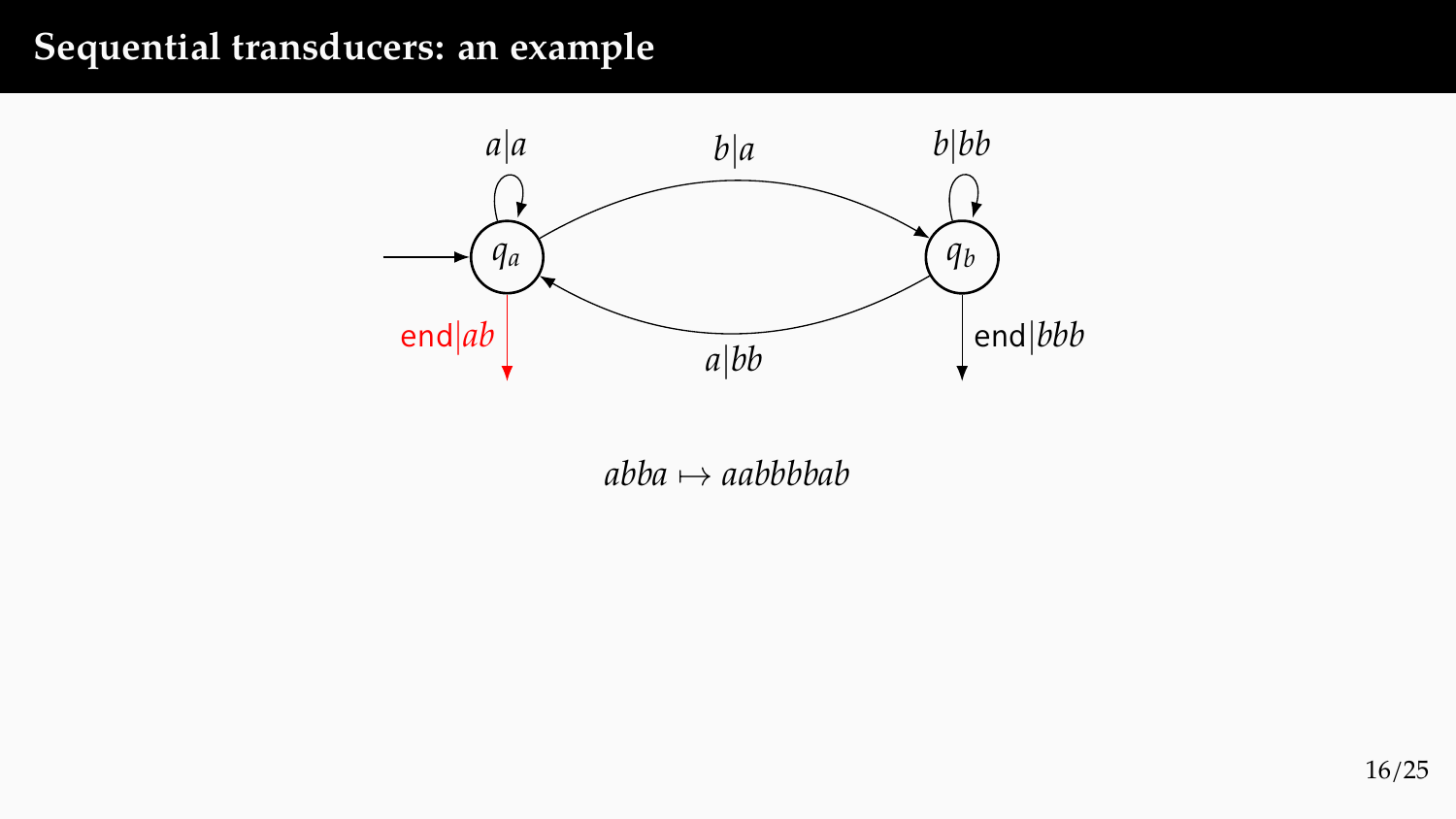

*abba 7→ aabbbbab*

Note: there is an implicit characterization of sequential transductions using *cyclic proofs* [DeYoung & Pfenning, APLAS'16]; Anupam and Gianluca's talks later today will show other results on ICC with cyclic proofs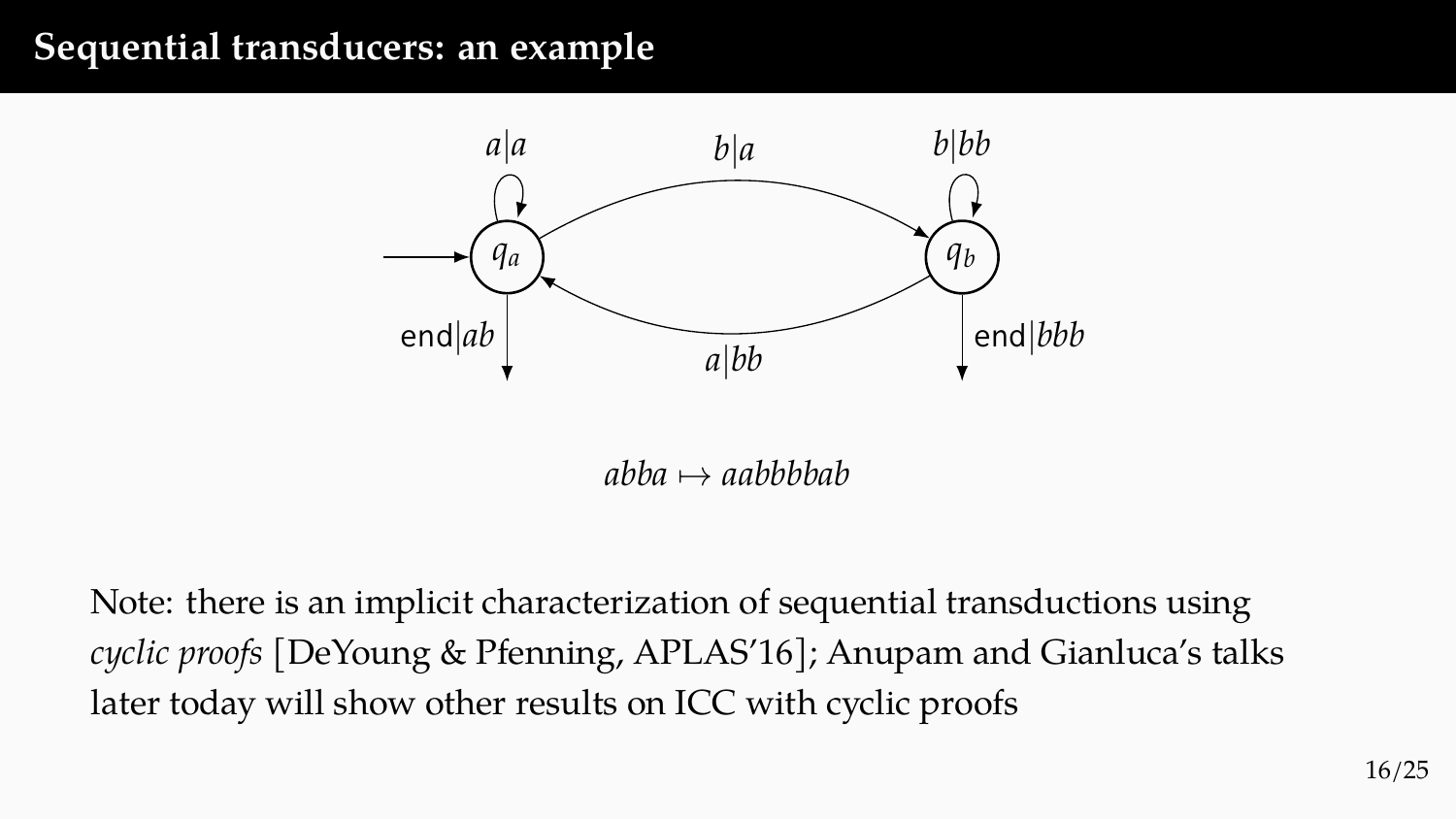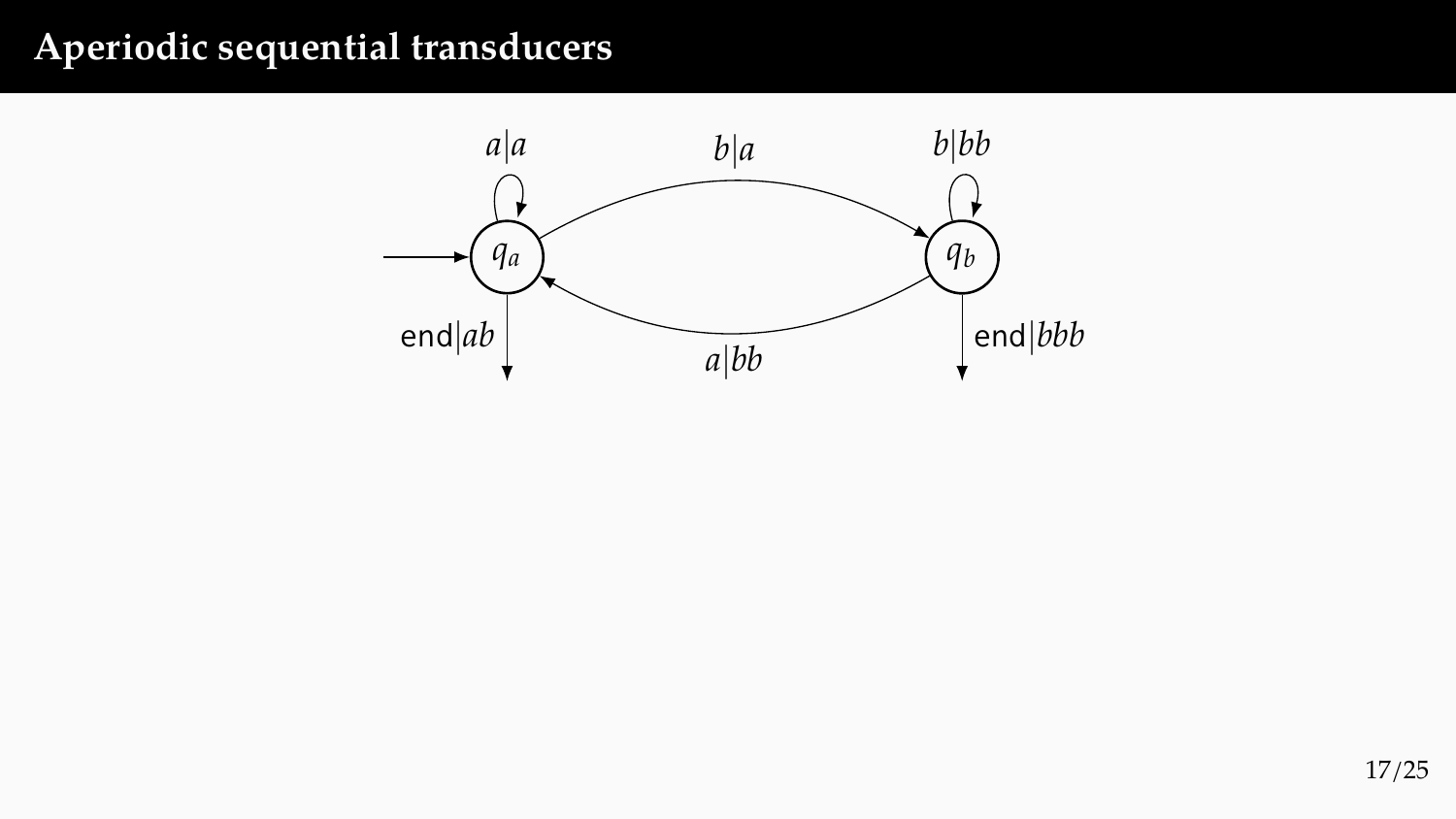

### Transition for  $a: \_\rightarrow q_a$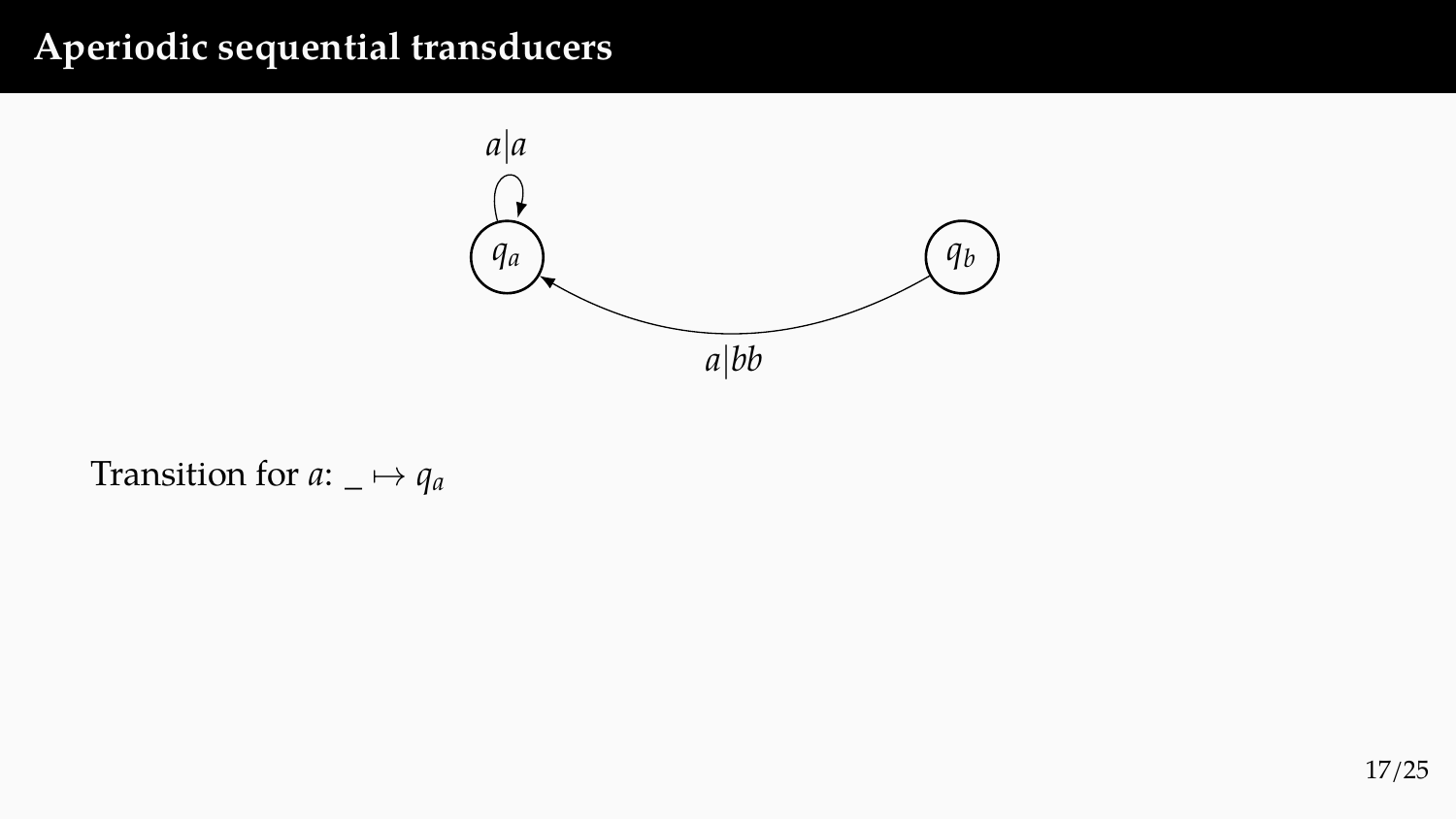

Transition for  $a: \Box \mapsto q_a$  Transition for  $b: \Box \mapsto q_b$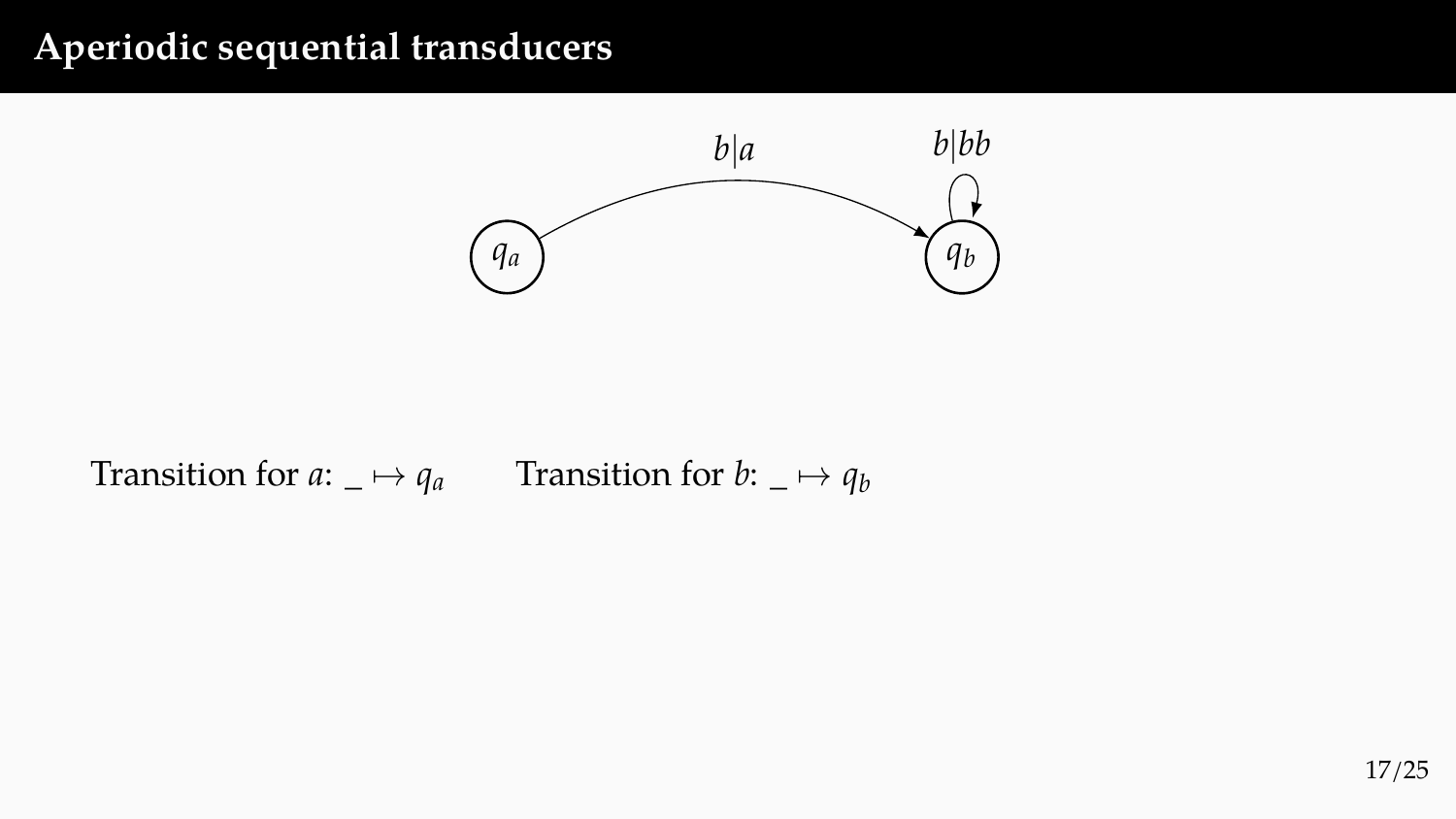

Transition for  $a: \Box \mapsto q_a$  Transition for  $b: \Box \mapsto q_b$ They generate the *transition monoid*  $\{id, (\underline{\ } \mapsto q_a), (\underline{\ } \mapsto q_b)\}$ (Remark: this 3-element monoid is the building block in Krohn–Rhodes!) This monoid is aperiodic *→ aperiodic sequential transducer*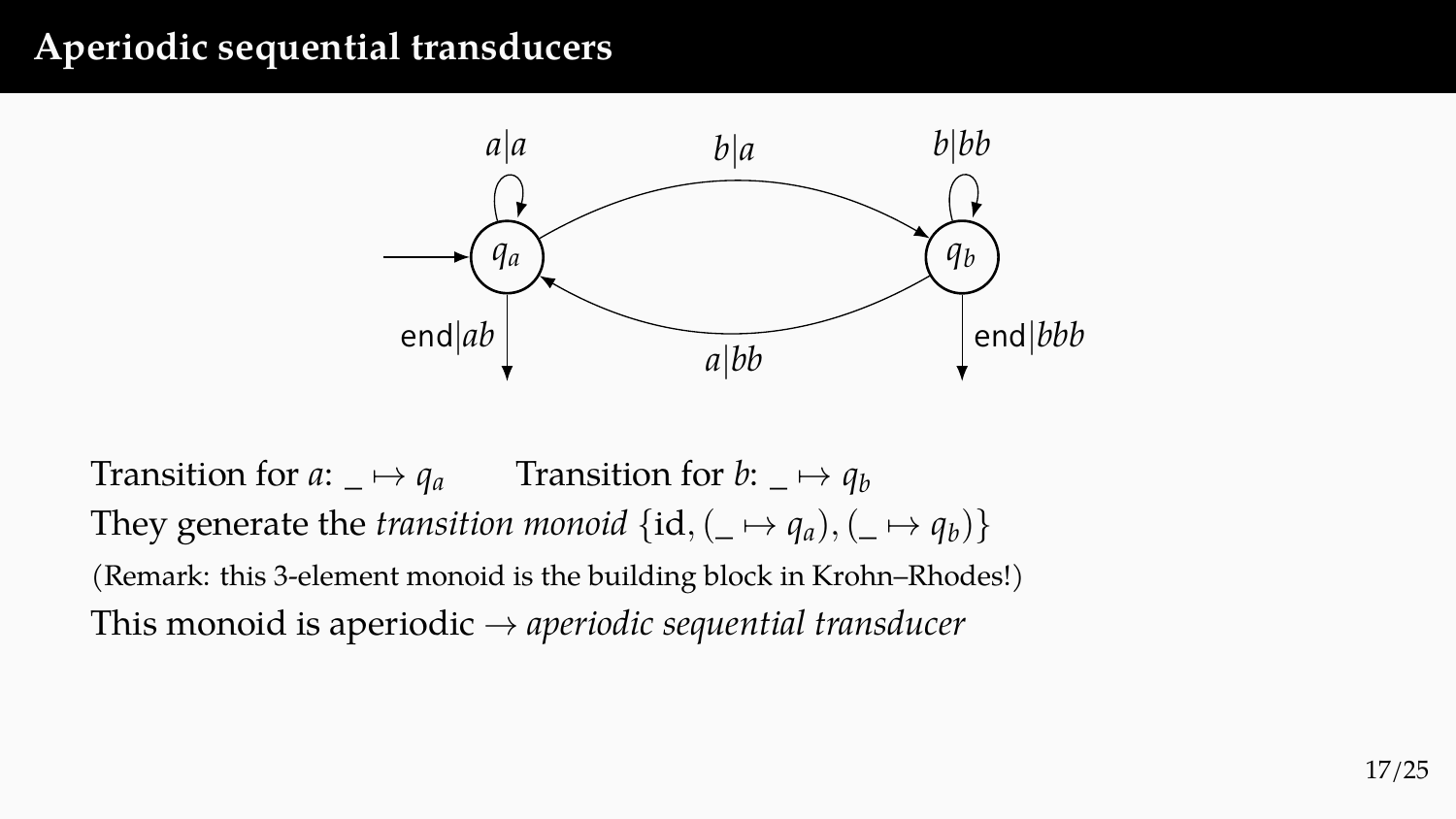

Transition for  $a: \Box \mapsto q_a$  Transition for  $b: \Box \mapsto q_b$ They generate the *transition monoid*  $\{id, (\underline{\ } \mapsto q_a), (\underline{\ } \mapsto q_b)\}$ (Remark: this 3-element monoid is the building block in Krohn–Rhodes!) This monoid is aperiodic *→ aperiodic sequential transducer*

#### **Lemma**

$$
L \subseteq \Sigma^*
$$
 star-free  $\iff$   $L = f^{-1}(\varepsilon)$  for some aperiodic sequential  $f : \Sigma^* \to \Gamma^*$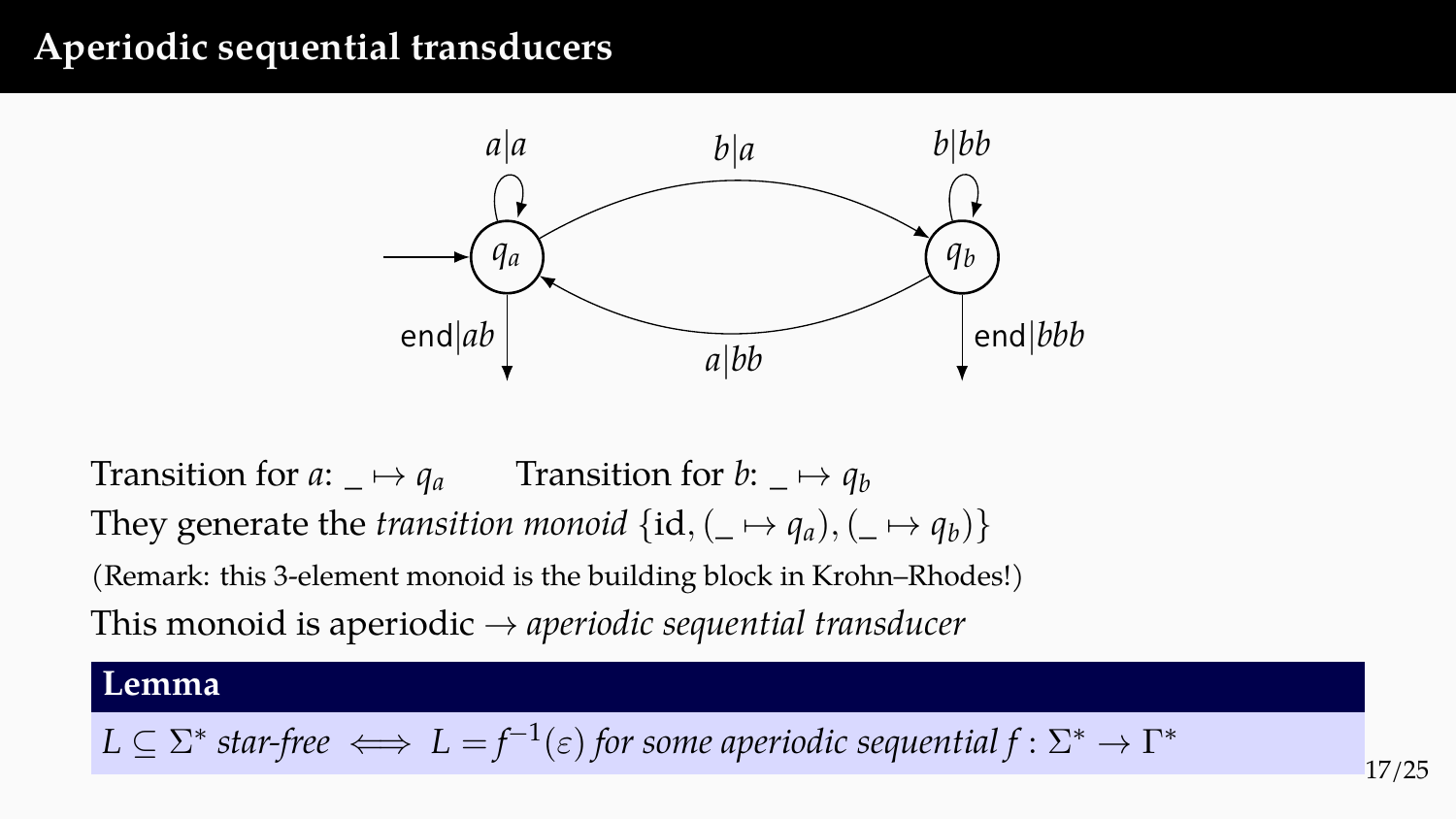# **The Krohn–Rhodes decomposition, again**

### **Reformulation of the Krohn–Rhodes decomposition**

Aperiodic sequential functions are generated from aper. seq. transducers *with 2 states* (as in prev. slide) by usual function composition.

So it's enough to find *λ*-terms for transducers with 2 states. (Not-so-trivial programming exercise!)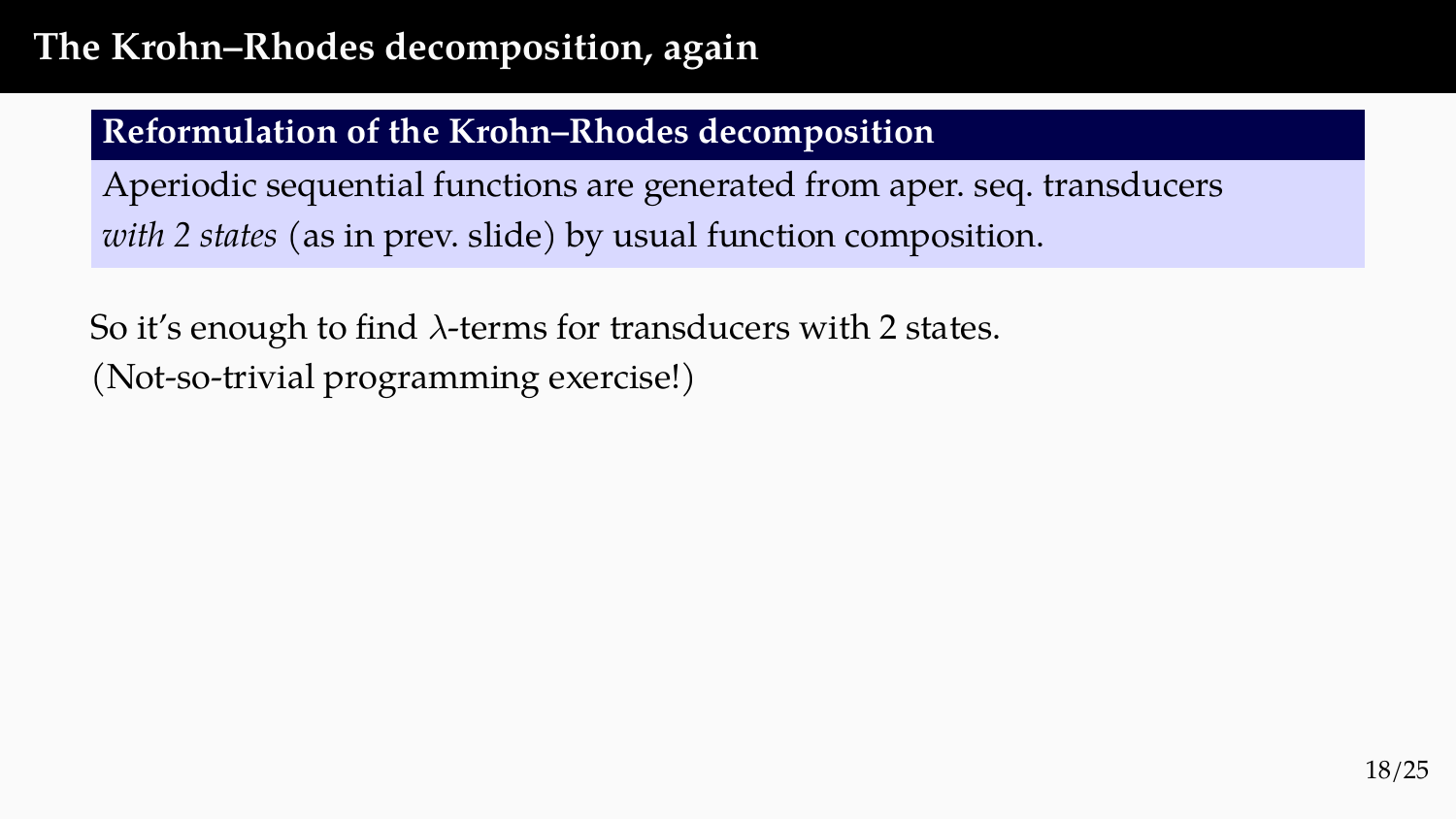# **The Krohn–Rhodes decomposition, again**

### **Reformulation of the Krohn–Rhodes decomposition**

Aperiodic sequential functions are generated from aper. seq. transducers *with 2 states* (as in prev. slide) by usual function composition.

So it's enough to find *λ*-terms for transducers with 2 states. (Not-so-trivial programming exercise!)

#### **Theorem**

*Our non-commutative affine λ-calculus can define all aperiodic sequential functions with terms of type*  $\text{Str}_{\Gamma}[A] \rightarrow \text{Str}_{\Sigma}$  *(A purely affine).* 

### **Corollary**

*It can define all star-free languages with terms of type*  $\text{Str}_{\Sigma}[A] \rightarrow$  Bool.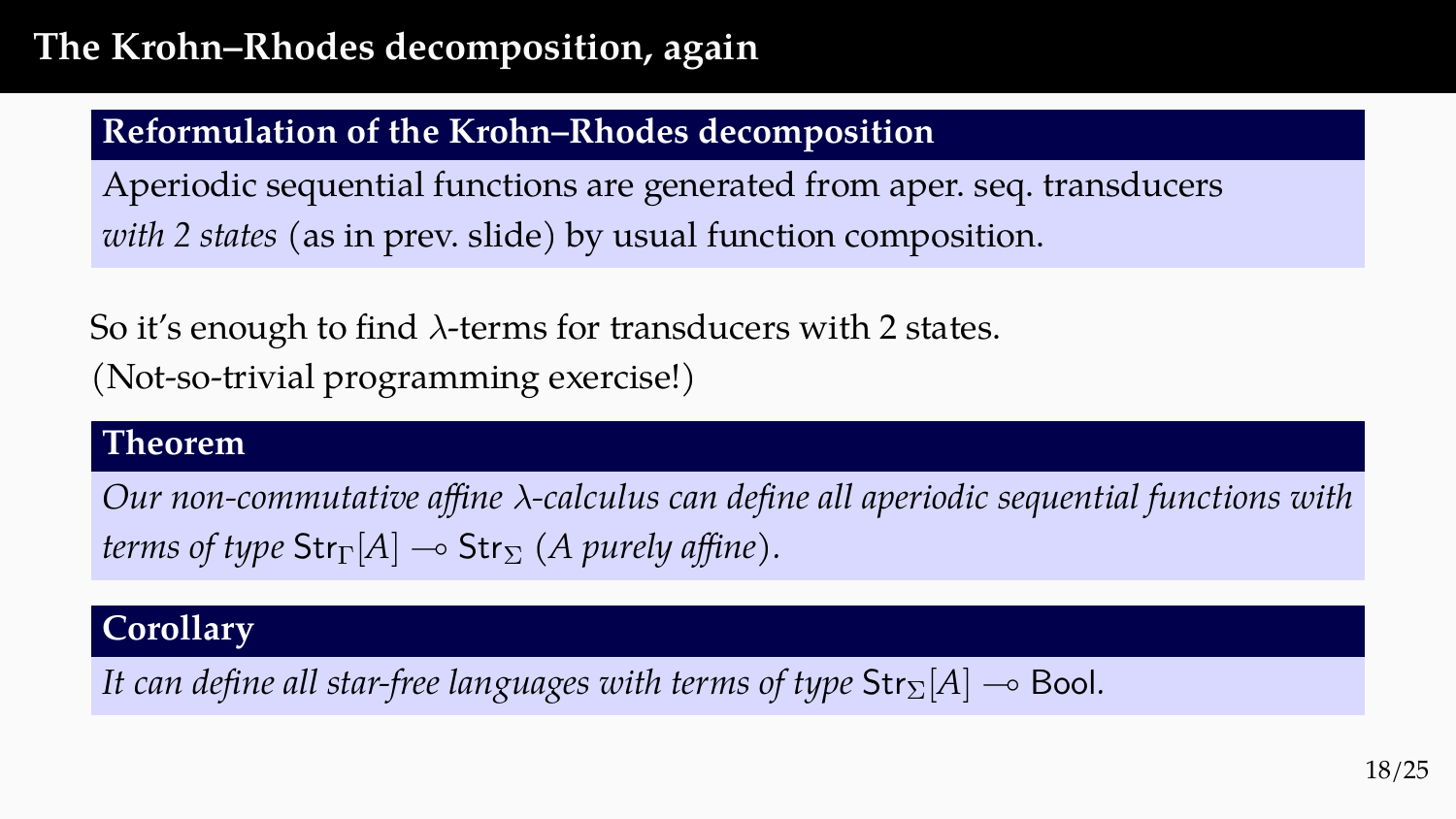# **String-to-string functions**

#### **Theorem**

*Our non-commutative λ-calculus can define all aperiodic sequential functions with terms*  $t : Str_{\Gamma}[A] \rightarrow Str_{\Sigma}[o]$  *(A purely affine).* 

Obtained as byproduct of our proof. What about the converse?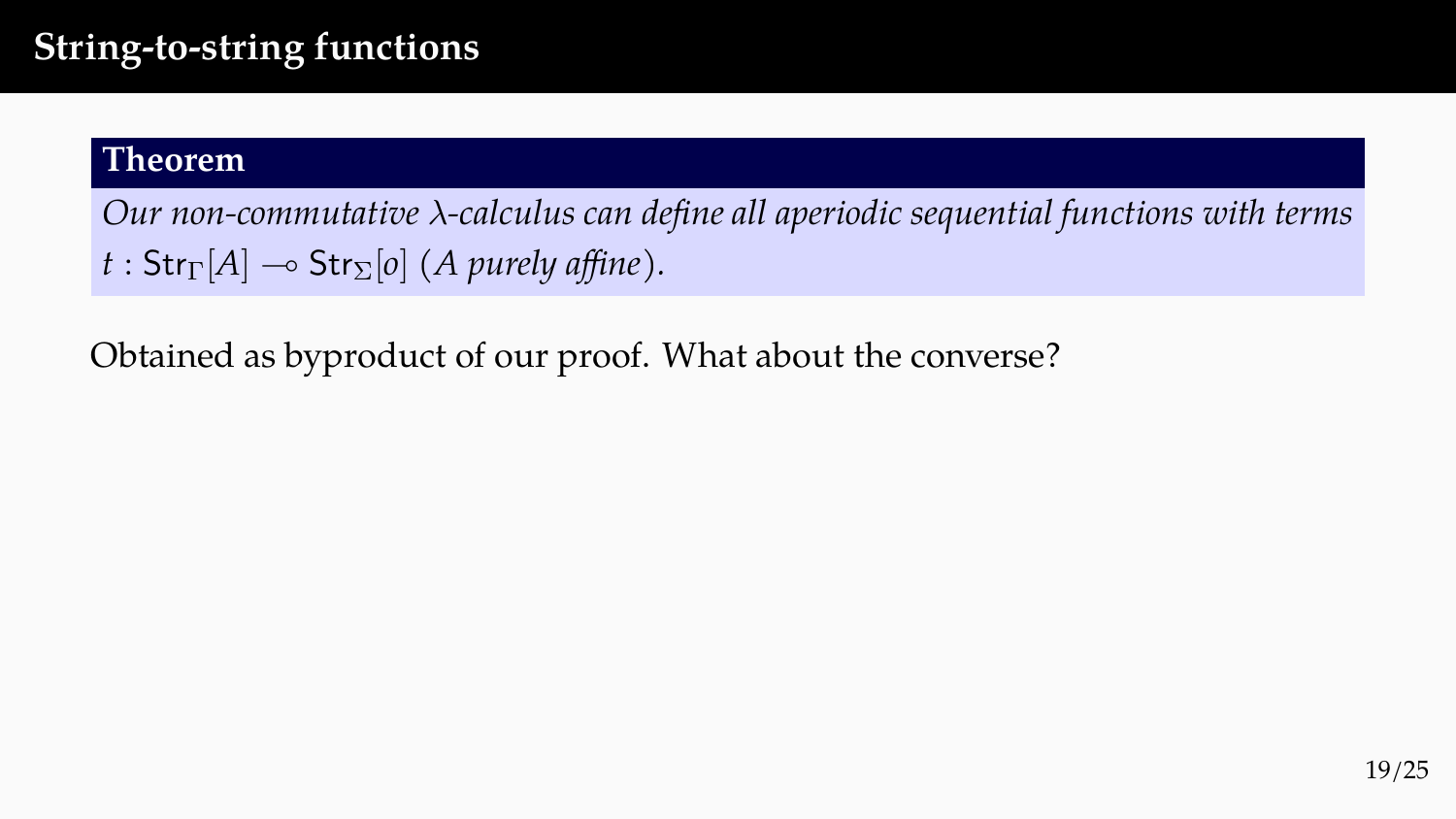# **String-to-string functions**

#### **Theorem**

*Our non-commutative λ-calculus can define all aperiodic sequential functions with terms*  $t : Str_{\Gamma}[A] \rightarrow Str_{\Sigma}[o]$  *(A purely affine).* 

Obtained as byproduct of our proof. What about the converse? **False**: we can code non-sequential functions, e.g. reverse :  $\text{Str}_{\Sigma}[o \multimap o] \multimap \text{Str}_{\Sigma}$ .

- Exact characterization of  $\text{Str}_{\Gamma}[A] \rightarrow \text{Str}_{\Sigma}(A)$  purely affine)?
- What happens in a commutative affine *λ*-calculus?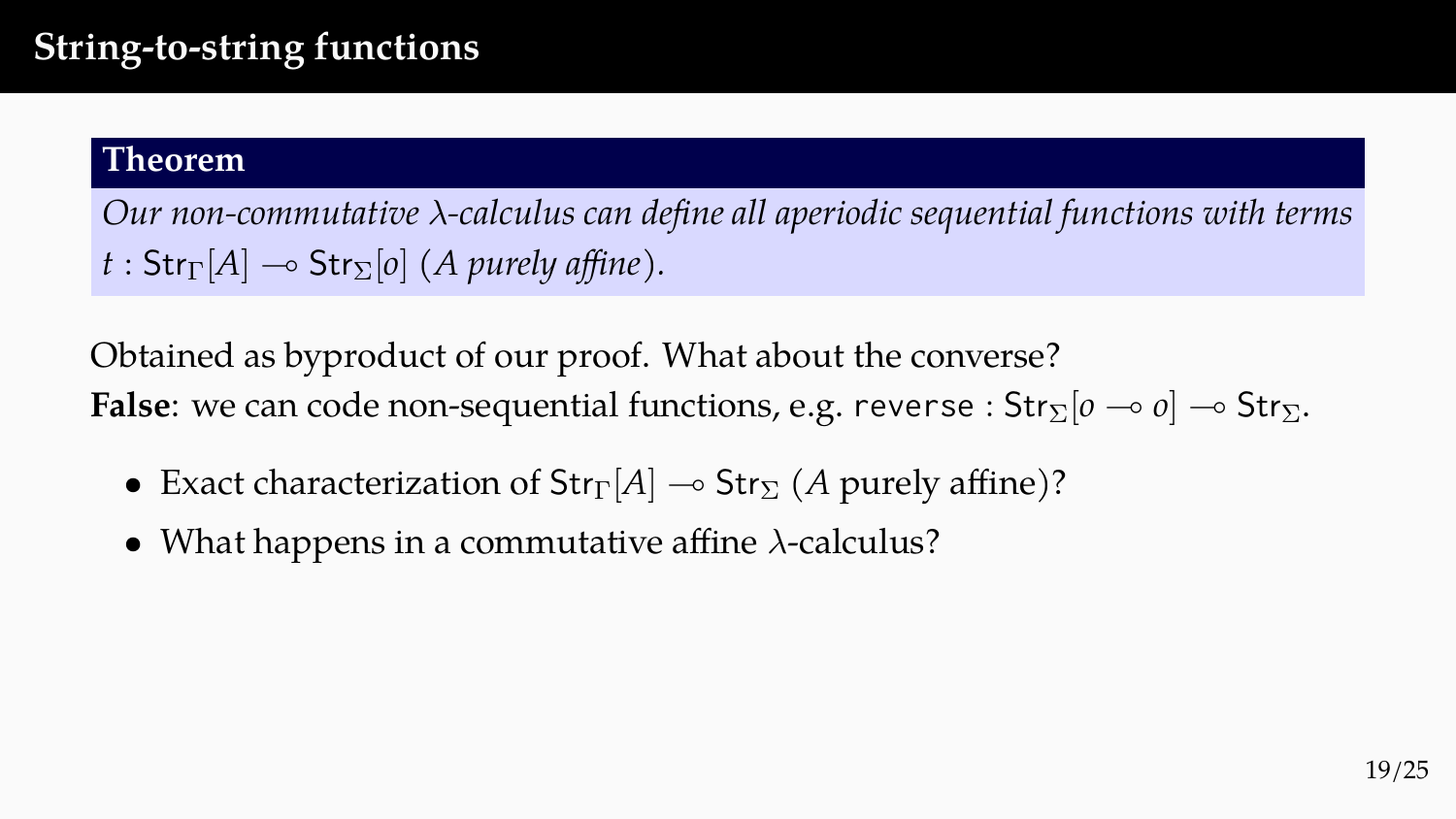# **String-to-string functions**

#### **Theorem**

*Our non-commutative λ-calculus can define all aperiodic sequential functions with terms*  $t : Str_{\Gamma}[A] \rightarrow Str_{\Sigma}[o]$  *(A purely affine).* 

Obtained as byproduct of our proof. What about the converse? **False**: we can code non-sequential functions, e.g. reverse :  $\text{Str}_{\Sigma}[o \multimap o] \multimap \text{Str}_{\Sigma}$ .

- Exact characterization of  $\text{Str}_{\Gamma}[A] \rightarrow \text{Str}_{\Sigma}(A$  purely affine)?
- What happens in a commutative affine *λ*-calculus?

Similar to questions at the beginning about simply typed *λ*-calculus, but affineness makes things easier.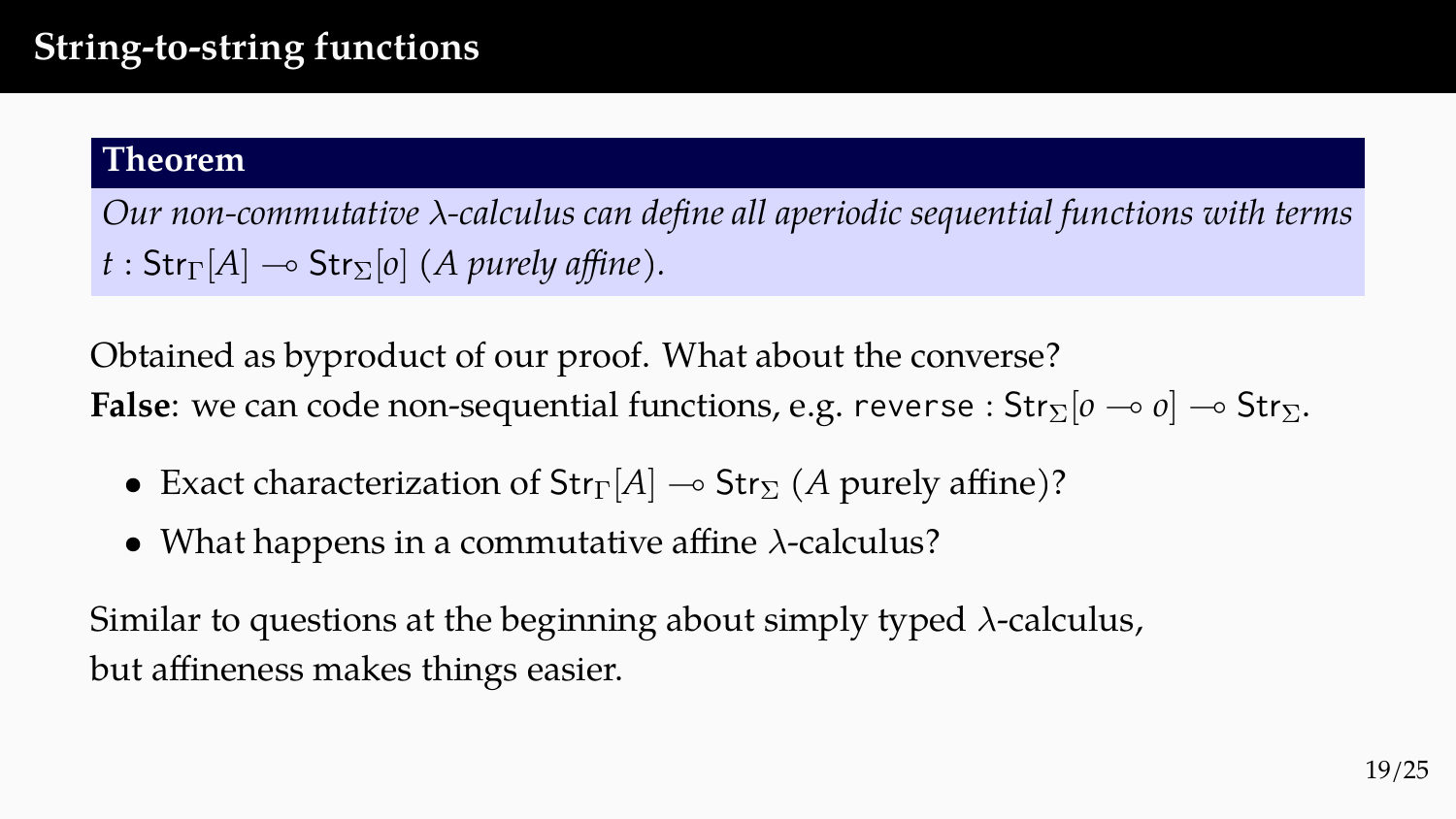# **Characterizing regular functions**

#### **Theorem (commutative case)**

 $f\colon\Gamma^*\to\Sigma^*$  can be expressed by an affine  $\lambda$ -term  $t: \mathsf{Str}_\Gamma[A]\multimap \mathsf{Str}_\Sigma$  (A purely affine) *⇐⇒ f is a* regular function*.*

Regular functions admit many equivalent definitions; among others:

- monadic second-order logic (reg. fn. also called "MSO transductions")
- basic functions + combinators (several variants)
- copyless streaming string transducers
- *two-way* finite state transducers

Non-commutative case: *aperiodic regular functions* ("first-order transductions")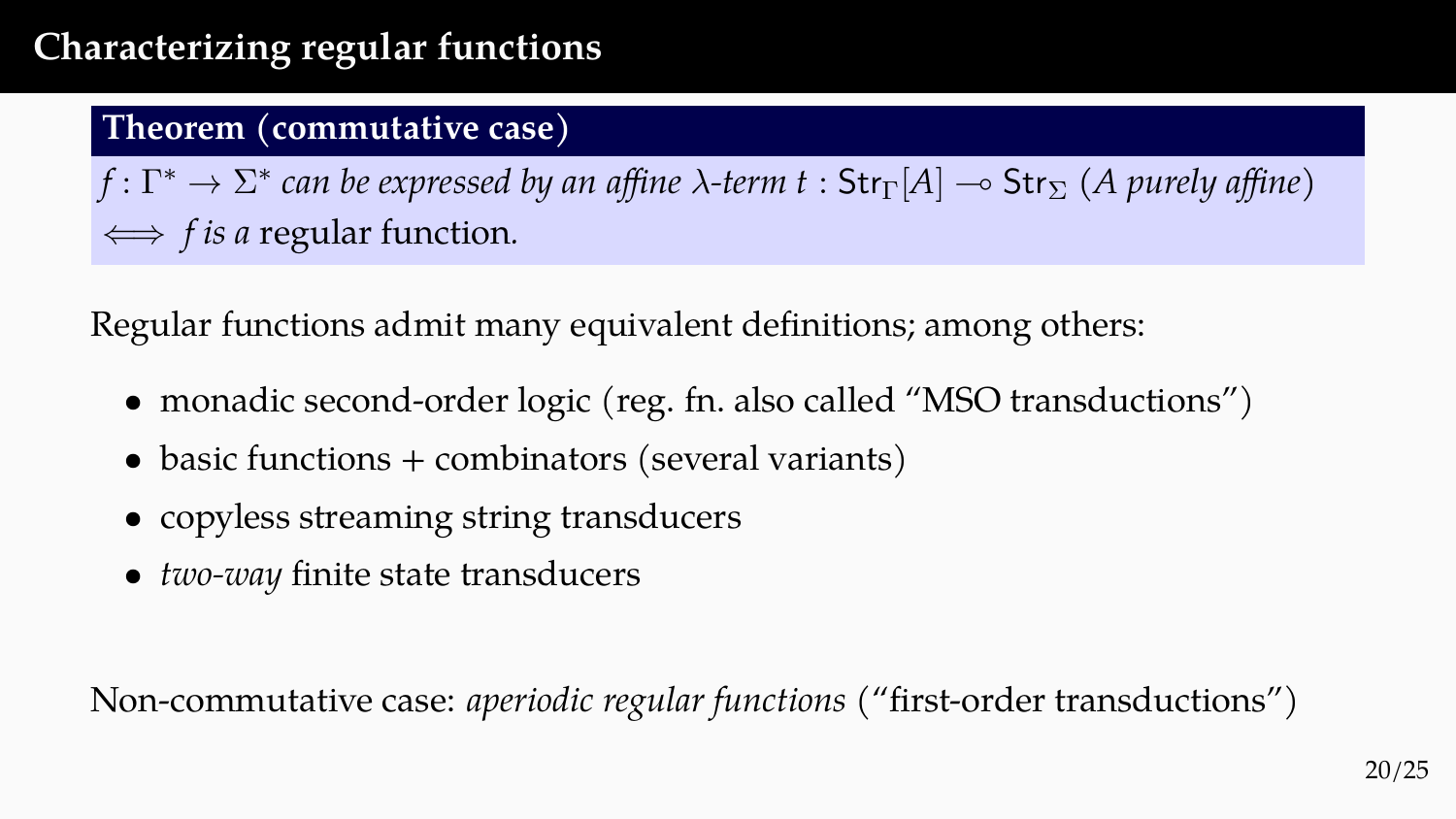# **Characterizing regular functions**

#### **Theorem (commutative case)**

 $f\colon\Gamma^*\to\Sigma^*$  can be expressed by an affine  $\lambda$ -term  $t: \mathsf{Str}_\Gamma[A]\multimap \mathsf{Str}_\Sigma$  (A purely affine) *⇐⇒ f is a* regular function*.*

Regular functions admit many equivalent definitions; among others:

- monadic second-order logic (reg. fn. also called "MSO transductions")
- basic functions + combinators (several variants)
- **copyless** streaming string transducers  $\simeq$  affine types!
- *two-way* finite state transducers

Non-commutative case: *aperiodic regular functions* ("first-order transductions")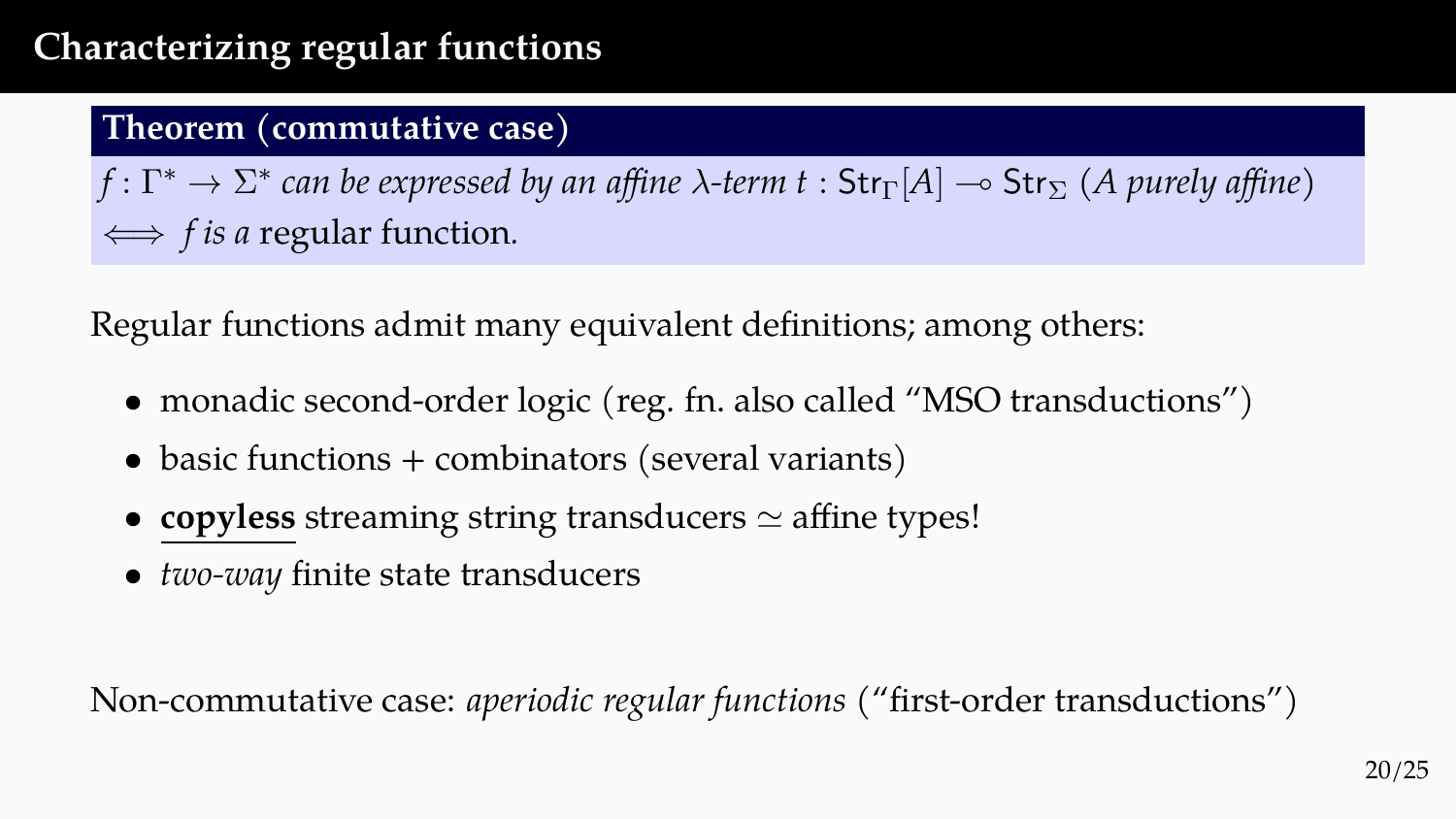# **Characterizing regular functions**

#### **Theorem (commutative case)**

 $f\colon\Gamma^*\to\Sigma^*$  can be expressed by an affine  $\lambda$ -term  $t: \mathsf{Str}_\Gamma[A]\multimap \mathsf{Str}_\Sigma$  (A purely affine) *⇐⇒ f is a* regular function*.*

Regular functions admit many equivalent definitions; among others:

- monadic second-order logic (reg. fn. also called "MSO transductions")
- basic functions + combinators (several variants)
- **copyless** streaming string transducers  $\simeq$  affine types!
- *two-way* finite state transducers, closely related to the *geometry of interaction* semantics of linear logic [Hines 2003]

Non-commutative case: *aperiodic regular functions* ("first-order transductions")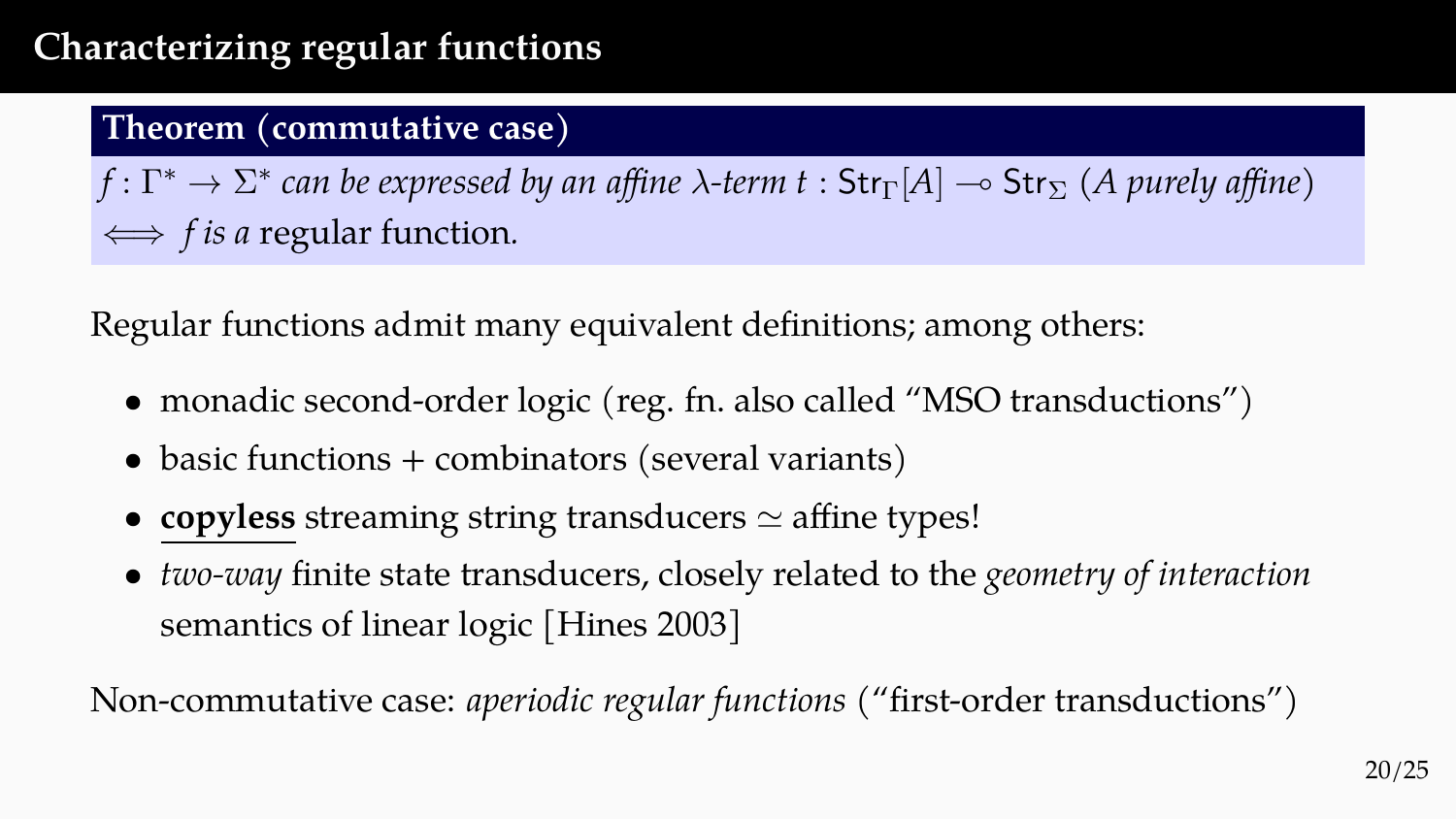# **Decomposition of regular functions**

### One possible proof regular function =*⇒* affine *λ*-definable uses:

**Theorem (Bojańczyk et al. (see e.g. [Bojańczyk & Stefański 2020]))**

*Any regular function can be obtained as a composition of:*

- *sequential functions (that can themselves be decomposed by Krohn–Rhodes);*
- $\bullet$  mapReverse $_{\Sigma},$ mapDuplicate $_{\Sigma}:(\Sigma\cup\{\#\})^*\to(\Sigma\cup\{\#\})^*$  *for*  $\#\notin\Sigma$

 $\text{For } w_1, \ldots, w_n \in \Sigma^*$ , map $\text{Reverse}_{\Sigma}(w_1 \# \ldots \# w_n) = \text{rev}(w_1) \# \cdots \# \text{rev}(w_n)$  $m$ mapDuplicate<sub> $\Sigma$ </sub> $(w_1 \# \dots \# w_n) = w_1 w_1 \# \dots \# w_n w_n$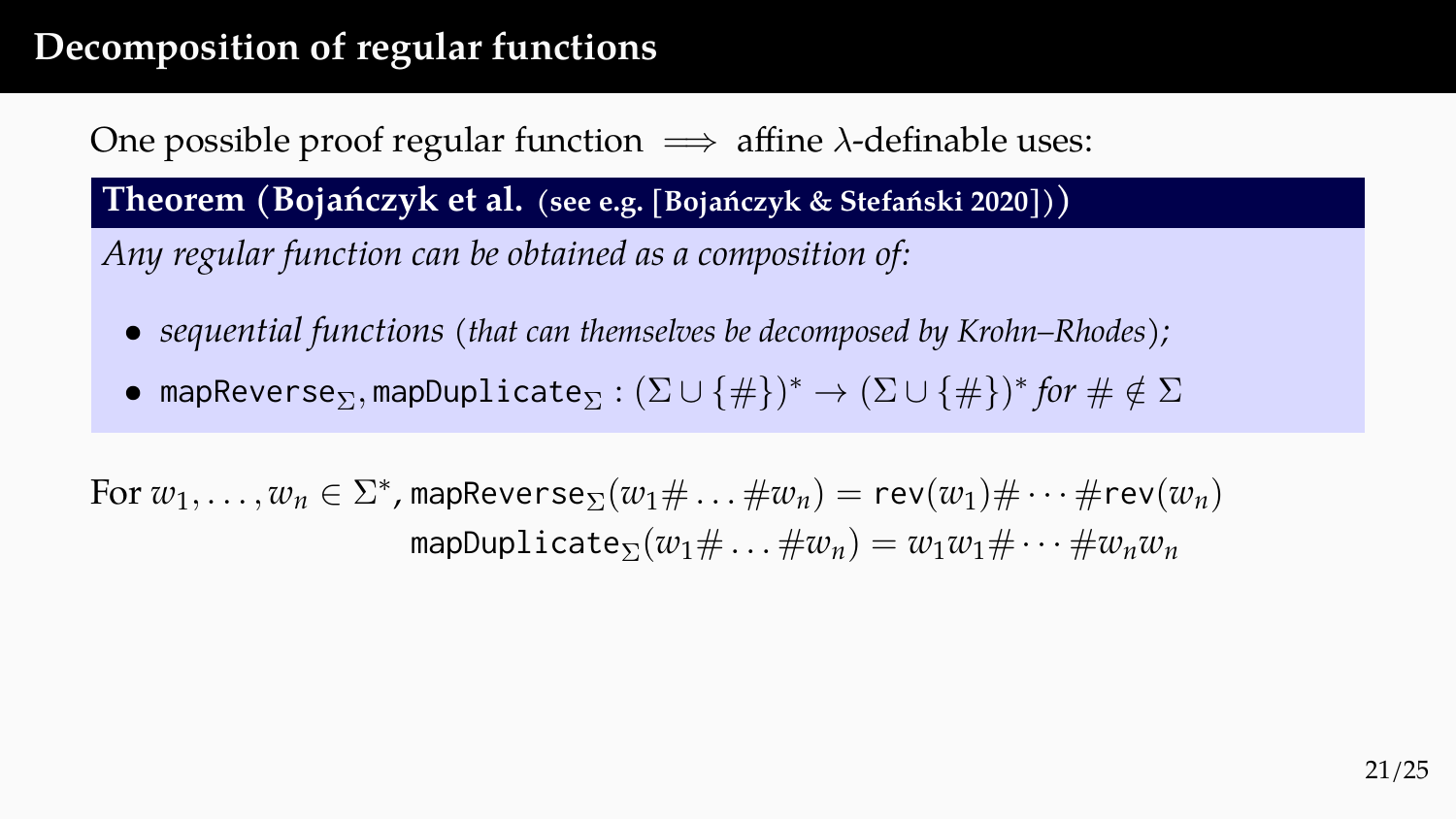# **Decomposition of regular functions**

## One possible proof regular function =*⇒* affine *λ*-definable uses:

**Theorem (Bojańczyk et al. (see e.g. [Bojańczyk & Stefański 2020]))**

*Any regular function can be obtained as a composition of:*

- *sequential functions (that can themselves be decomposed by Krohn–Rhodes);*
- $\bullet$  mapReverse $_{\Sigma},$ mapDuplicate $_{\Sigma}:(\Sigma\cup\{\#\})^*\to(\Sigma\cup\{\#\})^*$  *for*  $\#\notin\Sigma$

 $\text{For } w_1, \ldots, w_n \in \Sigma^*$ , map $\text{Reverse}_{\Sigma}(w_1 \# \ldots \# w_n) = \text{rev}(w_1) \# \cdots \# \text{rev}(w_n)$  $mapDoubleDate_{\Sigma}(w_1 \# ... \#w_n) = w_1w_1 \# ... \#w_nw_n$ 

Such factorization theorems (the above and Krohn–Rhodes) are a form of compositional (algebraic?) "structure" arising in the study of "power"! This often happens in automata theory…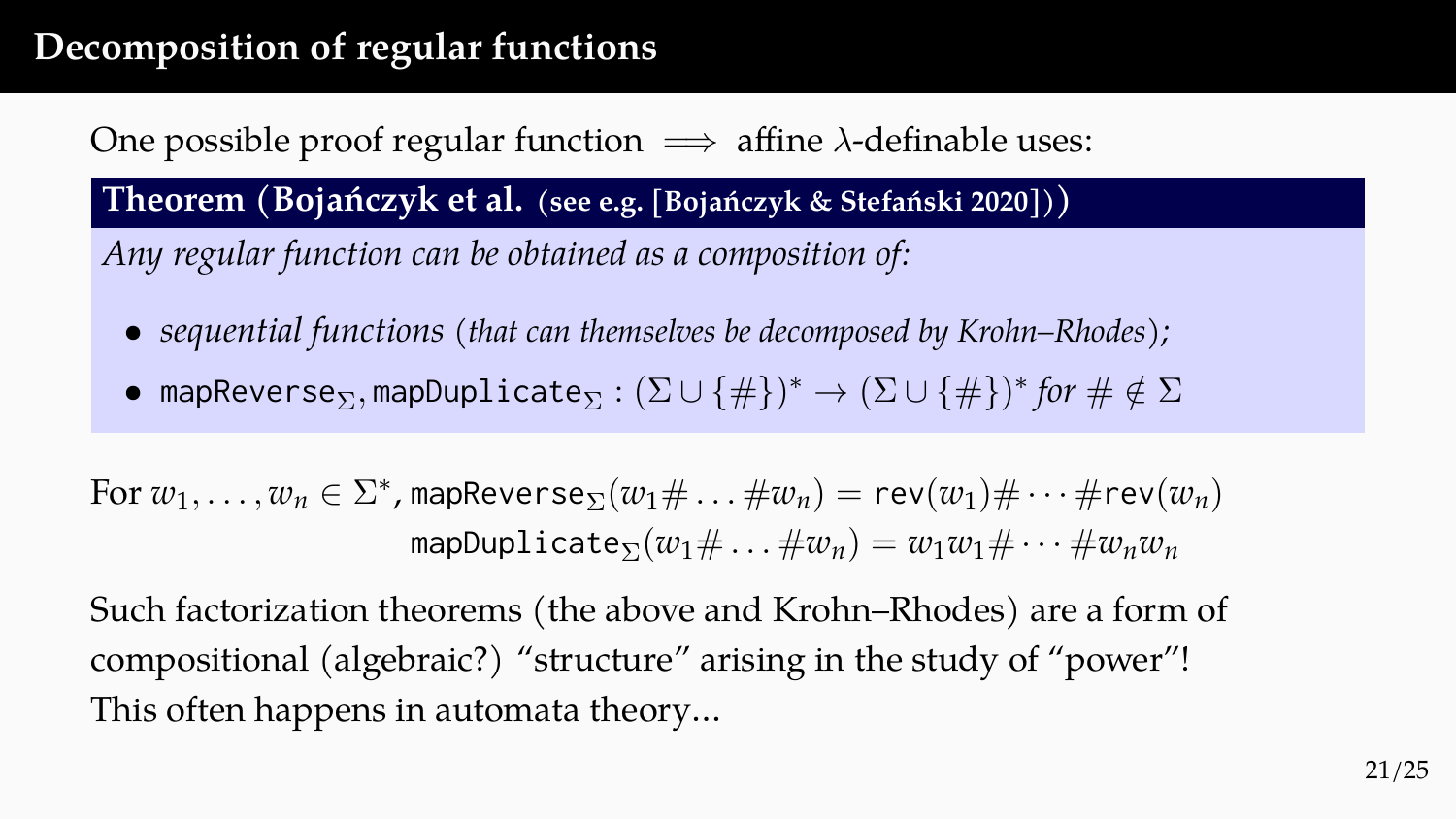Next: a technique to bound the expressive power of *λ*-terms.

Example: for any type *A* & any simply typed *λ*-term *t* : Str*{*0*,*1*}* [*A*] *→* Bool, the language *{w ∈ {*0*,* 1*} ∗ | t w* =*<sup>β</sup>* true*}* is *regular* [Hillebrand & Kanellakis 1996].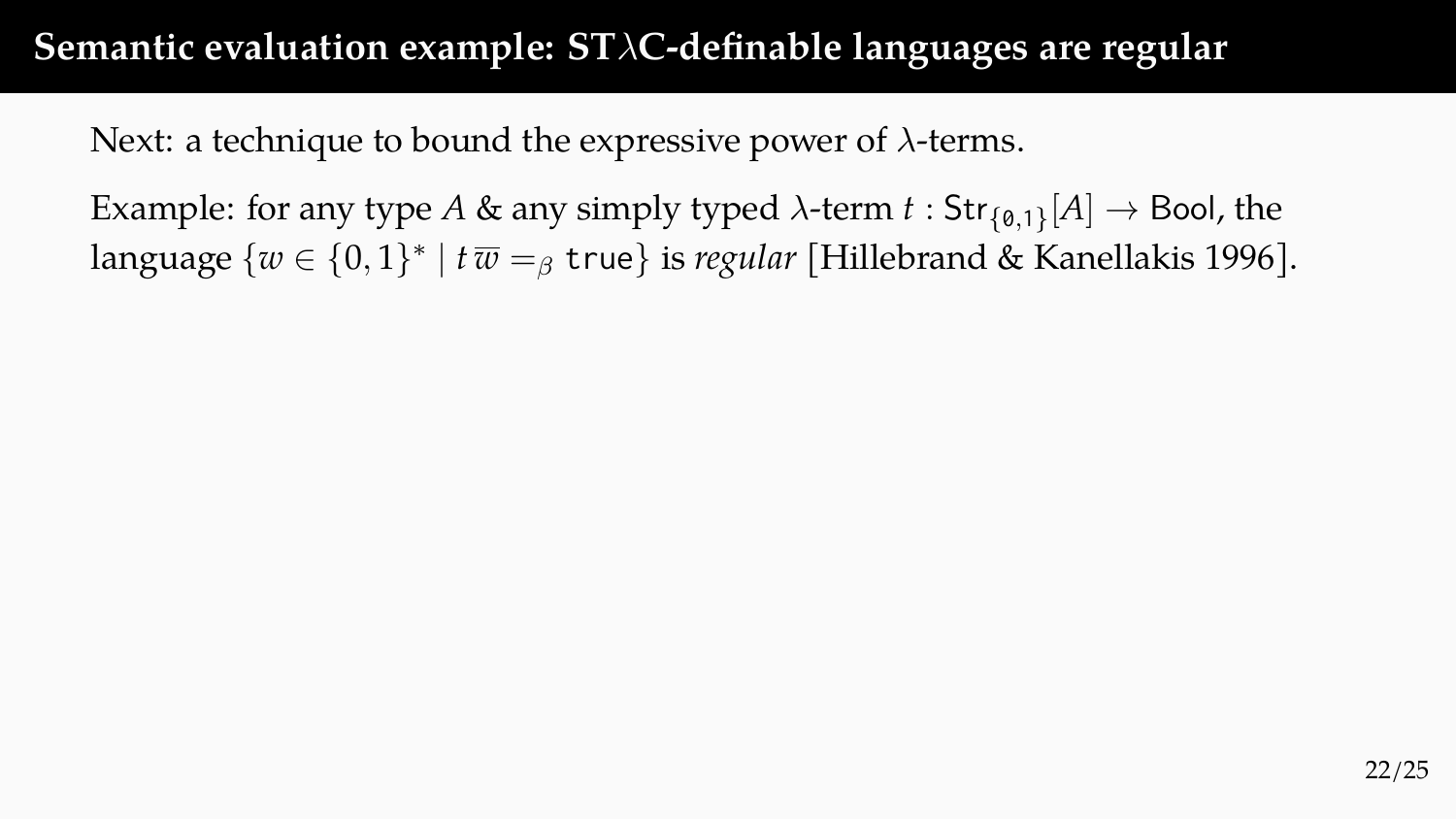Next: a technique to bound the expressive power of *λ*-terms.

Example: for any type *A* & any simply typed *λ*-term *t* : Str*{*0*,*1*}* [*A*] *→* Bool, the language *{w ∈ {*0*,* 1*} ∗ | t w* =*<sup>β</sup>* true*}* is *regular* [Hillebrand & Kanellakis 1996].

#### **Proof sketch: by semantic evaluation.**

Use the standard semantics in *finite sets*:  $\llbracket A \to B \rrbracket = \llbracket B \rrbracket^{\llbracket A \rrbracket}.$ 

 $\Vert \overline{w} \Vert$  determines whether  $\Vert t \overline{w} \Vert = \Vert t \Vert (\Vert \overline{w} \Vert) = \Vert$ true $\Vert$ . When Card( $\llbracket \sigma \rrbracket$ )  $\geq 2$ ,  $\llbracket$  true $\rrbracket \neq \llbracket$  false $\rrbracket$ , so this means  $t\bar{w} = g$  true.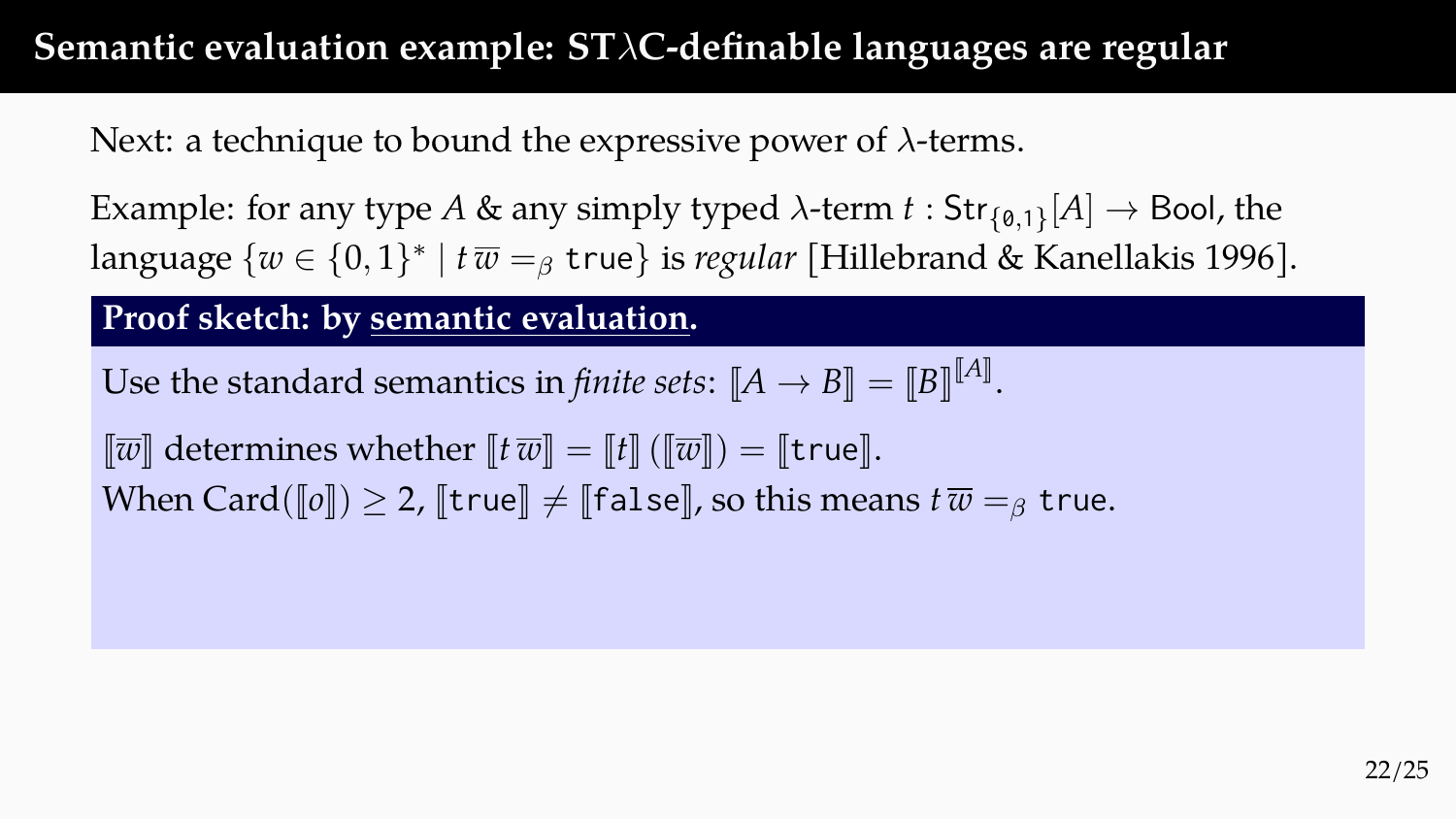Next: a technique to bound the expressive power of *λ*-terms.

Example: for any type *A* & any simply typed *λ*-term *t* : Str*{*0*,*1*}* [*A*] *→* Bool, the language *{w ∈ {*0*,* 1*} ∗ | t w* =*<sup>β</sup>* true*}* is *regular* [Hillebrand & Kanellakis 1996].

#### **Proof sketch: by semantic evaluation.**

Use the standard semantics in *finite sets*:  $\llbracket A \to B \rrbracket = \llbracket B \rrbracket^{\llbracket A \rrbracket}.$ 

 $\Vert \overline{w} \Vert$  determines whether  $\Vert t \overline{w} \Vert = \Vert t \Vert (\Vert \overline{w} \Vert) = \Vert$ true $\Vert$ . When Card( $\llbracket \varrho \rrbracket$ )  $\geq 2$ ,  $\llbracket$  true  $\rrbracket \neq \llbracket$  false $\rrbracket$ , so this means  $t\bar{w} = \beta$  true.

 $\left[\mathsf{Str}[A]\right]$  is finite and has a monoid structure ( $\left[\mathsf{concat}\right], \left[\overline{\varepsilon}\right]$ ) such that  $w \in \{0,1\}^* \to \llbracket \overline{w} \rrbracket \in \llbracket \mathsf{Str}[A] \rrbracket$  is a monoid morphism.

 $\Box$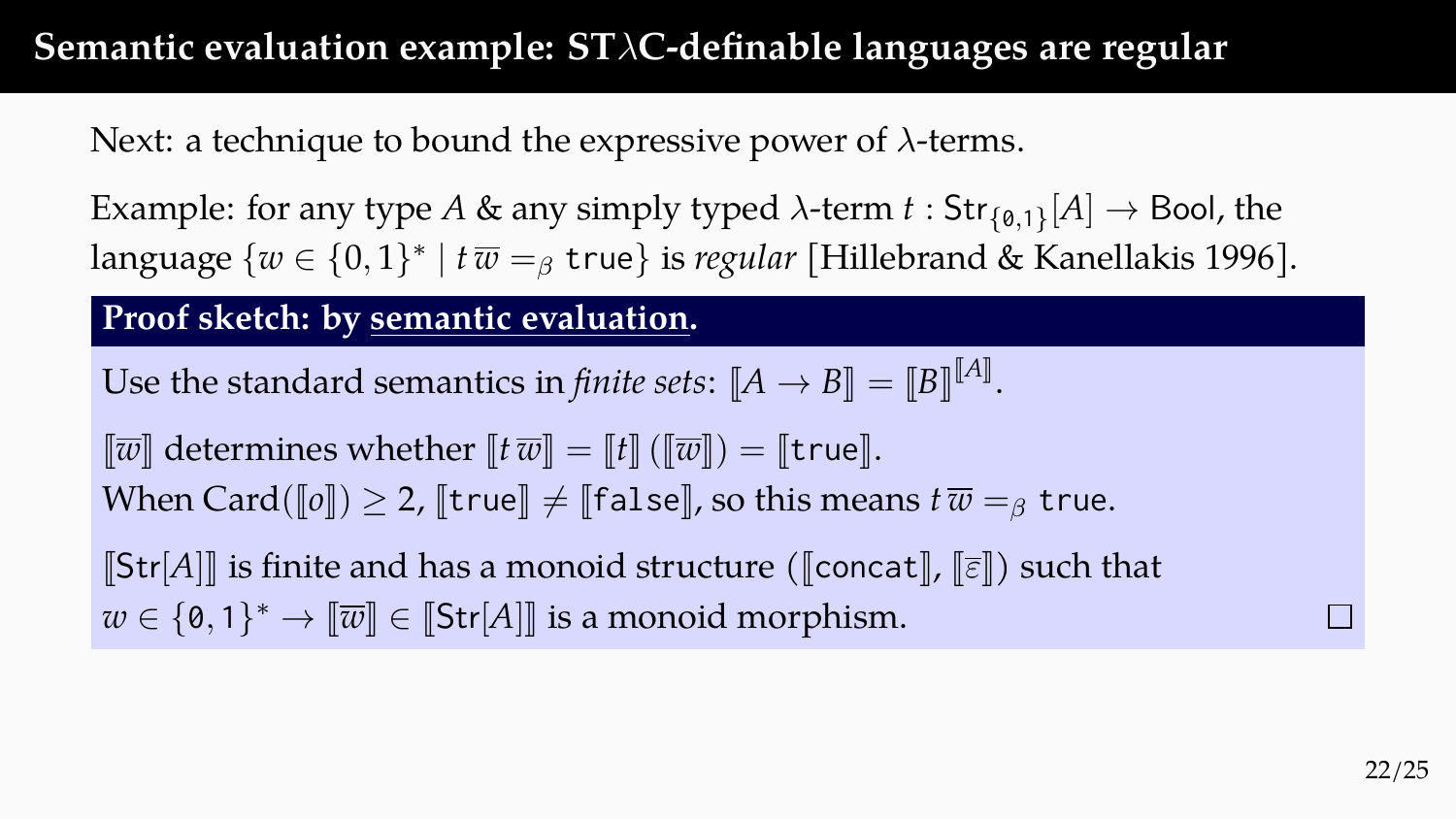Next: a technique to bound the expressive power of *λ*-terms.

Example: for any type *A* & any simply typed *λ*-term *t* : Str*{*0*,*1*}* [*A*] *→* Bool, the language *{w ∈ {*0*,* 1*} ∗ | t w* =*<sup>β</sup>* true*}* is *regular* [Hillebrand & Kanellakis 1996].

#### **Proof sketch: by semantic evaluation.**

Use the standard semantics in *finite sets*:  $\llbracket A \to B \rrbracket = \llbracket B \rrbracket^{\llbracket A \rrbracket}.$ 

 $\llbracket \overline{w} \rrbracket$  determines whether  $\llbracket t \overline{w} \rrbracket = \llbracket t \rrbracket (\llbracket \overline{w} \rrbracket) = \llbracket \text{true} \rrbracket$ . When Card( $\llbracket \sigma \rrbracket$ )  $\geq 2$ ,  $\llbracket$  true $\rrbracket \neq \llbracket$  false $\rrbracket$ , so this means  $t\bar{w} = g$  true.

 $\left[\mathsf{Str}[A]\right]$  is finite and has a monoid structure ( $\left[\mathsf{concat}\right], \left[\overline{\varepsilon}\right]$ ) such that  $w \in \{0,1\}^* \to \llbracket \overline{w} \rrbracket \in \llbracket \mathsf{Str}[A] \rrbracket$  is a monoid morphism.

Similar ideas in higher-order model checking, e.g. Grellois & Melliès

 $\Box$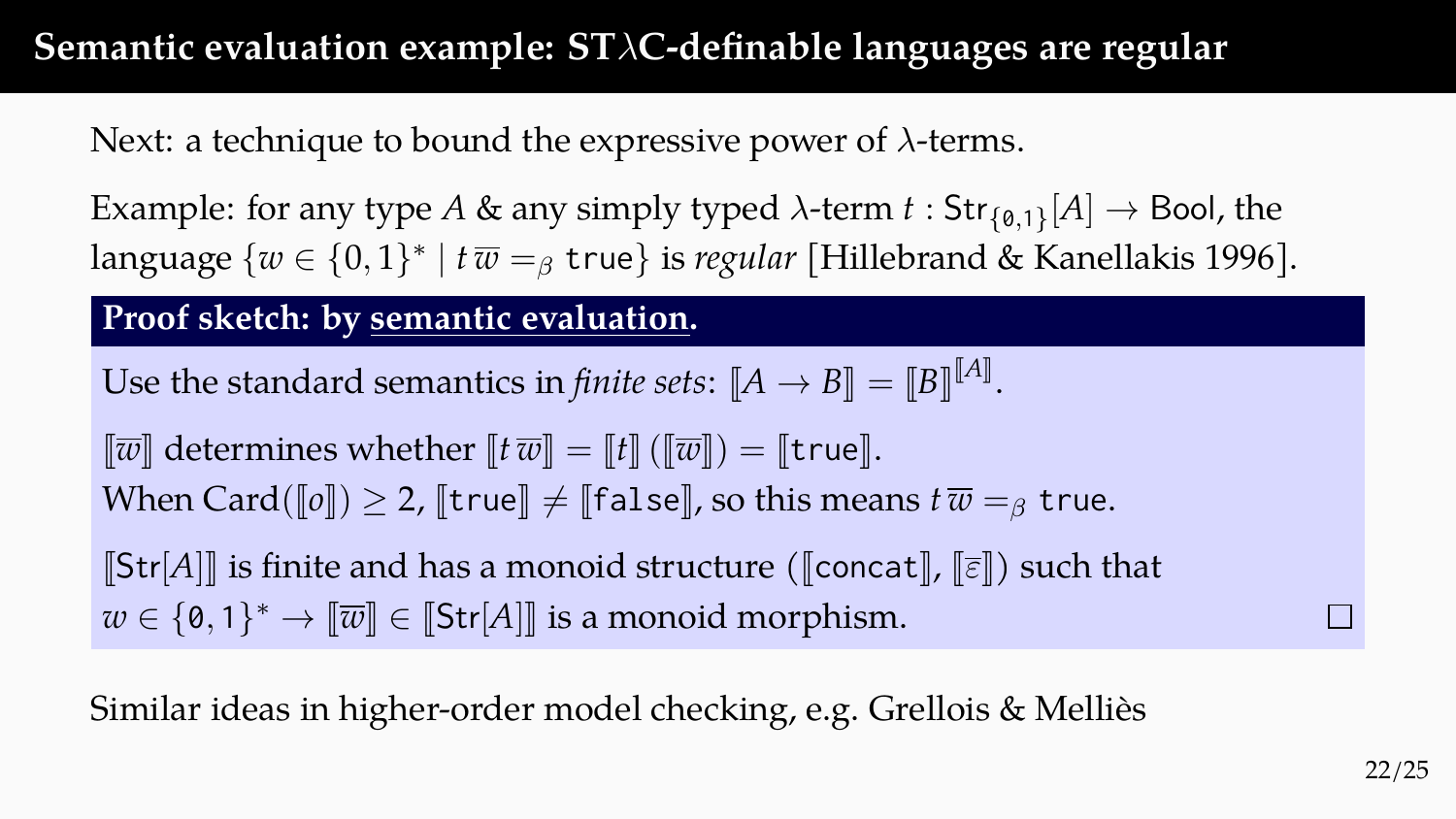# **Categorical automata theory meets semantic evaluation**

Semantic evaluation strategy for affine *λ*-definable =*⇒* regular function:

- Consider a *category C* of "transducer behaviors", such that *automata over C* (in the sense of [Colcombet & Petrişan 2017]) compute regular functions
	- $C = \text{Int}(\text{PFinSet})$  (geometry of interaction): two-way transducers
	- $C =$  "Dialectica-like" category of affine register assignments: variant of copyless streaming string transducers
	- this reflects compositional *structure* that is actually used in "mainstream" automata theory, under the guise of "monoids of behaviors"!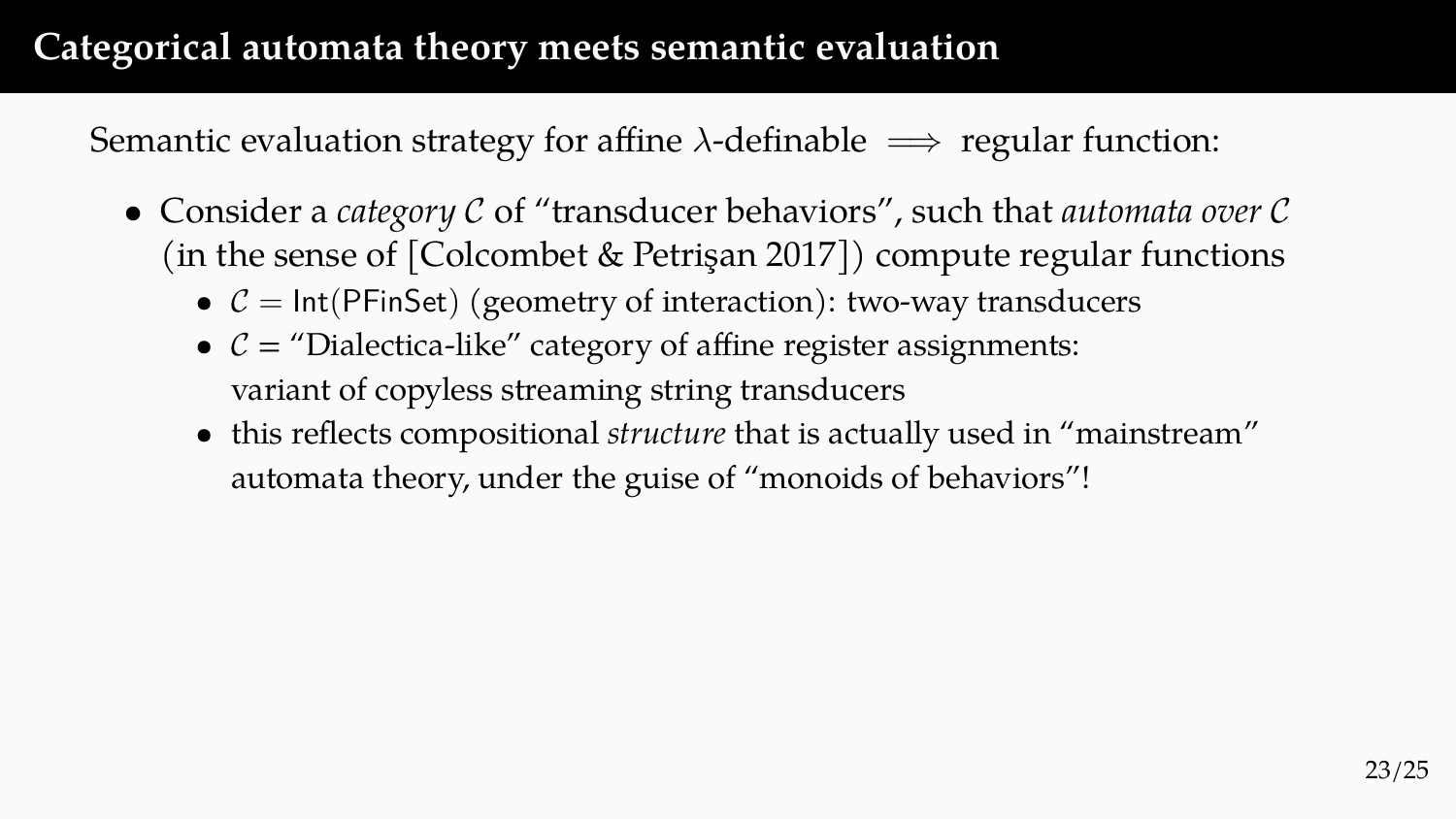# **Categorical automata theory meets semantic evaluation**

Semantic evaluation strategy for affine *λ*-definable =*⇒* regular function:

- Consider a *category C* of "transducer behaviors", such that *automata over C* (in the sense of [Colcombet & Petrişan 2017]) compute regular functions
	- $C = \text{Int}(\text{PFinSet})$  (geometry of interaction): two-way transducers
	- $C =$  "Dialectica-like" category of affine register assignments: variant of copyless streaming string transducers
	- this reflects compositional *structure* that is actually used in "mainstream" automata theory, under the guise of "monoids of behaviors"!
- Exhibit a *monoidal closed* structure on *C*
- Conclude by interpreting purely affine *λ*-terms in *C*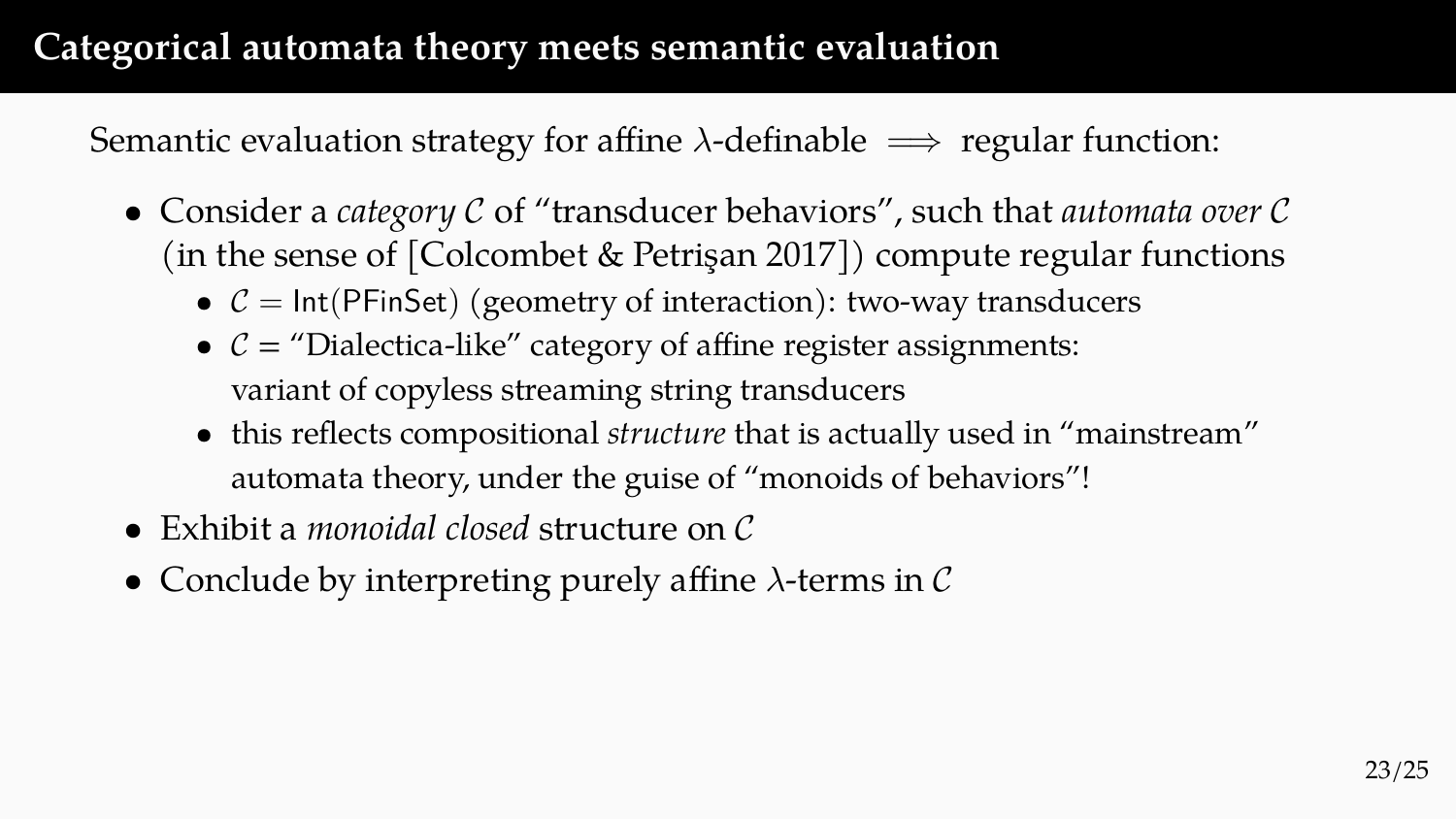# **Categorical automata theory meets semantic evaluation**

Semantic evaluation strategy for affine *λ*-definable =*⇒* regular function:

- Consider a *category C* of "transducer behaviors", such that *automata over C* (in the sense of [Colcombet & Petrişan 2017]) compute regular functions
	- $C = \text{Int}(\text{PFinSet})$  (geometry of interaction): two-way transducers
	- $C =$  "Dialectica-like" category of affine register assignments: variant of copyless streaming string transducers
	- this reflects compositional *structure* that is actually used in "mainstream" automata theory, under the guise of "monoids of behaviors"!
- Exhibit a *monoidal closed* structure on *C*
- Conclude by interpreting purely affine *λ*-terms in *C*

Side benefits: some composition and determinization theorems for transducers "secretly rely on" monoidal closed categories, leading to generalizations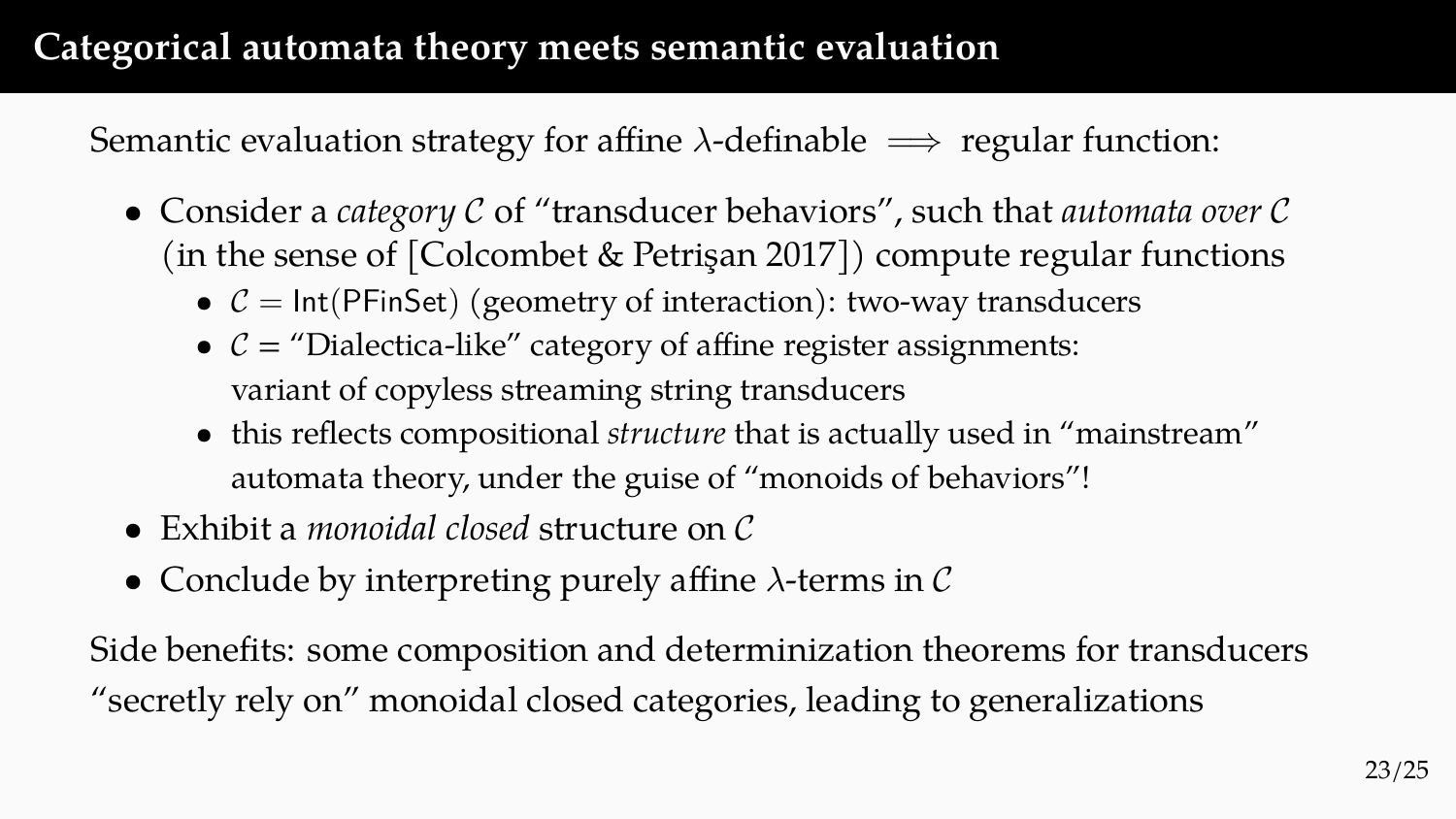• *Comparison-free polyregular functions* [N., Noûs, Pradic ICALP'21]: discovered by playing around with Str[*A*] *→* Str instead of Str[*A*] ⊸ Str natural from an automata-theoretic POV, part of a recent line of investigations into polynomial growth transductions (Bojańczyk, Douéneau, Kiefer, Lhote, …)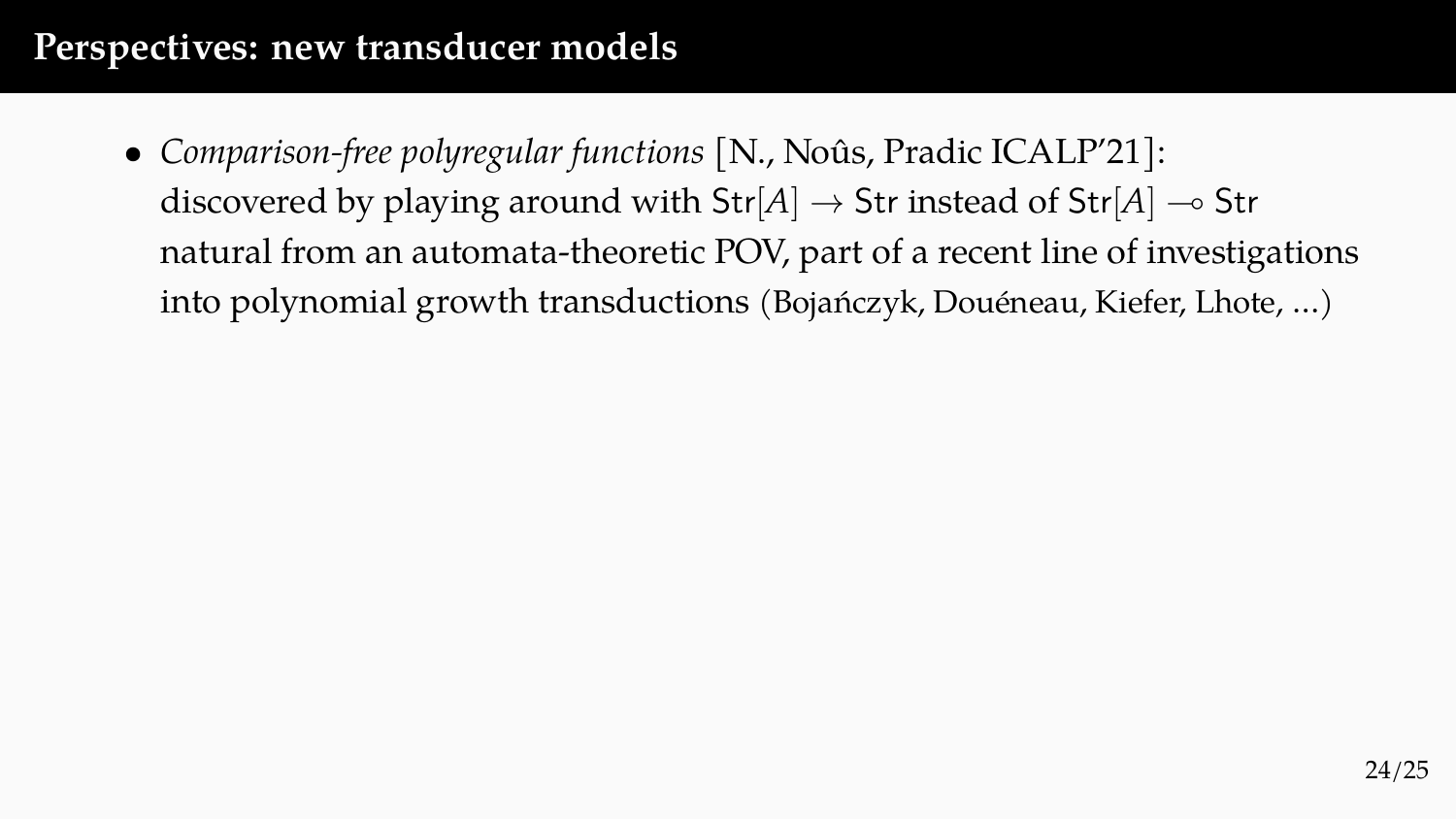- *Comparison-free polyregular functions* [N., Noûs, Pradic ICALP'21]: discovered by playing around with Str[*A*] *→* Str instead of Str[*A*] ⊸ Str natural from an automata-theoretic POV, part of a recent line of investigations into polynomial growth transductions (Bojańczyk, Douéneau, Kiefer, Lhote, …)
- Two-way automata/transducers with *planar behaviors*: new machine model for star-free languages / aperiodic regular functions inspiration topological planarity *↔* non-commutative types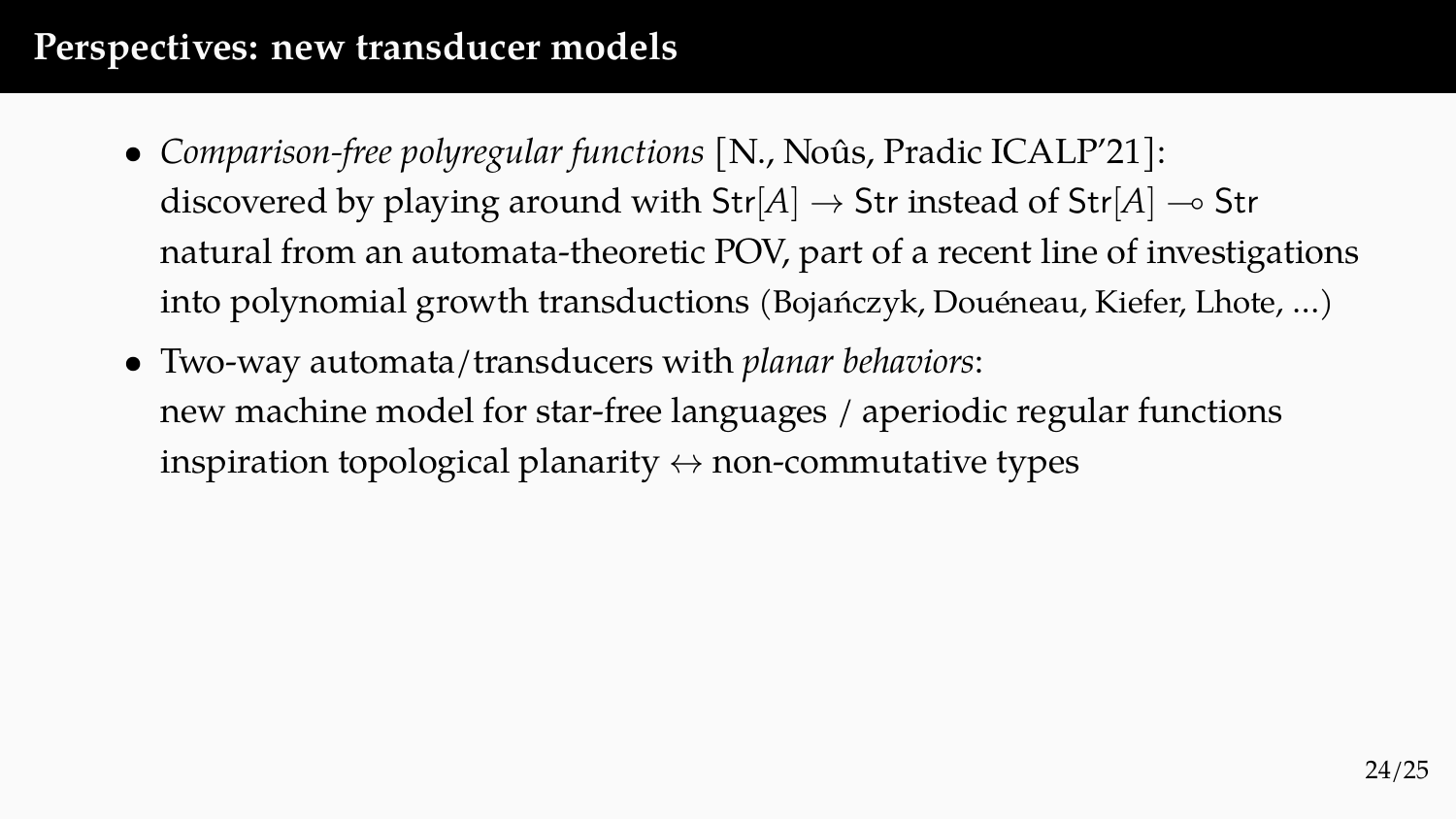- *Comparison-free polyregular functions* [N., Noûs, Pradic ICALP'21]: discovered by playing around with Str[*A*] *→* Str instead of Str[*A*] ⊸ Str natural from an automata-theoretic POV, part of a recent line of investigations into polynomial growth transductions (Bojańczyk, Douéneau, Kiefer, Lhote, …)
- Two-way automata/transducers with *planar behaviors*: new machine model for star-free languages / aperiodic regular functions inspiration topological planarity *↔* non-commutative types
- "Collapsible pushdown transducers": answer to old question on ST*λ*C? Lessons from 1980s literature on tree transducers + 2010s work on higher-order model checking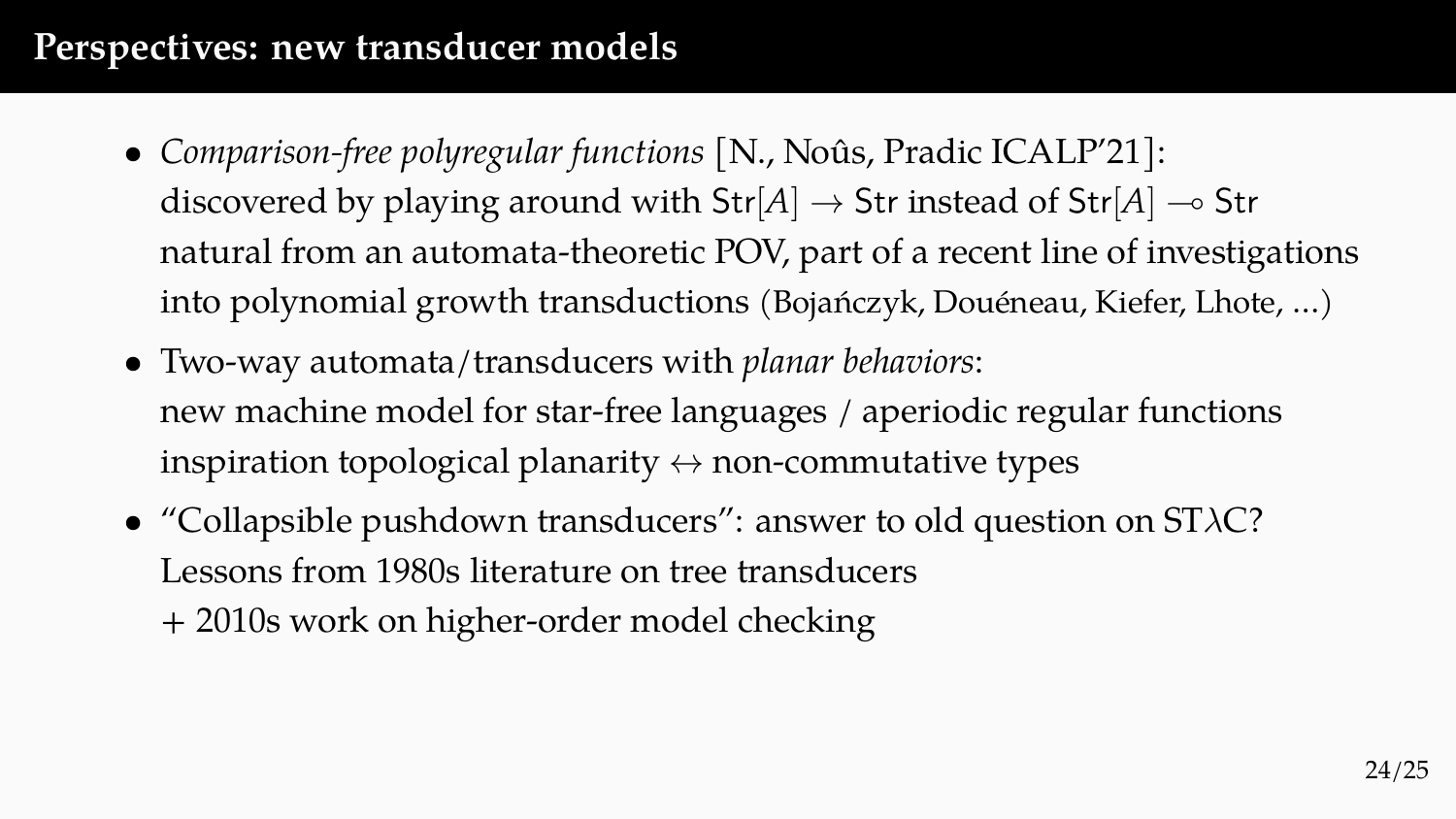- *Comparison-free polyregular functions* [N., Noûs, Pradic ICALP'21]: discovered by playing around with Str[*A*] *→* Str instead of Str[*A*] ⊸ Str natural from an automata-theoretic POV, part of a recent line of investigations into polynomial growth transductions (Bojańczyk, Douéneau, Kiefer, Lhote, …)
- Two-way automata/transducers with *planar behaviors*: new machine model for star-free languages / aperiodic regular functions inspiration topological planarity *↔* non-commutative types
- "Collapsible pushdown transducers": answer to old question on ST*λ*C? Lessons from 1980s literature on tree transducers + 2010s work on higher-order model checking

Also: tree automata vs multiplicative/additive distinction in linear logic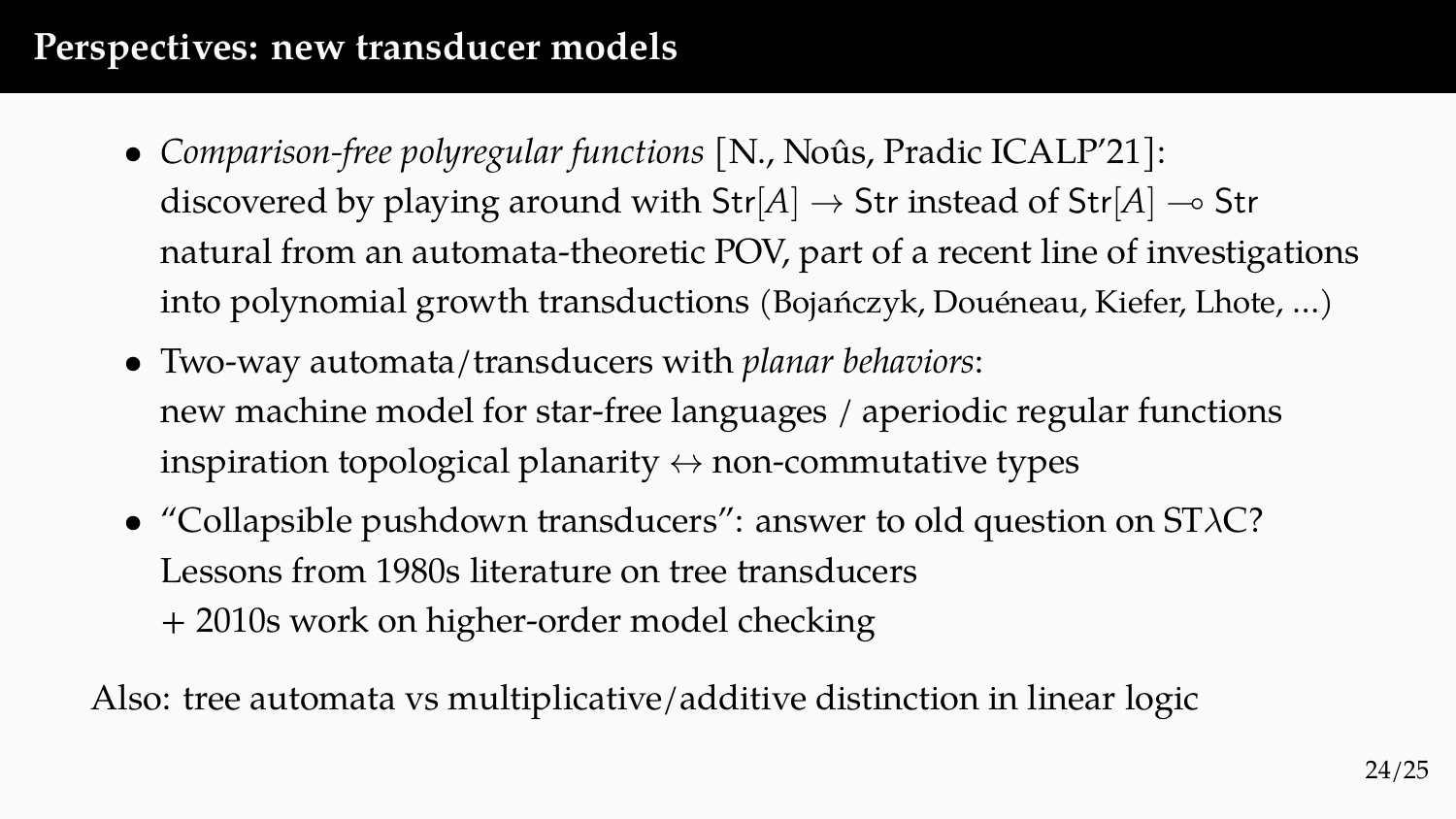# **By way of conclusion: back to Structure meets Power**

*There is a remarkable divide in the field of logic in Computer Science, between two distinct strands: one focusing on semantics and compositionality ("Structure"), the other on expressiveness and complexity ("Power"). It is remarkable because these two fundamental aspects of our field are studied using almost disjoint technical languages and methods, by almost disjoint research communities.*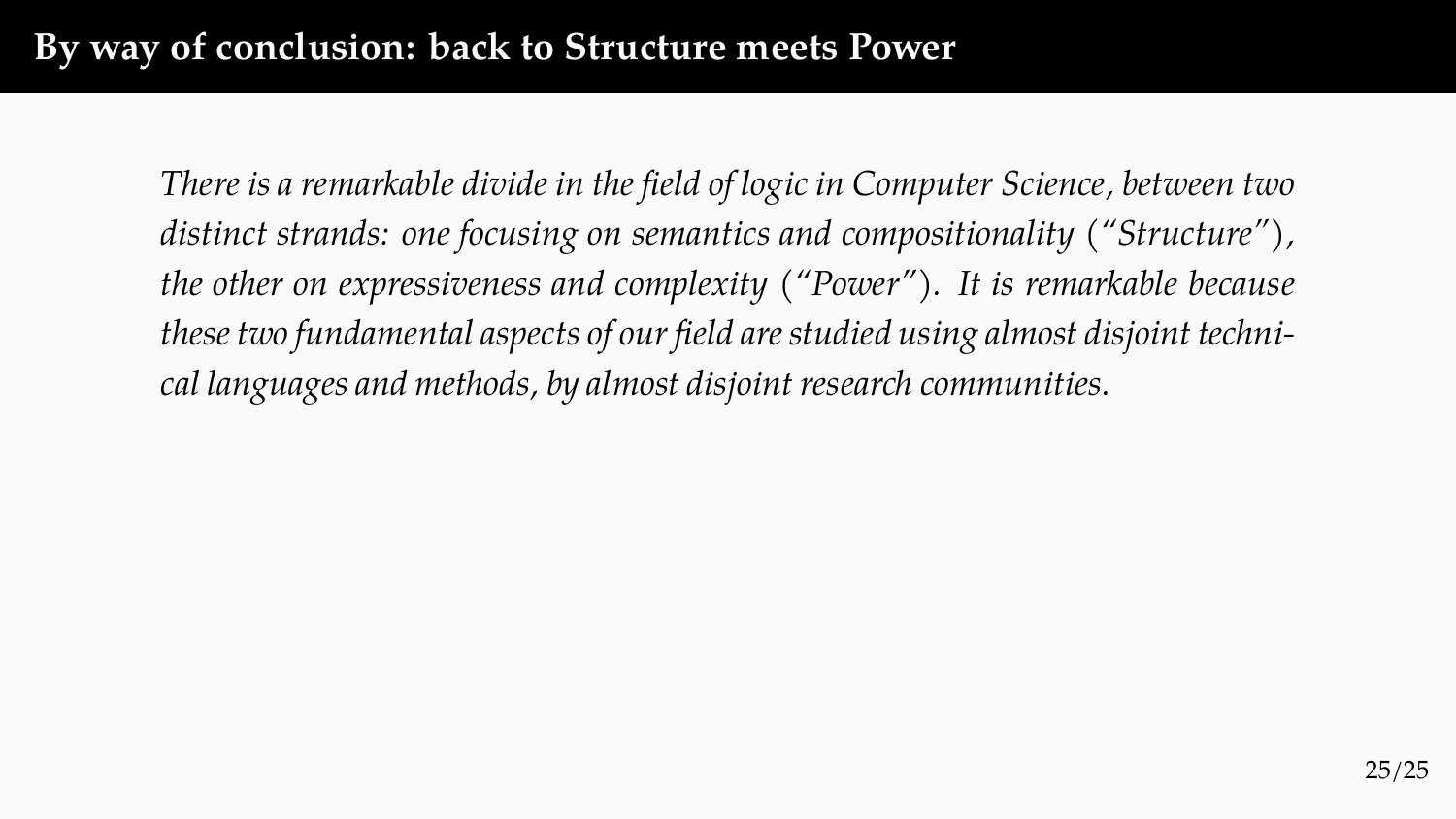# **By way of conclusion: back to Structure meets Power**

*There is a remarkable divide in the field of logic in Computer Science, between two distinct strands: one focusing on semantics and compositionality ("Structure"), the other on expressiveness and complexity ("Power"). It is remarkable because these two fundamental aspects of our field are studied using almost disjoint technical languages and methods, by almost disjoint research communities.* **We believe that bridging this divide is a major issue in Computer Science, and may hold the key to fundamental advances in the field.**